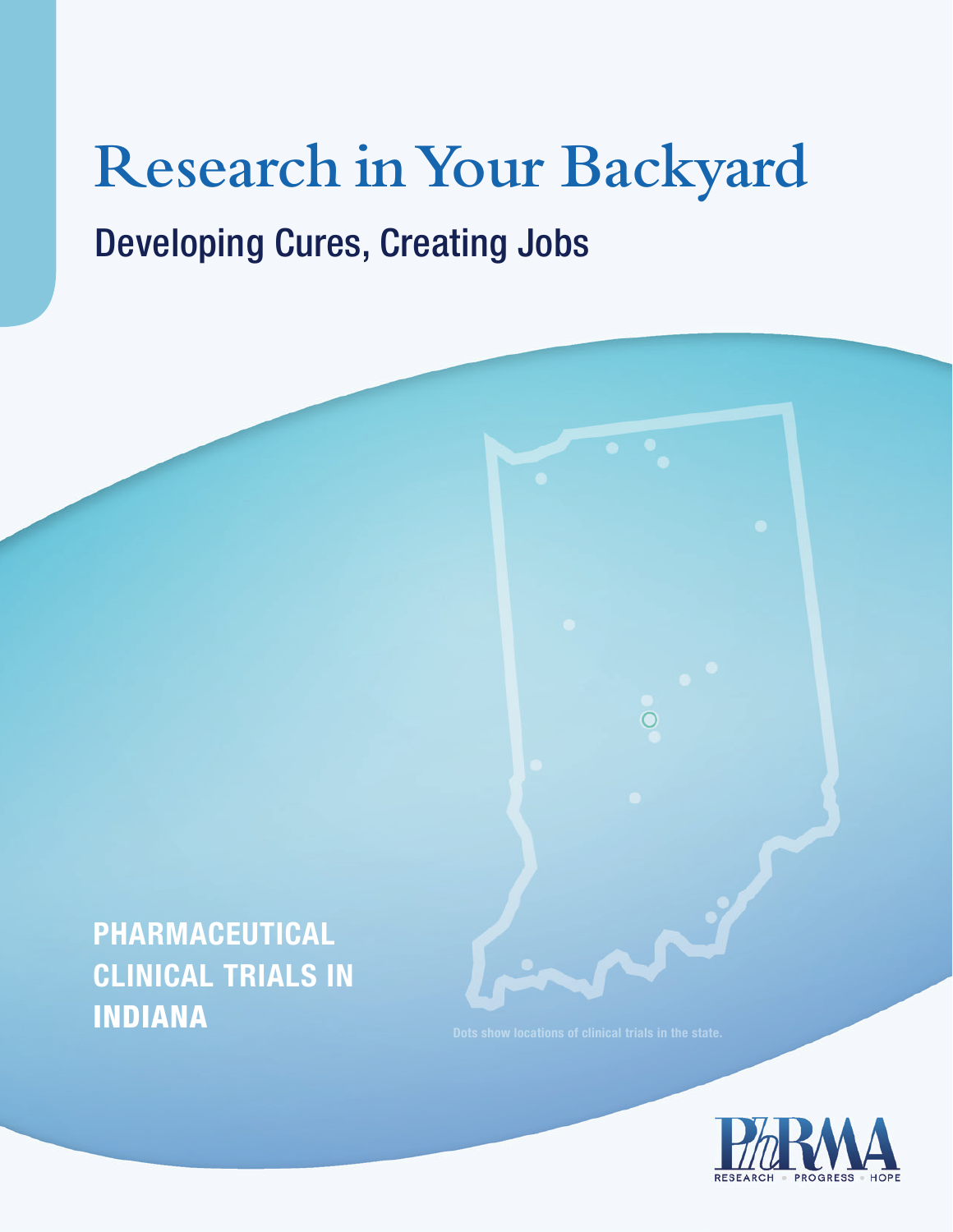# **Executive Summary**

# **Clinical Trials in Indiana**

- • Biopharmaceutical research companies are conducting or have conducted more than 3,200 clinical trials of new medicines in collaboration with the state's clinical research centers, university medical schools and hospitals (1999 to present).
- Of the more than 3,200 clinical trials, 1,754 target the nation's six most debilitating chronic diseases —**asthma, cancer, diabetes, heart disease, mental illnesses** and **stroke**.

# **Economic Benefits of Clinical Trials in Indiana**

- • Biopharmaceutical research companies have been an important source of jobs, tax revenue and research spending in Indiana.
- A study by Archstone Consulting found that in 2008 the industry supported nearly 88,000 jobs throughout the state.
- • Employees working directly for the companies were paid \$1.5 billion, leading to more than \$383 million in federal taxation and \$46.8 million in state taxation.
- Biopharmaceutical research firms that year also invested \$2 billion in research and development

*"The 3,266 clinical studies of new medicines conducted in Indiana since 1999 by biopharmaceutical research companies have significantly benefited patients, the state's economy and the advancement of science and patient care. These companies hire the state's university medical schools and science centers, hospitals and contract research organizations to conduct the studies, which account for 45 to 75 percent of the average \$1.2 billion cost of developing a medicine. These potential medicines tested in our state have been aimed at helping patients in Indiana and around the globe with some the world's most debilitating chronic diseases, including asthma, Alzheimer's disease, heart disease, diabetes, cancer and mental illnesses."*

—Andrew Dahlem, Ph.D. Vice President, Chief Operations Officer Lilly Research Laboratories

and supported \$28.8 billion in products and services.

• Biopharmaceutical companies in Indiana supported jobs for life sciences researchers, management executives, office and administrative support workers, production workers, engineers, architects, computer and math experts and sales representatives.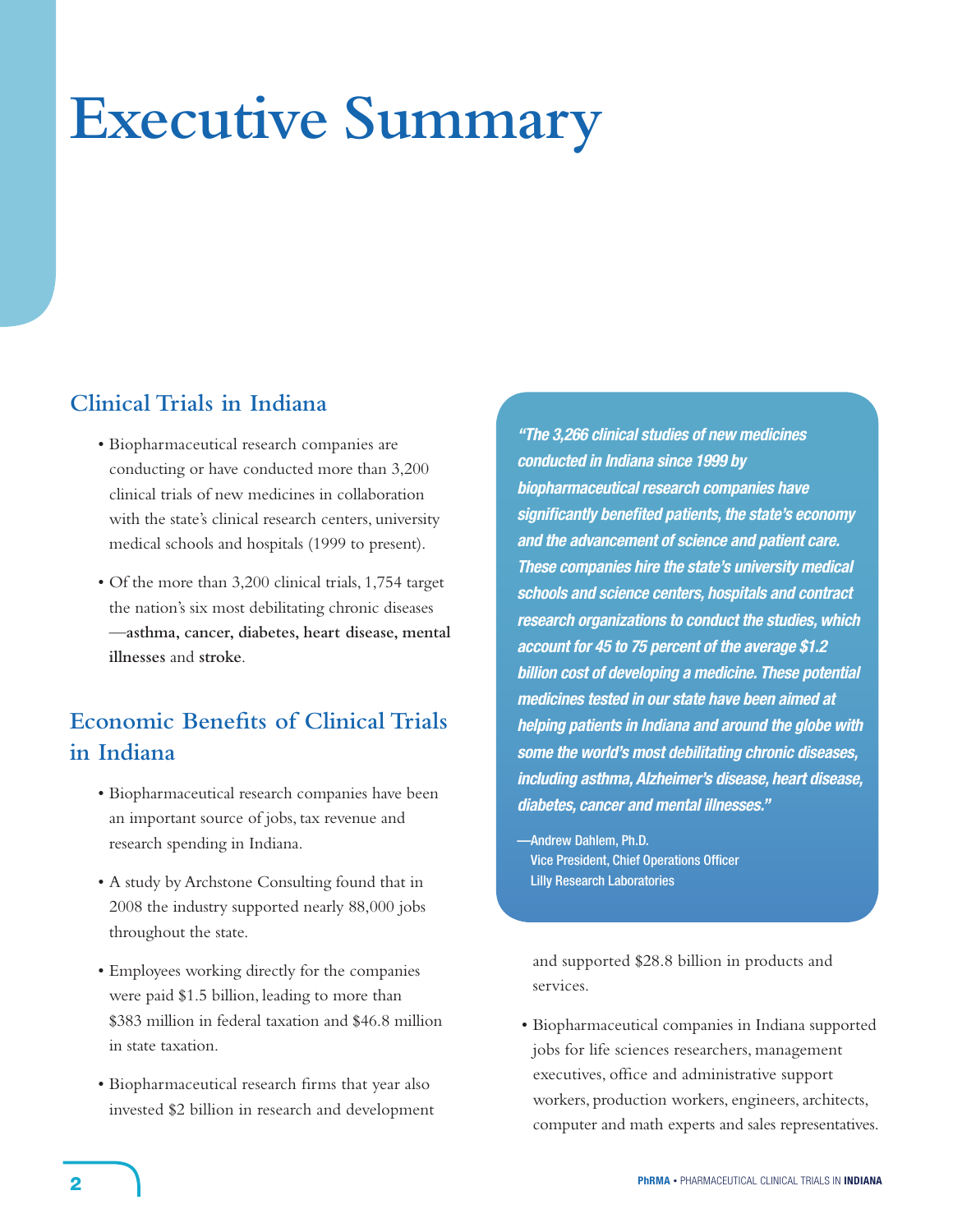*"Many of the medicines tested in Indiana over the years have been new-generation biotechnology treatments. With this technology, we have the strong potential to develop safer and more effective medications. And we are improving our ability to predict and even prevent disease."* 

—Kristin Jones President and CEO Indiana Health Industry Forum

# **About Clinical Trials**

- • In the development of new medicines, clinical trials are conducted to prove therapeutic safety and effectiveness and compile the evidence needed for the Food and Drug Administration (FDA) to approve treatments.
- • Clinical tests of new drugs are conducted in three phases and account for an average of seven of the 10 to 15 years it takes to bring a new drug from development to patients.
- Clinical trials for a given drug or treatment involve thousands of volunteer patient participants, and the generation of tens of thousands of pages of technical and scientific data.
- • Clinical trials are responsible for 45 to 75 percent of the \$1.2 billion average cost of developing one new cutting-edge biotechnology medicine.
- • For patients, the trials offer another potential therapeutic option. Clinical tests may provide a new avenue of care for some chronic disease sufferers who are still searching for the medicines that are best for them.
- • Some trials are also conducted to compare existing treatments and some are done to learn if a drug is appropriate for a different patient population, such as children. Still others are conducted to find ways to make existing approved drugs more effective and easier to use with fewer side effects.
- All clinical trials must be reviewed and approved by an Institutional Review Board (IRB), an independent committee of physicians, statisticians, local community advocates and others to ensure a trial is ethically conducted and patient rights are protected.
- • Clinical trial progress reports must be submitted at least annually to the FDA and IRB.
- • All facilities that conduct or support biomedical research involving patients must comply with federal regulations and have an IRB.

# **Clinical Trials in Indiana since 1999— Completed and Active**

| <b>All Clinical Trials</b> | <b>Six Major Chronic Diseases</b> |  |  |  |  |  |
|----------------------------|-----------------------------------|--|--|--|--|--|
| 3,266                      | 1,754                             |  |  |  |  |  |

*Source: www.clinicaltrials.gov*

*Note: Search criteria = Indiana, Phase 0, 1, 2, 3; industry only. Search performed 5/8/2013.*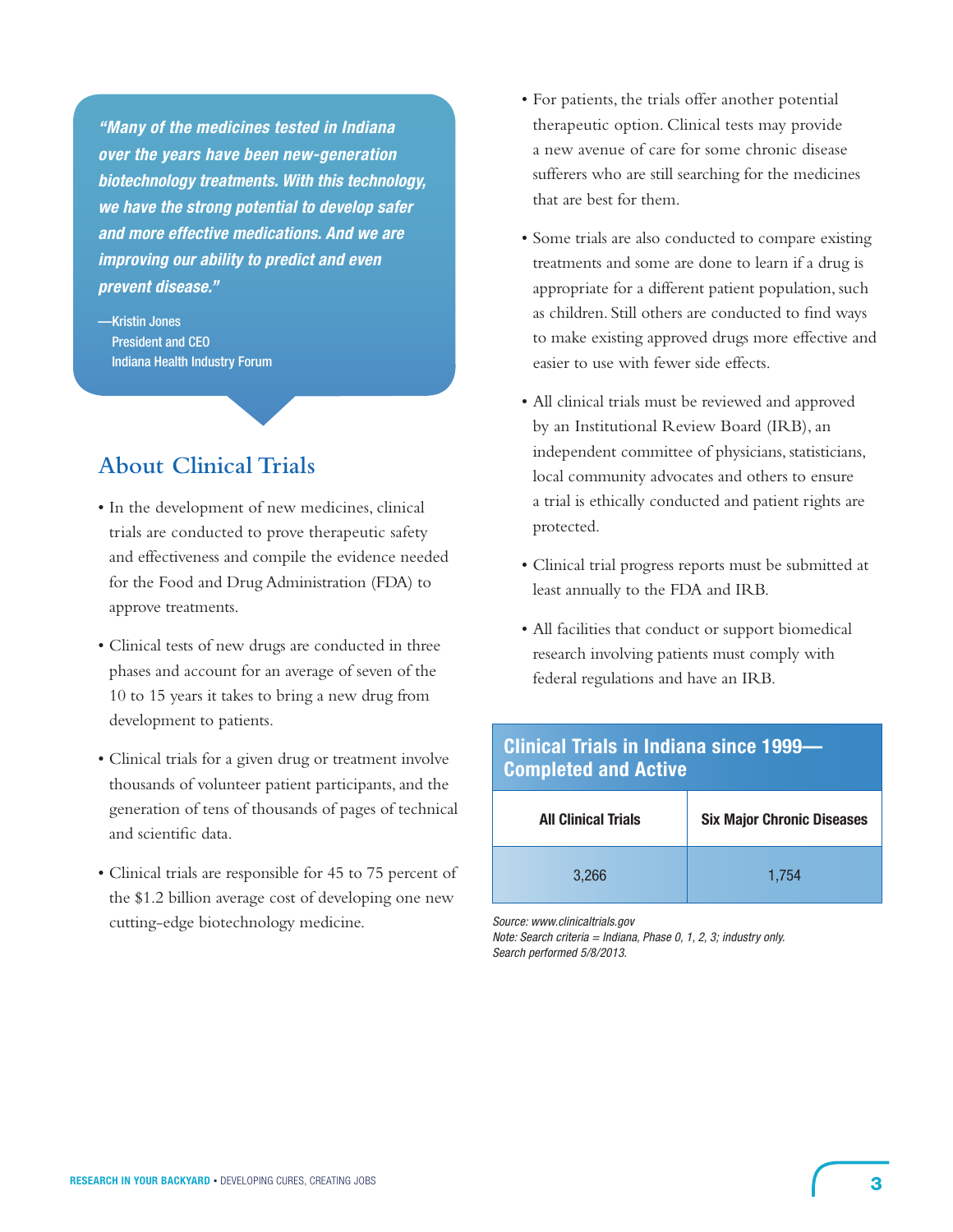# **Clinical Trials and Chronic Diseases**

- • Chronic diseases pose the greatest threats to our nation's health and our ability to treat and prevent medical conditions.
- • According to the Centers for Disease Control and Prevention, today, in the United States:
	- • Patients with chronic diseases **account for 75 cents of every dollar** spent on health care.

| ACUVE UNIIICAI THAIS IN MUMANA COMMUNICIOS |                |                |                 |                      |                       |                |  |  |
|--------------------------------------------|----------------|----------------|-----------------|----------------------|-----------------------|----------------|--|--|
| <b>Location</b>                            | <b>Asthma</b>  | <b>Cancer</b>  | <b>Diabetes</b> | <b>Heart Disease</b> | <b>Mental Illness</b> | <b>Stroke</b>  |  |  |
| Anderson                                   |                | $\overline{4}$ | $\mathbf{1}$    | $\mathbf{1}$         |                       | $\mathbf{1}$   |  |  |
| Bloomington                                |                | $\mathbf{1}$   |                 | $\overline{2}$       |                       | $\mathbf{1}$   |  |  |
| Carmel                                     |                | $\overline{4}$ |                 |                      |                       |                |  |  |
| Elkhart                                    |                |                | $\overline{c}$  | $\overline{4}$       |                       | $\overline{4}$ |  |  |
| Evansville                                 | $\mathbf{1}$   | $\overline{5}$ | $\bf 8$         | $\overline{3}$       | $\mathbf{1}$          | $\overline{2}$ |  |  |
| Fort Wayne                                 |                | 10             |                 | $\overline{5}$       | $\mathbf{1}$          | $\mathbf{3}$   |  |  |
| Goshen                                     |                | 21             |                 |                      |                       |                |  |  |
| Greenwood                                  |                | $\mathbf{3}$   |                 |                      |                       |                |  |  |
| Indianapolis                               | $\overline{2}$ | 145            | 15              | 16                   | 19                    | $\overline{4}$ |  |  |
| Jeffersonville                             |                | $\overline{7}$ |                 |                      |                       |                |  |  |
| Lafayette                                  |                | 23             | $\mathbf{1}$    | $\mathbf{1}$         | $6\phantom{a}$        | $\mathbf{1}$   |  |  |
| Muncie                                     |                | $\sqrt{5}$     | 5               | $\overline{4}$       |                       | $\overline{2}$ |  |  |
| New Albany                                 |                | $\overline{9}$ |                 |                      |                       |                |  |  |
| South Bend                                 | $\overline{2}$ | $\overline{7}$ |                 | $\overline{c}$       |                       | $\mathbf{1}$   |  |  |
| <b>Terre Haute</b>                         |                | $\overline{9}$ |                 |                      | $\overline{4}$        |                |  |  |
| Valparaiso                                 |                |                | $\overline{4}$  | $\overline{4}$       | $\mathbf{1}$          | $\sqrt{3}$     |  |  |

# **Active Clinical Trials in Indiana Communities**

*Source: www.clinicaltrials.gov*

*Note: Search criteria = Indiana, Phase 0, 1, 2, 3; industry only. Search performed 5/8/2013. See Appendix for detailed information about these clinical trials. Disease columns will not match totals in the Appendix because some clinical trials are recruiting in more than one city. This list of cities and towns is representative and not a complete list of where clinical trials are taking place in Indiana.*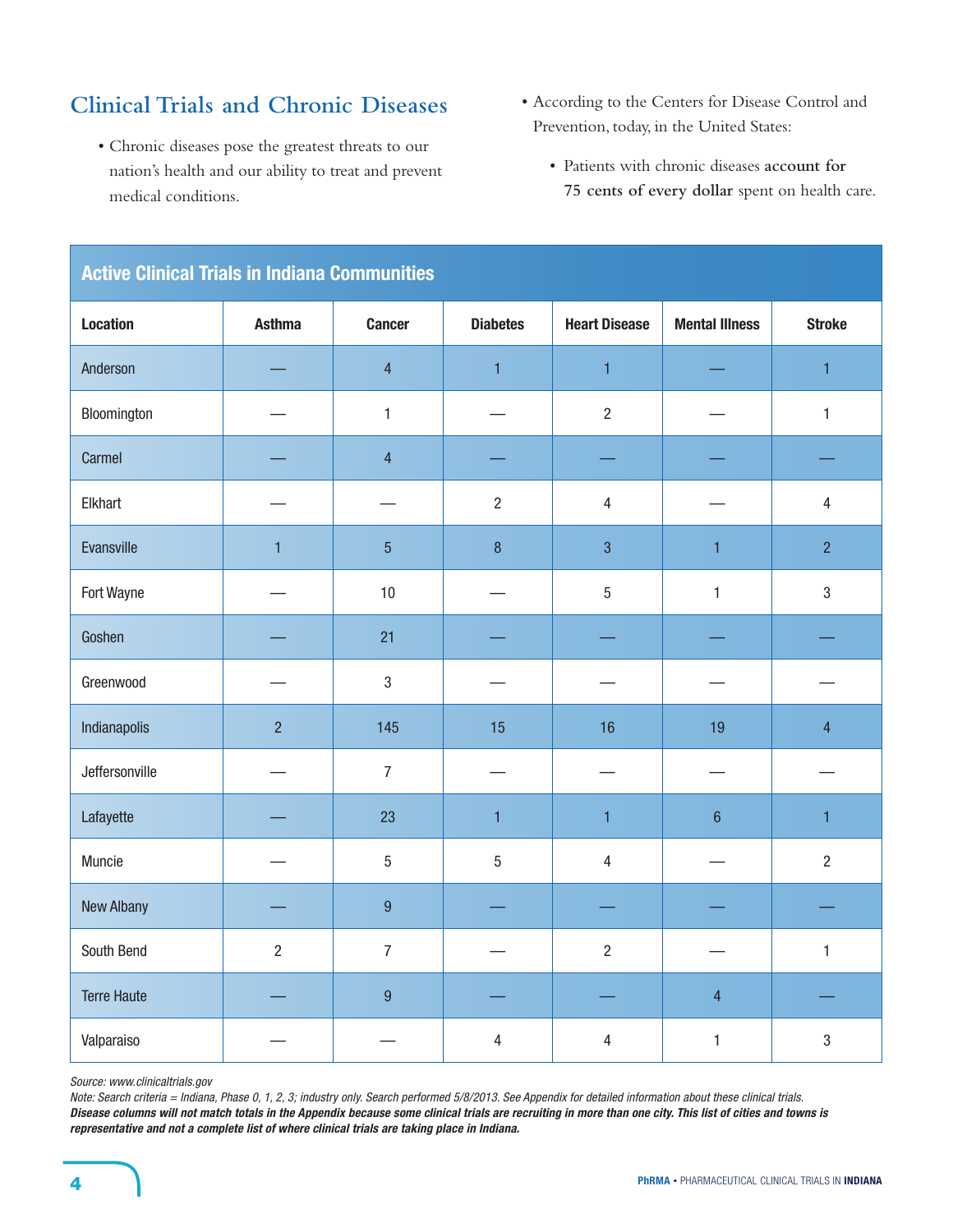- • Chronic diseases are the **leading cause of death and disability.**
- • Chronic diseases are a **leading driver of rising health care costs** with expenses totaling billions of dollars every year.
- • Biopharmaceutical research companies are developing new medicines to help treat those conditions that are taking an unprecedented toll on American lives, and many of these medicines are being tested today in clinical trials throughout Indiana.
- • Since 1999, biopharmaceutical research companies are sponsoring or have sponsored 1,754 clinical trials of potential new medicines in Indiana alone for **asthma, cancer, heart disease, stroke, diabetes** and **mental illnesses**. Of these trials, 276 are either not yet recruiting or are just now seeking Indiana patients.The 276 trials are being conducted at more than 500 sites in Indiana.

*"Nearly 300 of the clinical trials in the state are still active and recruiting volunteer patients. That's potentially important to those chronic disease sufferers who are still seeking the treatments that are best for them. For some, a clinical trial could be a new therapeutic option to discuss with their doctors."*

—Steve McCaffrey President and CEO Mental Health America of Indiana

- • Many of the state's clinical tests involve collaborations with such respected local institutions as **Indiana University School of Medicine** and **St. Vincent Hospital** in Indianapolis, the **Goshen Center for Cancer Care** in Goshen, and the **Northern Indiana Research Alliance** in Fort Wayne.
- • Some of the medicines being clinically tested here are new-generation biotechnology treatments.

| <b>Chronic Disease</b> | <b>All Clinical Trials</b> | <b>Clinical Trials</b><br><b>Still Recruiting</b> |
|------------------------|----------------------------|---------------------------------------------------|
| Asthma                 | 33                         | 4                                                 |
| Cancer                 | 946                        | 182                                               |
| <b>Diabetes</b>        | 278                        | 33                                                |
| <b>Heart Disease</b>   | 149                        | 20                                                |
| <b>Mental Illness</b>  | 315                        | 30                                                |
| <b>Stroke</b>          | 33                         | 7                                                 |
| <b>Total</b>           | 1,754                      | 276                                               |

# **Clinical Trials for Top Chronic Diseases**

*Source: www.clinicaltrials.gov*

*Note: Search criteria = Indiana, Phase 0, 1, 2, 3; industry only. Search performed 5/8/2013. Some clinical trials appear in more than one disease category.*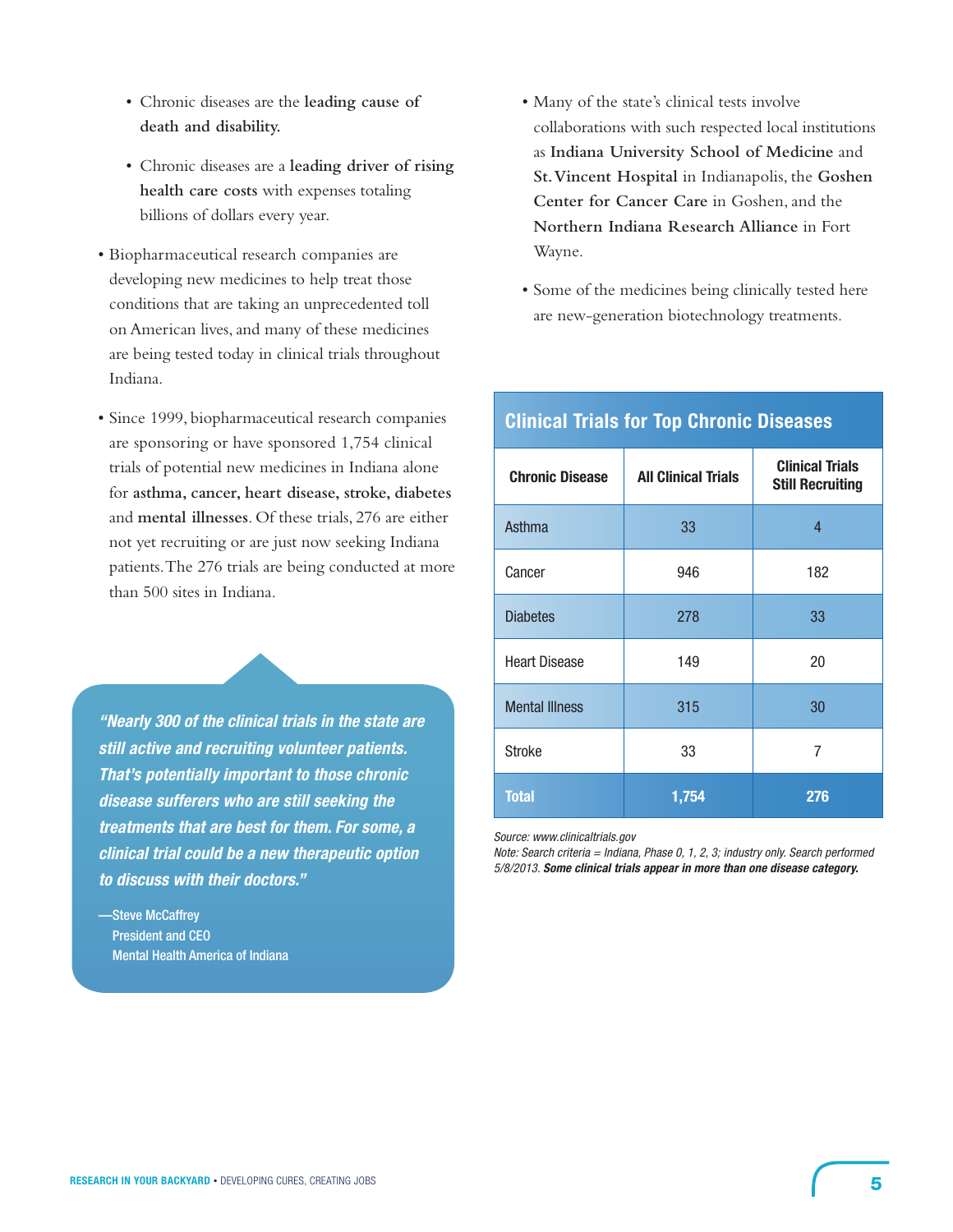# **Clinical Trials in Indiana**

Clinical tests of new medicines are a vitally important part of the drug development and approval process—they account for 45 to 75 percent of the \$1.2 billion average cost of developing a new drug and are conducted to determine the safety and effectiveness of that treatment in patients.

Some trials are also conducted to compare existing treatments and some are done to learn if a drug is appropriate for a different patient population, such as children*.* Still others are conducted to find ways to make existing approved drugs more effective and easier to use with fewer side effects.

It's essential that trials be conducted properly so that clinicians and drug reviewers can develop accurate assessments of the efficacy and safety of medicines when used by patients.The FDA is a vigilant regulatory agency and its pharmaceutical review officers are effective in detecting flawed information.

Questionable or confusing data can lead to lengthy delays in product approval or outright FDA rejection of a new drug.

Biopharmaceutical research companies are looking for the best physicians and research institutions to meticulously help design and conduct their clinical trials to determine whether a medicine is safe and effective. Side effects must be painstakingly documented and a determination made as to whether they occur too often and are dangerous.

# **Clinical Trials for Top Chronic Diseases**

| <b>Chronic Disease</b> | <b>All Clinical Trials</b> | <b>Clinical Trials</b><br><b>Still Recruiting</b> |
|------------------------|----------------------------|---------------------------------------------------|
| Asthma                 | 33                         | 4                                                 |
| Cancer                 | 946                        | 182                                               |
| <b>Diabetes</b>        | 278                        | 33                                                |
| <b>Heart Disease</b>   | 149                        | 20                                                |
| <b>Mental Illness</b>  | 315                        | 30                                                |
| <b>Stroke</b>          | 33                         | 7                                                 |
| <b>Total</b>           | 1,754                      | 276                                               |

*Source: www.clinicaltrials.gov*

*Note: Search criteria = Indiana, Phase 0, 1, 2, 3; industry only. Search performed 5/8/2013. Some clinical trials appear in more than one disease category.*

Clinical tests involve three phases and thousands of volunteer patients and are often conducted at multiple sites around the country. In Indiana, biopharmaceutical companies are providing funds to have trials conducted at the states' well-respected medical schools, hospitals and clinical research organizations.According to *U.S. News and World Report*, the **Indiana University at Indianapolis** ranked 48th among last year's top 100 research-oriented medical schools in the United States.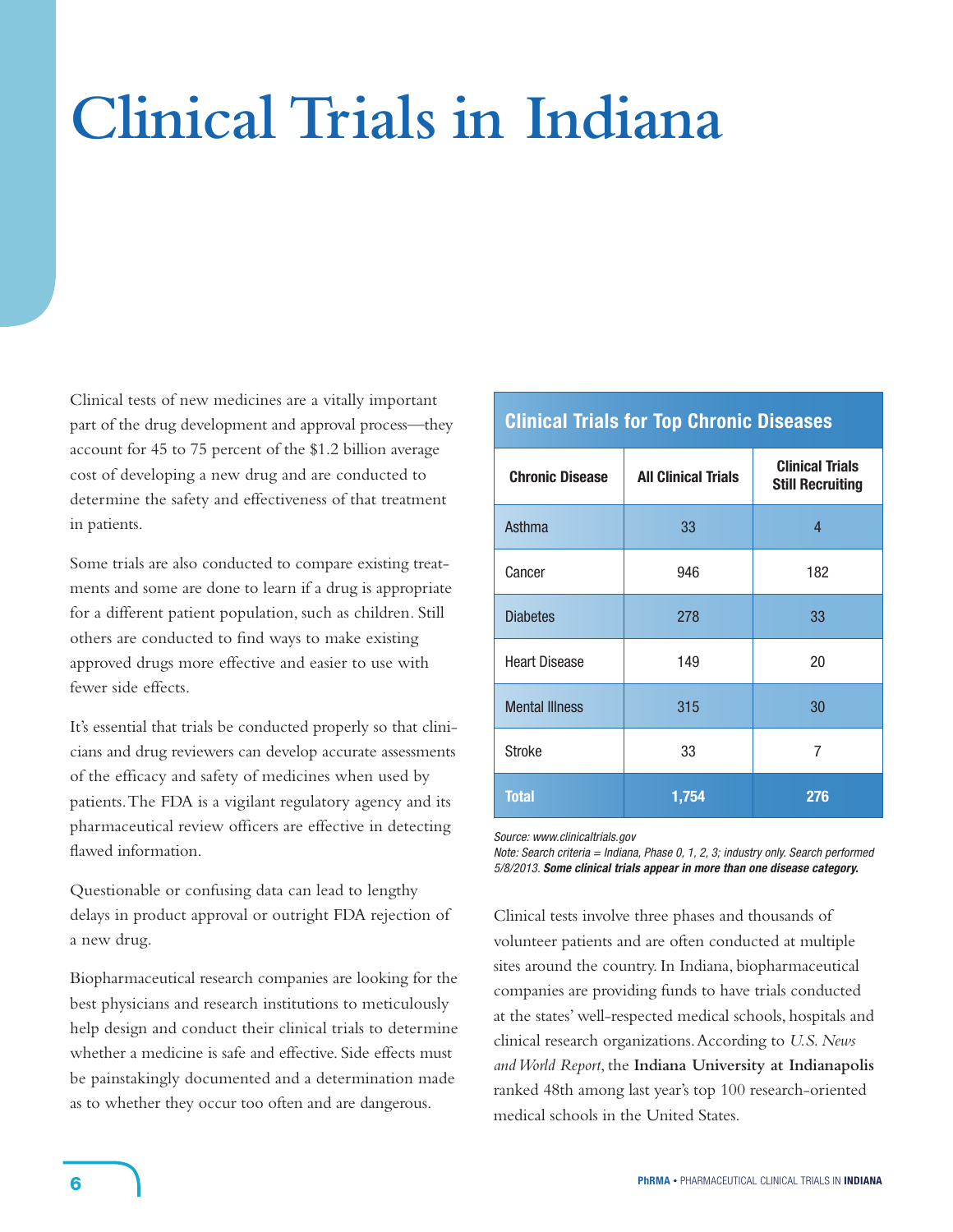**Asthma** is a debilitating condition for more than 24 million Americans, including 7.1 million children under the age of 18. The toll is also severe in Indiana—in 2009, an estimated 435,000 adults and 150,000 children suffered from asthma, according to the Indiana State Department of Health.

Currently, four clinical trials of new asthma medicines are recruiting patients in Indiana.Trials are being conducted in **Indianapolis**, **South Bend** and **Evansville**.

**Cancer**, the second leading cause of death in the United States, now afflicts nearly 12 million Americans, according to the National Cancer Institute. In Indiana, about 35,550 new cancer cases will be diagnosed this year and 13,250 victims in the state will die, according to the American Cancer Society.

Currently, 182 clinical trials of new cancer medicines are recruiting patients in Indiana. Biopharmaceutical companies are collaborating on the tests with such prominent institutions as the **Melvin and Bren Simon Cancer Center at Indiana University (IU)** in Indianapolis, the **IU Goshen Center for Cancer Care** in Goshen, the **Horizon Oncology Center** in Lafayette, the **Cancer Care Center of Southern Indiana** in Bloomington, the **Floyd Memorial Cancer Center of Indiana** in New Albany,and **Ball Memorial Hospital Cancer Center** in Muncie.

**Diabetes** affects more than 25 million Americans—about 8 percent of the U.S. population—and nearly one-third are unaware they have the disease. In 2011, more than 10 percent of adults in Indiana reported having some diabetes, according to the Indiana State Department of Health.

Currently, 33 diabetes clinical tests are seeking patients in Indiana.The trials are being conducted at the **La Porte County Institute for Clinical Research** in Michigan City, the **Indiana University School of Medicine** in Indianapolis, **Indiana Medical Research** in Elkhart, and the **MediSphere Medical Research Center** in Evansville.

**Heart disease and stroke** are the first and fourth leading disease causes of death in the United States and in Indiana.According to the American Heart Association, more than 82 million Americans are affected by these diseases. In Indiana, in 2010, nearly 13,000 residents died from some form of heart disease and 3,077 died from a stroke, according to the Indiana State Department of Health.

Currently, 20 heart disease and seven stroke clinical tests are seeking patients in Indiana.The trials are being conducted at the **St. Vincent Heart Center of Indiana** and the **Indiana Heart Hospital** in Indianapolis, the **Heart Center of Lake County** in Merrillville, the **Heart**  Group at Deaconess Hospital in Evansville, and the **Northern Indiana Research Alliance** in FortWayne.

**Mental illness** affects nearly 60 million Americans suffering from some form of the disease—from anxiety to depression to schizophrenia to eating disorders. In Indiana, nearly 227,000 adults live with serious mental illness and about 71,000 children live with serious mental health conditions, according to the National Alliance on Mental Illness.

Currently, 30 mental illness clinical trials are recruiting patients in Indiana.The trials are being conducted at the **Riley Gild and Adolescent Psychiatry Clinic** and **Goldpoint Clinical Research** in Indianapolis, the **Northwest Indiana Center for Clinical Research** in Valparaiso,and the **Deaconess Clinical Gateway Health Center** in Newburgh.

*Physicians and patients can find out about clinical trials being conducted all over the state in collaboration with local institutions by accessing www.clinicaltrials.gov, a database sponsored by the National Institutes of Health. Information on medicines in development is also available on www.phrma.org, the website of the Pharmaceutical Research and Manufacturers of America (PhRMA), under "Related Content" in the "Innovation" section.*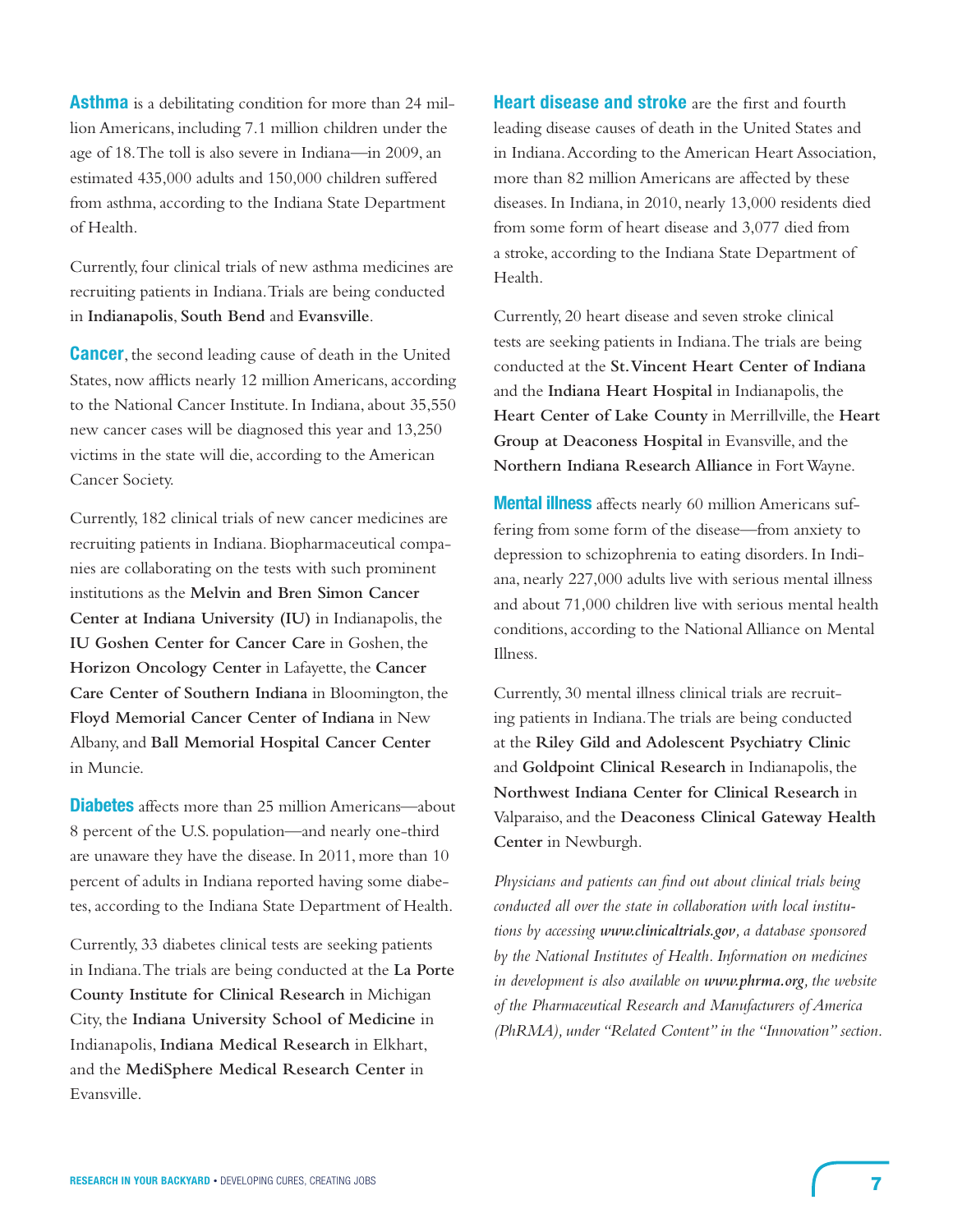# **What is the Clinical Trial Experience?**

Clinical trials are research studies which grant participants early access to new drugs, treatments and therapies that are being developed to help combat chronic, serious and life-threatening diseases. By volunteering for a clinical trial, patients take an active role in their healthcare by helping researchers test new medical treatments,and helping to find better ways of using existing treatments so they will be more effective, easier to use and result in fewer or more tolerable side effects. In Indiana alone, thousands of clinical trials are being conducted to study diseases like asthma, cancer, diabetes, heart disease, mental illness, and stroke.

# **Phases of clinical trials**

There are three phases of testing used to evaluate new drugs and treatments:

**Phase I**—This phase is designed to test the safety of a new drug or treatment. Researchers test the drug on a small group of people (20-80) and evaluate safety aspects of the drug, such as safe dosage range, the best way of administering the treatment (pill form vs.a shot for example) and identifying what, if any, side effects present themselves.

**Phase II**—This phase is designed to test efficacy and to further measure safety.The treatment is given to a larger group of people (100-300) to make sure the treatment works correctly and to try to identify any less-common

side effects, which may appear when more people are tested.This phase is usually placebo-controlled and double-blinded; meaning neither the patient nor the doctor knows whether the patient is getting the placebo or the real treatment.

**Phase III**—This phase is meant to confirm efficacy and safety information, monitor known side effects and compare the experimental treatment to commonly used ones to see which work better.A large group (1,000-3,000) receives this treatment, and like Phase II, it is usually placebo-controlled and double-blinded.

# **Learning About and Accessing Clinical Trials**

There are several ways patients can access information about clinical trials. Healthcare providers are aware of clinical trials being conducted at hospitals, universities and other leading healthcare facilities, and these institutions can be valuable sources of information for patients looking to participate. Patients can also turn to hospitals' and universities' websites to see what studies are being conducted in their area, and what the eligibility criteria are for each trial.

In Indiana, the registry at *www.INresearch.org*, matches Indiana resident volunteers who want to participate in health-related research with a researcher.The registry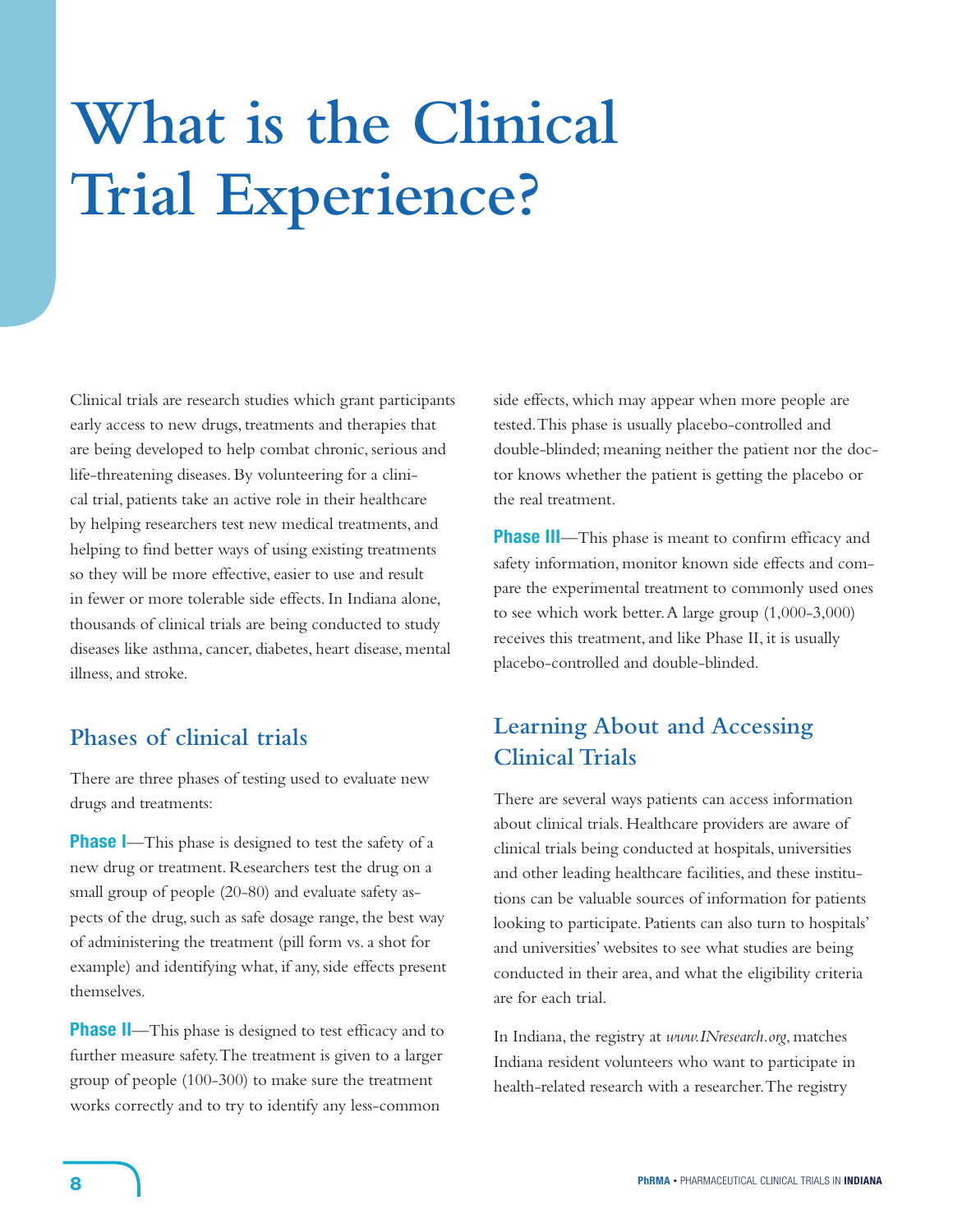was developed by the Indiana Clinical and Translational Sciences Institute and is a collaboration between Indiana University, Purdue University and the University of Notre Dame. More information about clinical trials and volunteering can be found at *http://centerwatch.com/*,a PhRMA-recommended website.

# **What to Expect**

Treatments for clinical trials usually occur in a doctor's office. Patients may need to devote more time to doctor's visits and physical exams than they would normally.They may also have additional responsibilities, like keeping a daily log of their health.All prospective participants must sign an informed consent document saying they understand the clinical trial is research, and that they can leave the trial at any time. Once they have consulted with their healthcare providers, patients can reach out via phone or email to express interest in participating, at which point a pre-screening interview will take place. If the patient matches the trial's criteria, they will then be able to enroll in the study.

# **Patient Expenses**

Patients should always ask during their pre-screening interviews what it will cost them to participate in a clinical trial. Clinical trial sponsors usually pay for all researchrelated costs and any additional testing or doctor's visits the trial requires. Patients or their insurance companies may be asked to pay for any routine treatments that they would normally undergo for their disease. However, some health plans do not pay for these costs once a patient joins the trial. Patients should be sure to check with the clinic conducting the trial to find out if they or their insurance companies will be charged with any fees, and should make sure their insurance companies will cover the costs of routine exams if they join a trial.

Non-local patients should be sure to look into the sponsoring clinic's policy on patient living arrangements.The National Cancer Institute, for example, makes patients responsible for their own travel costs for the initial screening visits. Once a patient is enrolled, the Institute will pay for transportation costs for all subsequent trial-related visits.These patients will receive a small per diem for food and lodging.The policy will differ from clinic to clinic.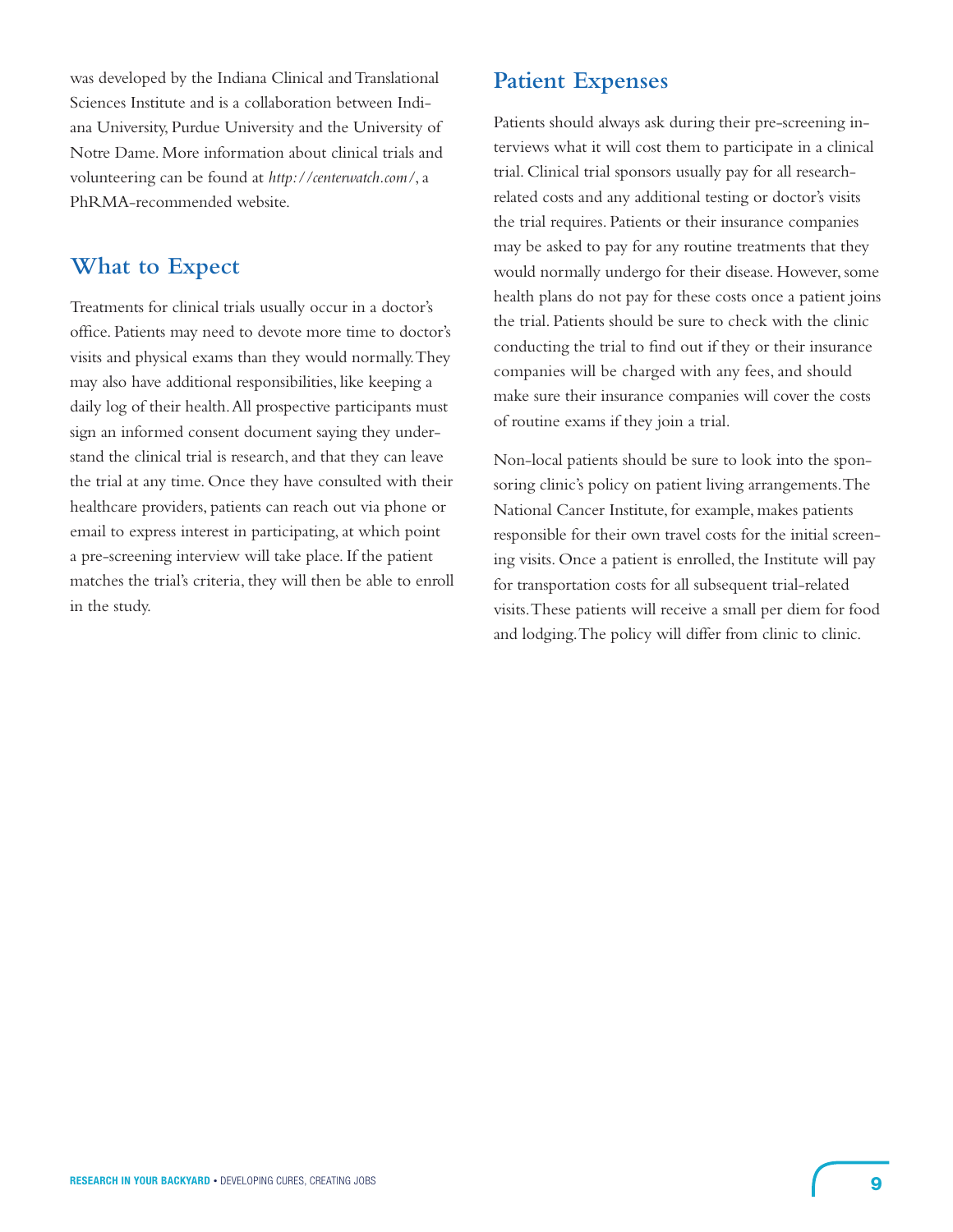# **New Generation Medicines in Development**

Some of the medicines that have been tested in Indiana are cutting-edge biotechnology drugs.

America's biopharmaceutical research companies are using biotechnology to develop hundreds of medicines and vaccines today.And Indiana is one of the states where cuttingedge research and development work is being done.

Through biotechnology, new ways are being developed to not only more effectively treat disease, but also to predict and even prevent it.

Biotechnology medicines are developed through biological processes using living cells or organisms, rather than traditional chemical synthesis, the mainstay of pharmaceutical development for decades.

Such novel treatments use a variety of new approaches to treat disease. For example, a monoclonal antibody is a laboratory-made version of the naturally occurring immune system protein that binds to and neutralizes foreign invaders. Interferons are proteins that interfere with the ability of a cell to reproduce.

Antisense drugs, meanwhile, are medicines that interfere with the communication process that tells a cell to produce an unwanted protein. In addition, nanotechnology is being used in biotechnology research to provide drugdelivery systems, new treatments and diagnostics.

Many of the medicines in clinical testing, and those that have already been tested, at Indiana medical schools, hospitals and research centers feature these technologies.

For example:

- A genetically-modified virus-based vaccine to treat melanoma, with clinical trials conducted at **Indiana University** and **Investigative Clinical Research of Indiana** in Indianapolis.
- • A recombinant fusion protein to treat diabetic macular edema and other types of macular edema with trials conducted in **Indianapolis**.
- • Clinicians at the **Goshen Center for Cancer Care** are testing a monoclonal antibody that targets lupus and different types of cancer.
- • A therapeutic vaccine, designed to jump-start the immune system to fight disease, is in development for lung cancer and melanoma, with clinical trials underway in **Evansville** and **Indianapolis**.
- • Clinical trials of an engineered human antibody that seeks to reduce the inflammation in psoriasis are recruiting patients in **Evansville** and **Indianapolis**.

The biotechnology medicines and vaccines that are being developed today are helping to expand the frontiers of science and potentially bring more and better treatments to patients. In Indiana, as in other states, this innovation is the result of a successful collaboration of biopharmaceutical companies and local research institutions.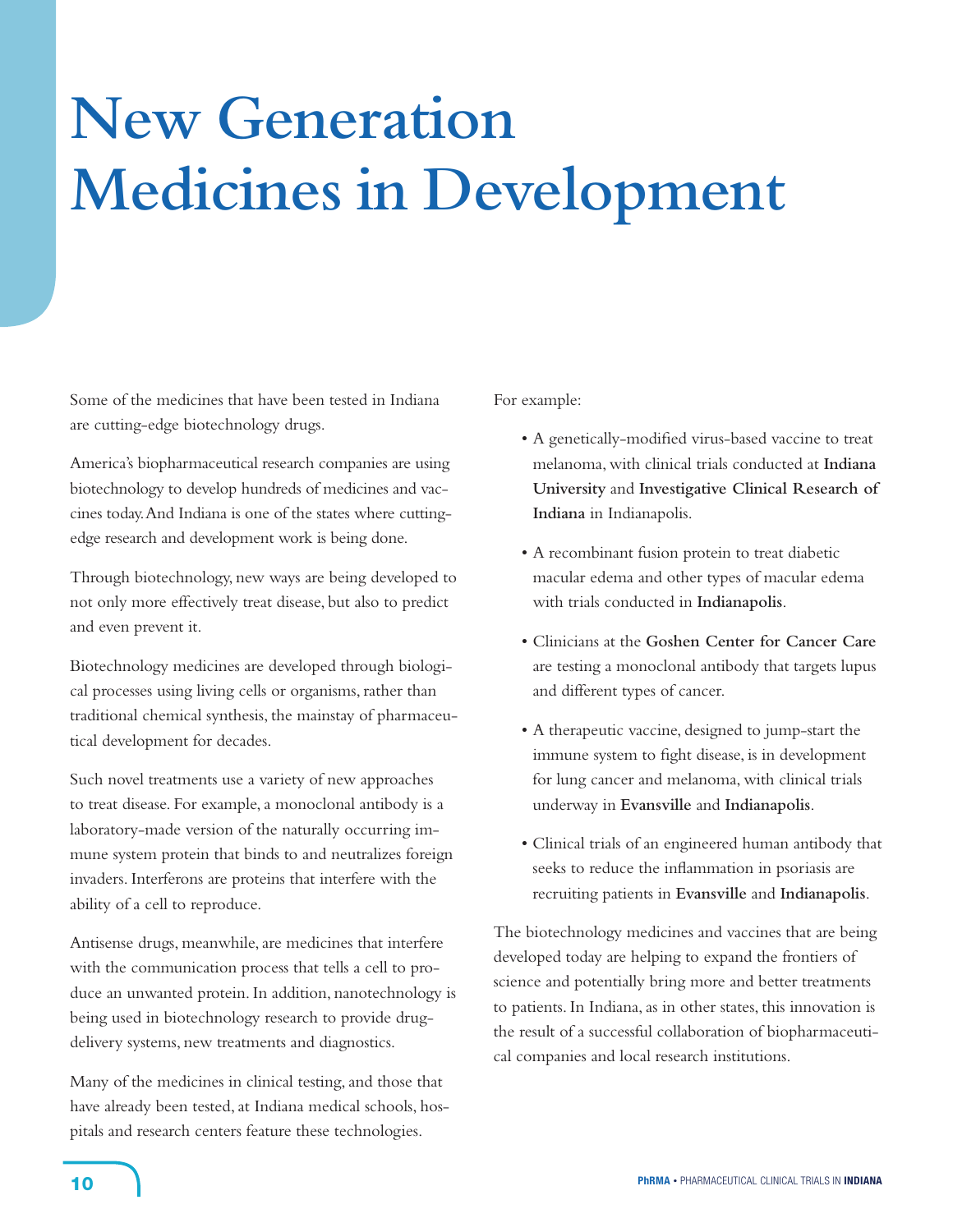# **Conclusion**

Biopharmaceutical companies' close collaboration with clinicians and research institutions in Indiana benefits patients, the state's economy and the advancement of science and patient care. Clinical trials provide stimulating biopharmaceutical research work and a reliable source of revenue for the state's medical schools, hospitals and local contract research organizations and the medicines being tested are sometimes cutting-edge cell and protein treatments with the potential to be safer and more effective than older chemical compound drugs.

What's more, Hoosiers considering participation in clinical trials have a wide range of choices, including 276 tests of new medicines for the six most debilitating chronic diseases.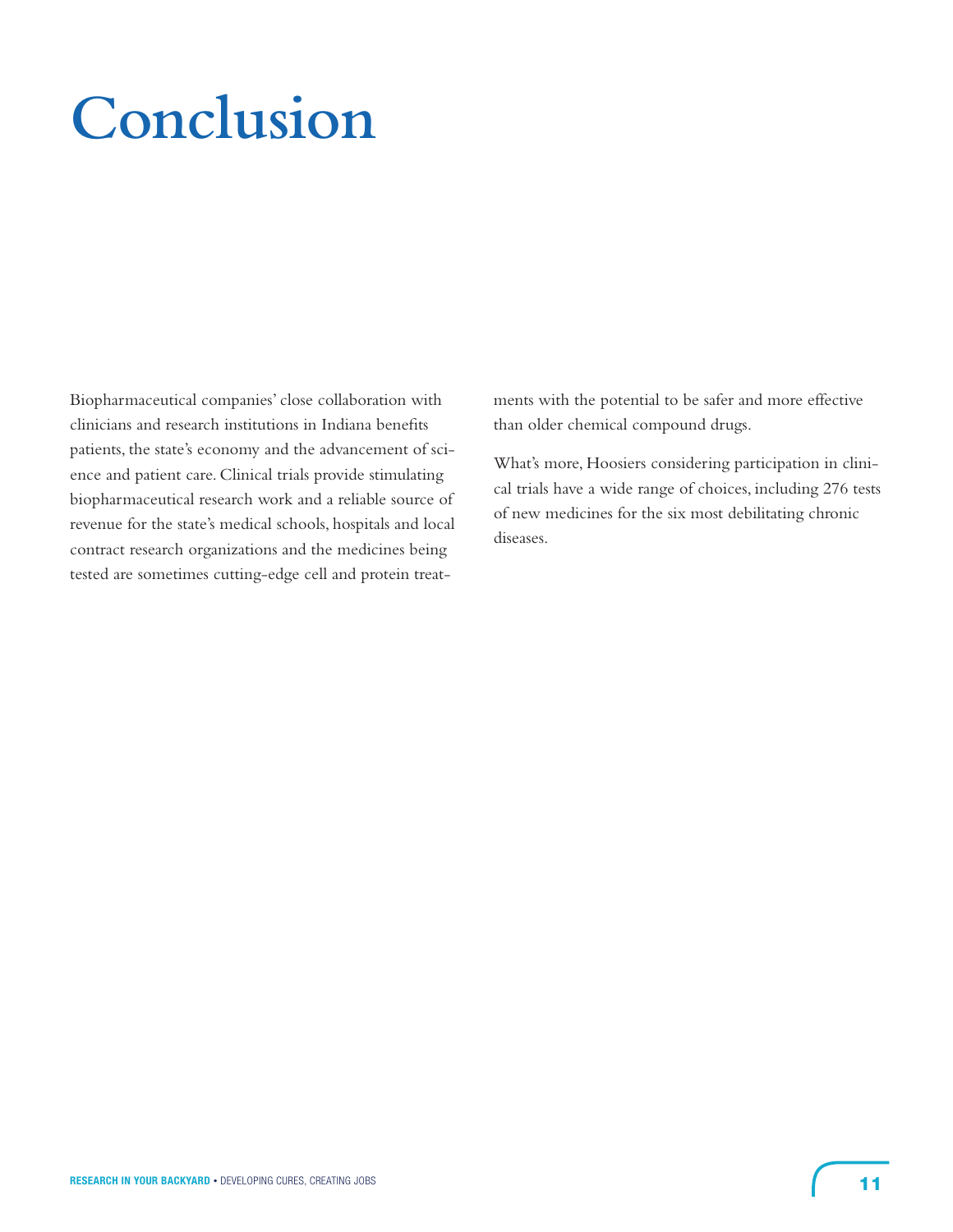# **The Drug Discovery, Development and Approval Process**

It takes 10-15 years on average for an experimental drug to travel from the lab to U.S. patients. Only five in 5,000 compounds that enter preclinical testing make it to human testing. One of these five tested in people is approved.

| <b>Clinical Trials</b>           |                                                           |                                            |                                             |                                                             |                                                                                 |                                                     |                      |                                            |
|----------------------------------|-----------------------------------------------------------|--------------------------------------------|---------------------------------------------|-------------------------------------------------------------|---------------------------------------------------------------------------------|-----------------------------------------------------|----------------------|--------------------------------------------|
|                                  | Discovery/<br><b>Preclinical Testing</b>                  |                                            | Phase I                                     | Phase II                                                    | <b>Phase III</b>                                                                |                                                     | <b>FDA</b>           | <b>Phase IV</b>                            |
| <b>Years</b>                     | 6.5                                                       |                                            | 1.5                                         | $\overline{2}$                                              | 3.5                                                                             |                                                     | 1.5                  |                                            |
| <b>Test</b><br><b>Population</b> | Laboratory and<br>animal studies                          | n<br>⊟<br>$ \vec{a} $                      | 20 to 80<br>healthy<br>volunteers           | 100 to 300<br>patient<br>volunteers                         | 1,000 to 3,000<br>patient<br>volunteers                                         | 윤<br>$\vec{a}$                                      | Review               | Additional<br>post-                        |
| <b>Purpose</b>                   | Assess safety,<br>biological activity<br>and formulations | $\frac{1}{2}$<br>$\frac{1}{\overline{11}}$ | <b>Determine</b><br>safety<br>and<br>dosage | Evaluate<br>effective-<br>ness.<br>look for<br>side effects | Confirm<br>effectiveness.<br>monitor adverse<br>reactions from<br>long-term use | $\overline{\mathsf{S}}$<br>$\frac{e}{\overline{L}}$ | process/<br>approval | marketing<br>testing<br>required<br>by FDA |
| <b>Success</b><br>Rate           | 5,000<br>compounds<br>evaluated                           |                                            |                                             | 5<br>enter trials                                           |                                                                                 |                                                     | approved             |                                            |

# **The Drug Development and Approval Process**

# **The U.S. system of new drug approvals is perhaps the most rigorous in the world.**

It takes 10-15 years, on average, for an experimental drug to travel from lab to U.S. patients, according to the Tufts Center for the Study of Drug Development. Only five in 5,000 compounds that enter preclinical testing make it to human testing. And only one of those five is approved for sale.

On average, it costs a company \$1.2 billion, including the cost of failures, to get one new medicine from the laboratory to U.S. patients, according to a 2007 study by the Tufts Center for the Study of Drug Development.

Once a new compound has been identified in the laboratory, medicines are usually developed as follows:

**Preclinical Testing.** A pharmaceutical company conducts laboratory and animal studies to show biological activity of the compound against the targeted disease, and the compound is evaluated for safety.

**Investigational New Drug Application (IND).** After completing preclinical testing, a company files an IND with the U.S. Food and Drug Administration (FDA) to begin to test

the drug in people. The IND shows results of previous experiments; how, where and by whom the new studies will be conducted; the chemical structure of the compound; how it is thought to work in the body; any toxic effects found in the animal studies; and how the compound is manufactured. All clinical trials must be reviewed and approved by the Institutional Review Board (IRB) where the trials will be conducted. Progress reports on clinical trials must be submitted at least annually to FDA and the IRB.

**Clinical Trials, Phase I**—Researchers test the drug in a small group of people, usually between 20 and 80 healthy adult volunteers, to evaluate its initial safety and tolerability profile, determine a safe dosage range, and identify potential side effects.

**Clinical Trials, Phase II**—The drug is given to volunteer patients, usually between 100 and 300, to see if it is effective, identify an optimal dose, and further evaluate its shortterm safety.

**Clinical Trials, Phase III**—The drug is given to a larger, more diverse patient population, often involving between 1,000 and 3,000 patients (but sometime many more thousands), to generate statistically significant evidence to confirm its safety and effectiveness. They are the longest studies, and usually take place in multiple sites around the world.

# **New Drug Application (NDA)/Biologic**

**License Application (BLA).** Following the completion of all three phases of clinical trials, a company analyzes all of the data and files an NDA or BLA with FDA if the data successfully demonstrate both safety and effectiveness. The applications contain all of the scientific information that the company has gathered. Applications typically run 100,000 pages or more.

**Approval.** Once FDA approves an NDA or BLA, the new medicine becomes available for physicians to prescribe. A company must continue to submit periodic reports to FDA, including any cases of adverse reactions and appropriate quality-control records. For some medicines, FDA requires additional trials (Phase IV) to evaluate long-term effects.

Discovering and developing safe and effective new medicines is a long, difficult, and expensive process. PhRMA member companies invested an estimated \$48.5 billion in research and development in 2012.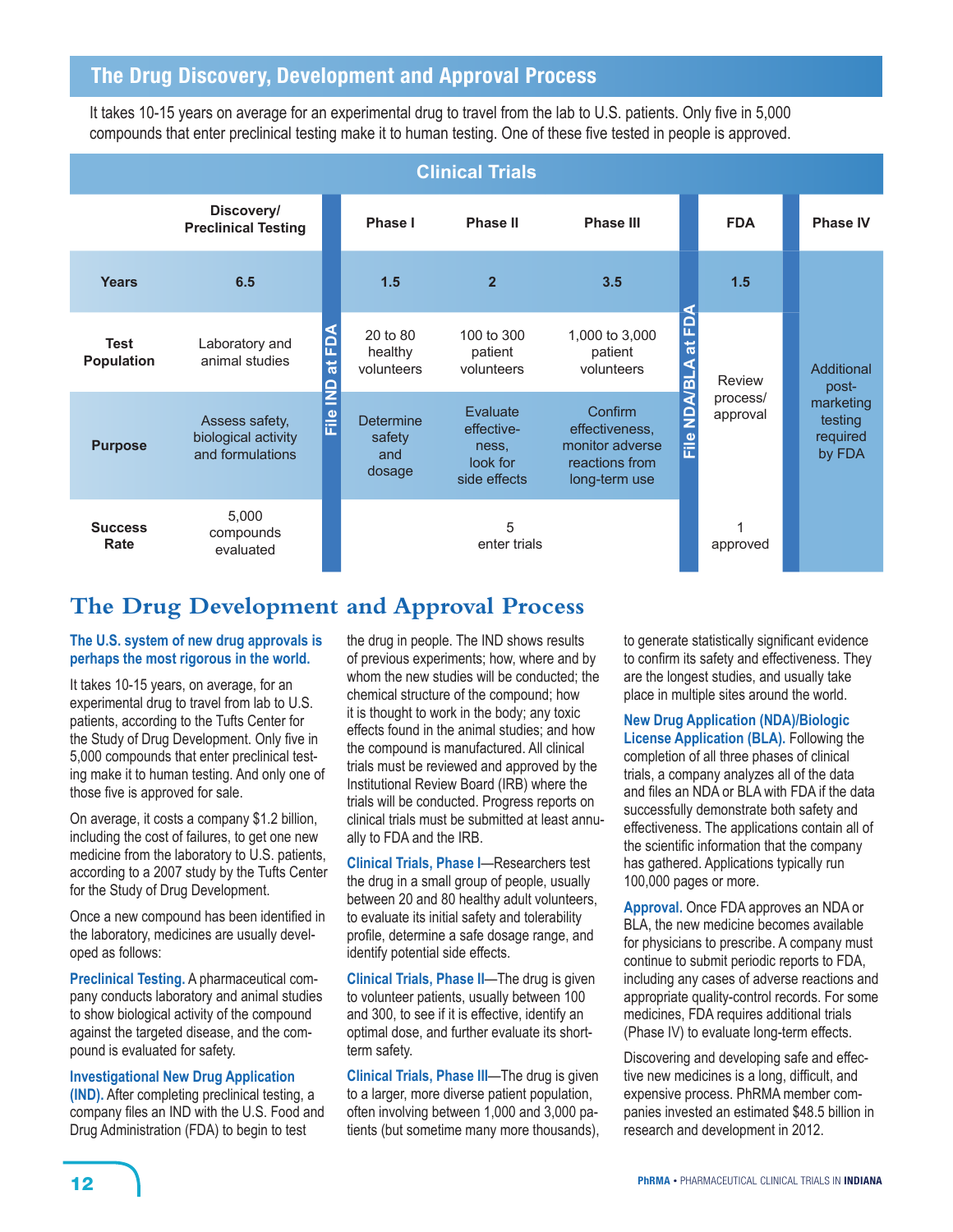# **The Good News – Many Clinical Trials are Still Recruiting**

There are 276 clinical trials of new chronic disease drugs recruiting patients in Indiana. These trials target the most debilitating chronic conditions—cancer, heart disease, stroke, asthma, diabetes and mental illness.

| <b>Active Clinical Trials in Indiana Communities</b> |                |                  |                 |                      |                       |                |  |  |
|------------------------------------------------------|----------------|------------------|-----------------|----------------------|-----------------------|----------------|--|--|
| <b>Location</b>                                      | <b>Asthma</b>  | <b>Cancer</b>    | <b>Diabetes</b> | <b>Heart Disease</b> | <b>Mental Illness</b> | <b>Stroke</b>  |  |  |
| Anderson                                             |                | $\overline{4}$   | $\mathbf{1}$    | $\mathbf{1}$         |                       | 1              |  |  |
| Bloomington                                          |                | $\mathbf{1}$     |                 | $\overline{2}$       |                       | $\mathbf{1}$   |  |  |
| Carmel                                               |                | $\overline{4}$   |                 |                      |                       |                |  |  |
| Elkhart                                              |                |                  | $\overline{2}$  | $\overline{4}$       |                       | 4              |  |  |
| Evansville                                           | 1              | $\overline{5}$   | 8               | 3                    | 1                     | $\overline{2}$ |  |  |
| Fort Wayne                                           |                | 10               |                 | $\overline{5}$       | 1                     | $\sqrt{3}$     |  |  |
| Goshen                                               |                | 21               |                 |                      |                       |                |  |  |
| Greenwood                                            |                | $\sqrt{3}$       |                 |                      |                       |                |  |  |
| Indianapolis                                         | $\overline{2}$ | 145              | 15              | 16                   | 19                    | $\overline{4}$ |  |  |
| Jeffersonville                                       |                | $\overline{7}$   |                 |                      |                       |                |  |  |
| Lafayette                                            |                | 23               | $\mathbf{1}$    | $\mathbf{1}$         | $6\phantom{1}$        | 1              |  |  |
| Muncie                                               |                | 5                | 5               | $\overline{4}$       |                       | $\overline{2}$ |  |  |
| <b>New Albany</b>                                    |                | 9                |                 |                      |                       |                |  |  |
| South Bend                                           | $\overline{2}$ | $\overline{7}$   |                 | $\overline{2}$       |                       | $\mathbf{1}$   |  |  |
| <b>Terre Haute</b>                                   |                | $\boldsymbol{9}$ |                 |                      | $\overline{4}$        |                |  |  |
| Valparaiso                                           |                |                  | 4               | 4                    | 1                     | 3              |  |  |

*Source: www.clinicaltrials.gov*

*Note: Search criteria = Indiana, Phase 0, 1, 2, 3; industry only. Search performed 5/8/2013. See Appendix for detailed information about these clinical trials. Disease columns will not match totals in the Appendix because some clinical trials are recruiting in more than one city. This list of cities and towns is representative and not a complete list of where clinical trials are taking place in Indiana.*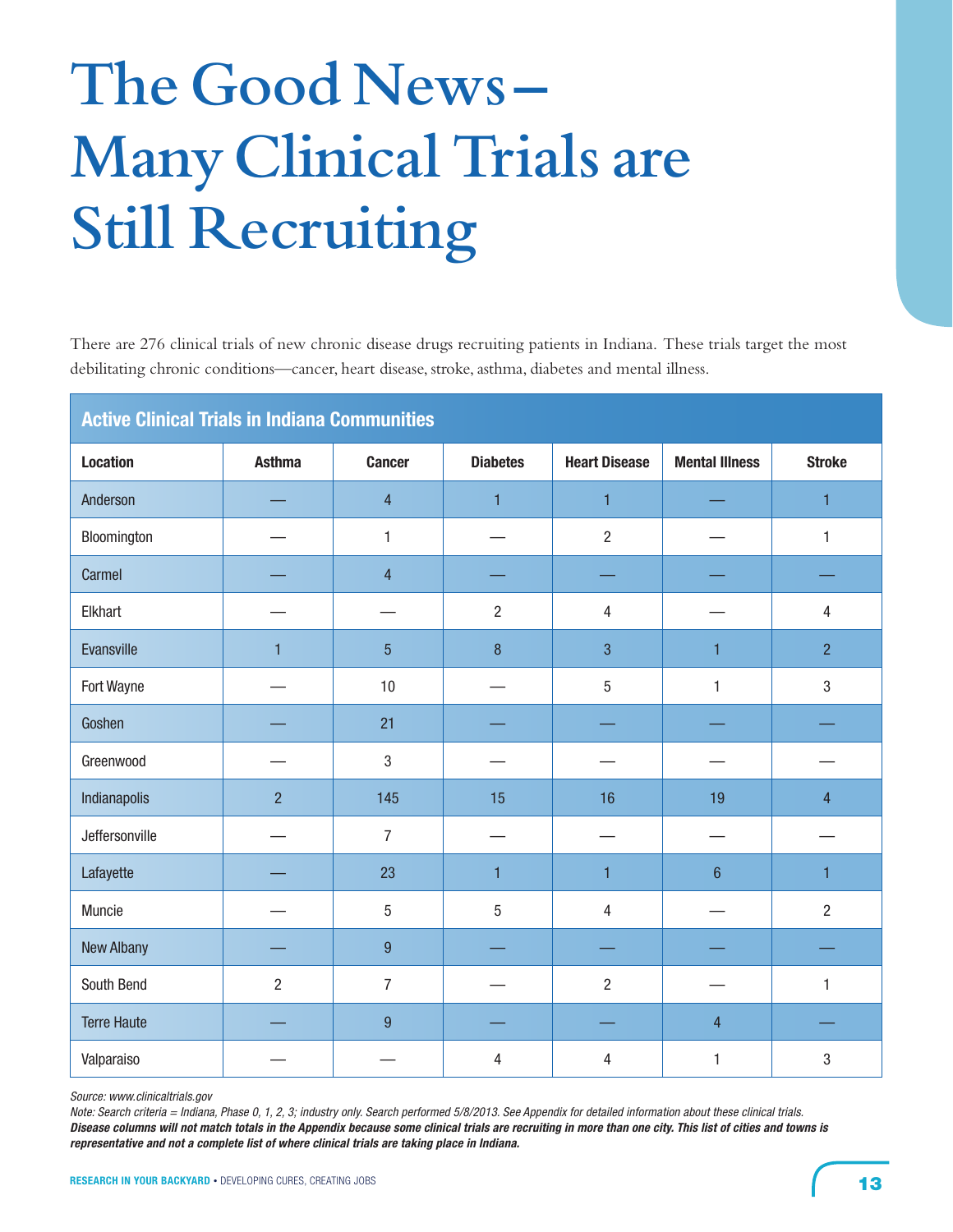# **The Good News – Many Clinical Trials are Still Recruiting**

**(continued)**

# **Cancer—Institutions Conducting Clinical Trials in Indiana**

**Cancer Care Center Inc.,** New Albany **Cancer Care Center of Southern Indiana,** Bloomington **Central Indiana Cancer Centers,** Carmel, Fishers, Indianapolis **Children's Center for Cancer and Blood Diseases,** Indianapolis **Community Hospital of Anderson,** Anderson **Community Regional Cancer Center,** Indianapolis **Deaconess Clinic,** Evansville **First Urology PSC,** Jeffersonville **Floyd Memorial Cancer Center of Indiana,** New Albany Fort Wayne Oncology and Hematology, Fort Wayne **Franciscan Alliance, St. Francis Hospital and Health Centers,** Indianapolis **Hematology Oncology of Indiana,** Indianapolis **Hope Cancer Center,** Terre Haute **Horizon Oncology Research, Inc.,** Lafayette **Indiana Blood and Marrow Institute,** Beech Grove **Indiana Clinical Trials Center,** Plainfield **Indiana Oncology/Hematology Associates,** Indianapolis **Indiana University Cancer Center,** Beech Grove **Indiana University Goshen Center for Cancer Care,** Goshen

**Indiana University Health Arnett Cancer Center,** Lafayette **Indiana University Health-Ball Memorial Hospital,** Muncie **Indiana University Hospital,** Indianapolis **Indiana University School of Medicine,** Indianapolis **Investigative Clinical Research of Indiana LLC,** Indianapolis **Laser and Skin Surgery Center of Indiana,** Carmel **Melvin and Bren Simon Cancer Center at Indiana University,** Indianapolis **Methodist Hospital,** Indianapolis **Metropolitan Urology Clinical Research,** Jeffersonville **Michiana Hematology Oncology PC,** Mishawaka **Monroe Medical Associates,** Munster **Northern Indiana Cancer Research Consortium,** South Bend **Oncology Hematology Associates of Southwest Indiana,** Evansville, Newburgh **Providence Medical Group,** Terre Haute **Reid Hospital and Health Care Services,** Richmond **Riley Hospital for Children at Indiana University,** Indianapolis **St. Francis Medical Group-Gynecologic Oncology of Indiana,** Indianapolis **St. Vincent Gynecologic Oncology,** Indianapolis **St. Vincent Health Group,** Indianapolis **Urology of Indiana,** Greenwood **Wishard Health Services,** Indianapolis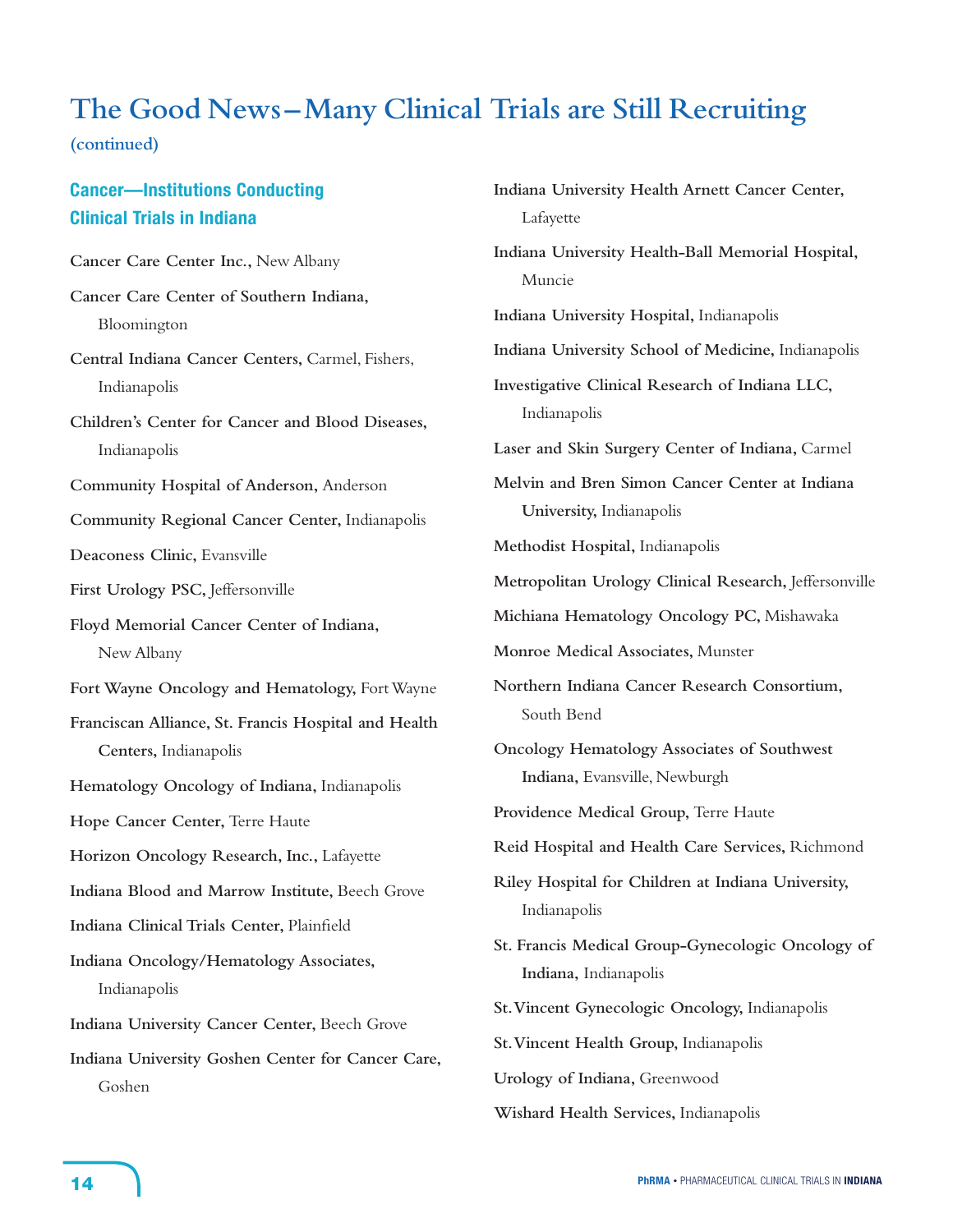# **Diabetes—Institutions Conducting Clinical Trials in Indiana**

**Associates in Neurology,** Valparaiso **Indiana Medical Research,** Elkhart **Indiana University School of Medicine,** Indianapolis **Lafayette Regional Vein and Laser Center,** Lafayette **La Porte County Institute for Clinical Research,** Michigan City

**MediSphere Medical Research Center LLC,** Evansville

# **Heart Disease—Institutions Conducting Clinical Trials in Indiana**

**Associates in Neurology,** Valparaiso

**Community Heart and Vascular Clinic,** Indianapolis

Deaconess Hospital-The Heart Group, Evansville

**Heart Center of Lake County,** Merrillville

**Indiana Heart Hospital,** Indianapolis

**Indiana Heart Physicians Inc.,** Indianapolis

- **Indiana Medical Research,** Elkhart
- **Indiana University Health-Methodist Hospital,** Indianapolis

**Medical Consultants PC,** Muncie

**Northern Indiana Research Alliance,** FortWayne

**Northwest Indiana Cardiovascular Physicians,** Valparaiso

- **Premier Healthcare,** Bloomington
- **St. Vincent Heart Center of Indiana,** Indianapolis
- **St. Vincent's Medical Group, Inc.,** Indianapolis

# **Mental Illness—Institutions Conducting Clinical Trials in Indiana**

**Alpine Clinic,** Lafayette

**Clinco,** Terre Haute

**Deaconess Clinic Gateway Health Center,** Newburgh

**Goldpoint Clinical Research,** Indianapolis

**Indiana Medical Research,** Indianapolis

**Northwest Indiana Center for Clinical Research,** Valparaiso

**Pedia Research,** Newburgh

**Riley Child and Adolescent Psychiatry Clinic,** Indianapolis

**The Davis Clinic,** Indianapolis

# **Stroke—Institutions Conducting Clinical Trials in Indiana**

**Associates in Neurology,** Valparaiso **Indiana Medical Research,** Elkhart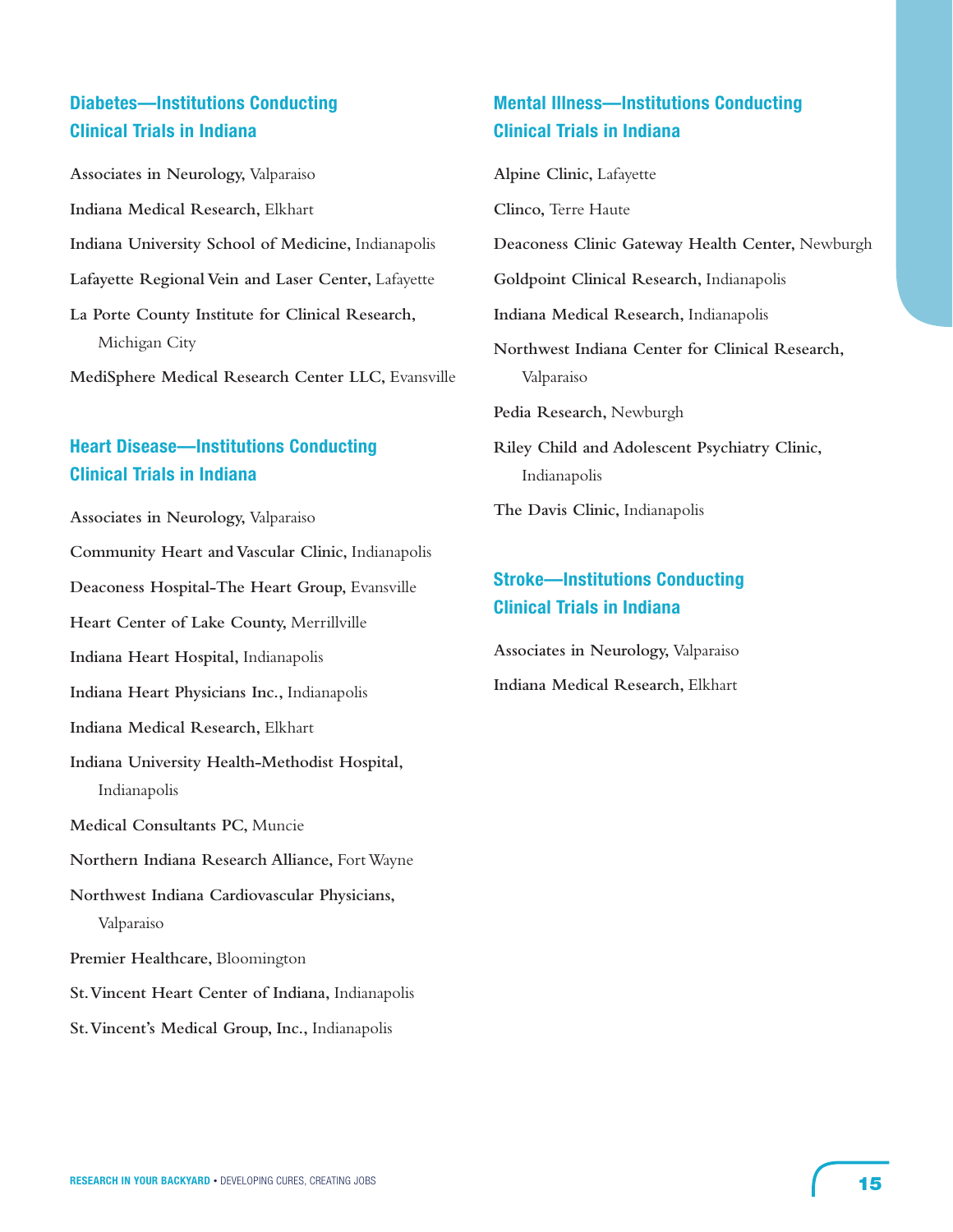# **Appendix**

**The clinical trials listed here involve tests that have not yet started recruiting patients or are just now seeking volunteers to participate. This information is potentially valuable to patients still seeking effective treatments for their chronic diseases. It provides a new therapeutic option to discuss with physicians.** 

**Those interested in obtaining more information about certain trials can use the URL code listed for each test to log onto** *www.clinicaltrials.gov***, the clinical tests database of the National Institutes of Health.** 

# **Asthma**  (4 clinical trials recruiting)

# **Study 1:**

**A Study of the Effectiveness and Safety of Different Doses of Fluticasone Propionate Taken From a Dry Powder Inhaler (Puffer) in Adolescents and Adults Who Have Asthma That is Not Controlled by High Dose Inhaled Corticosteroid Asthma Medications**

http://ClinicalTrials.gov/show/NCT01576718

# **Study 2:**

**A Study of the Effectiveness and Safety of Different Doses of Fluticasone Propionate Taken From a Dry Powder Inhaler in Adolescents and Adults Who Have Asthma That is Not Controlled by Asthma Medications Not Containing Steroids** 

http://ClinicalTrials.gov/show/NCT01479621

# **Study 3:**

**Efficacy and Safety of QGE031 versus Placebo and Omalizumab in Patients Aged 18-75 Years With Asthma**

http://ClinicalTrials.gov/show/NCT01716754

#### **Study 4:**

**Long-Term Efficacy and Safety Study of SCH 900237/ MK-8237 in Children and Adults With House Dust Mite-Induced Allergic Rhinitis/Rhinoconjunctivitis (P05607)**

http://ClinicalTrials.gov/show/NCT01700192

# **Cancer** (182 clinical trials recruiting)

# **Study 1:**

**Denosumab Compared to Zoledronic Acid in the Treatment of Bone Disease in Subjects With Multiple Myeloma**

http://ClinicalTrials.gov/show/NCT01345019

# **Study 2:**

**Tivozanib Hydrochloride in Combination With Paclitaxel Versus Placebo With Paclitaxel in Patients With Locally Recurrent or Metastatic Triple Negative Breast Cancer**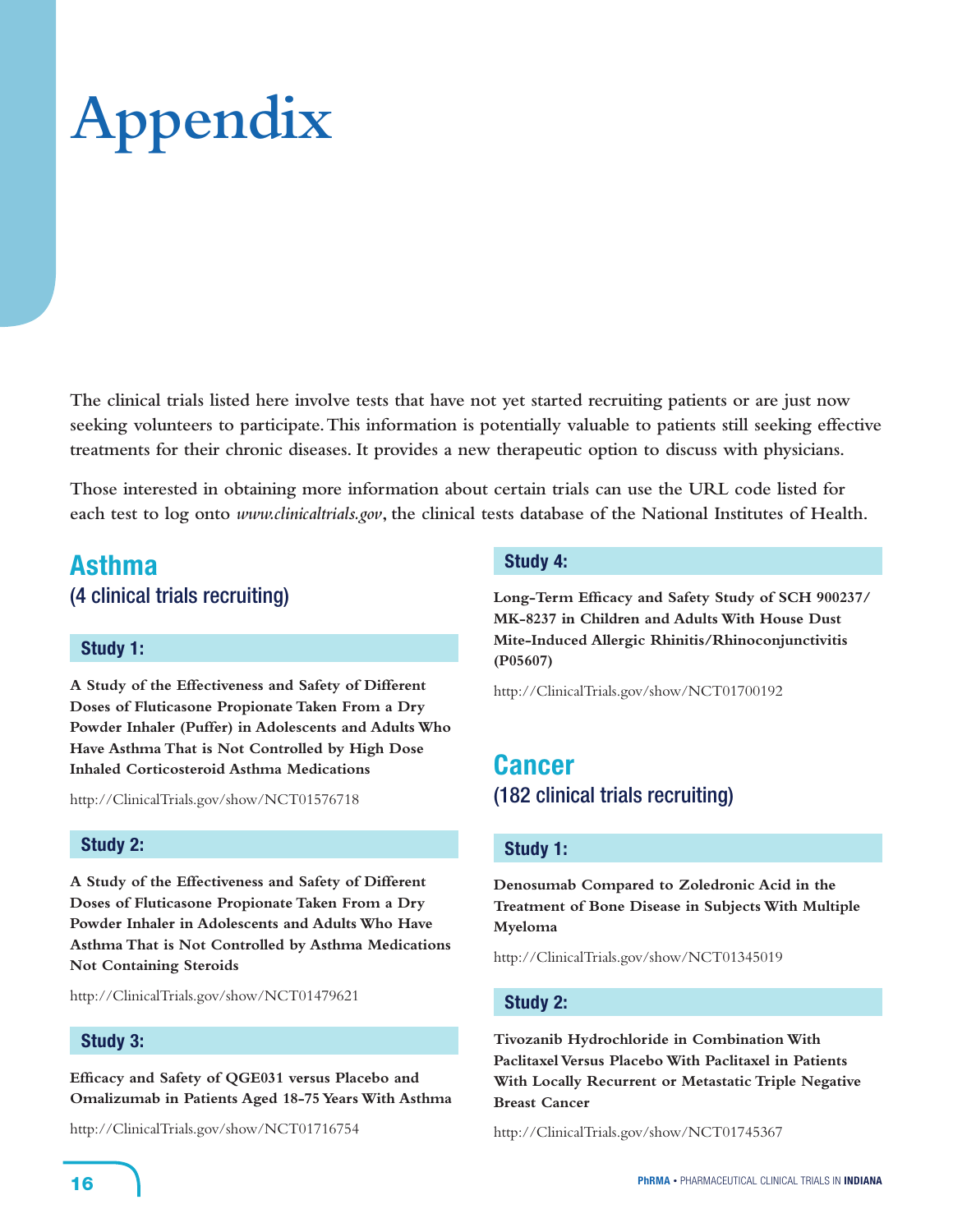# **Study 3:**

**A Study Combining mFOLFOX6 With Tivozanib or Bevacizumab in Patients With Metastatic Colorectal Cancer as First Line Therapy**

http://ClinicalTrials.gov/show/NCT01478594

## **Study 4:**

**Dose-Escalation Study of TH-302 in Combination With Sunitinib to Treat Patients With Advanced Renal Cell Carcinoma,Gastrointestinal Stromal Tumors and Pancreatic Neuroendocrine Tumors**

http://ClinicalTrials.gov/show/NCT01381822

## **Study 5:**

**A Study of MDV3100 Versus Bicalutamide in Castrate Men With Metastatic Prostate Cancer**

http://ClinicalTrials.gov/show/NCT01288911

#### **Study 6:**

**A Study of MM-121 With Paclitaxel in Platinum Resistant/Refractory Advanced Ovarian Cancers**

http://ClinicalTrials.gov/show/NCT01447706

#### **Study 7:**

**A Study in Second Line Metastatic Colorectal Cancer**

http://ClinicalTrials.gov/show/NCT01183780

# **Study 8:**

**Study for Women With Platinum Resistant Ovarian Cancer Evaluating EC145 in Combination With Doxil® (PROCEED)**

http://ClinicalTrials.gov/show/NCT01170650

# **Study 9:**

**A Study Evaluating Intermittent and Continuous OSI-906 and Weekly Paclitaxel in Patients With Recurrent Epithelial Ovarian Cancer (and Other Solid Tumors)**

http://ClinicalTrials.gov/show/NCT00889382

# **Study 10:**

**Immunotherapy Study for Surgically Resected Pancreatic Cancer**

http://ClinicalTrials.gov/show/NCT01072981

#### **Study 11:**

**IMAAGEN: Impact of Abiraterone Acetate in Prostate-Specific Antigen**

http://ClinicalTrials.gov/show/NCT01314118

#### **Study 12:**

**A Multicenter Clinical Study of the Sonablate®500 for the Treatment of Locally Recurrent Prostate Cancer With HIFU**

http://ClinicalTrials.gov/show/NCT00772317

#### **Study 13:**

**A Clinical Study Conducted in Multiple Centers Comparing Veliparib and Whole Brain Radiation Therapy (WBRT) Versus Placebo and WBRT in Subjects With Brain Metastases From Non Small Cell Lung Cancer (NSCLC)**

http://ClinicalTrials.gov/show/NCT01657799

# **Study 14:**

**A Clinical Study Conducted in Multiple Centers Comparing Veliparib in Combination With Carboplatin and Paclitaxel Versus a Placebo in Combination With Carboplatin and Paclitaxel in Patients With Advanced Non-small Cell Lung Cancer.**

http://ClinicalTrials.gov/show/NCT01560104

#### **Study 15:**

**Study of Bevacizumab/mFOLFOX6 Versus Bevacizumab/Folfiri With Biomarker Stratification in Patients With Previously Untreated Metastatic Colorectal Cancer**

http://ClinicalTrials.gov/show/NCT01374425

#### **Study 16:**

**Study of the Effect of GTx-758 on Serum PSA and Testosterone in Men With Prostate Cancer**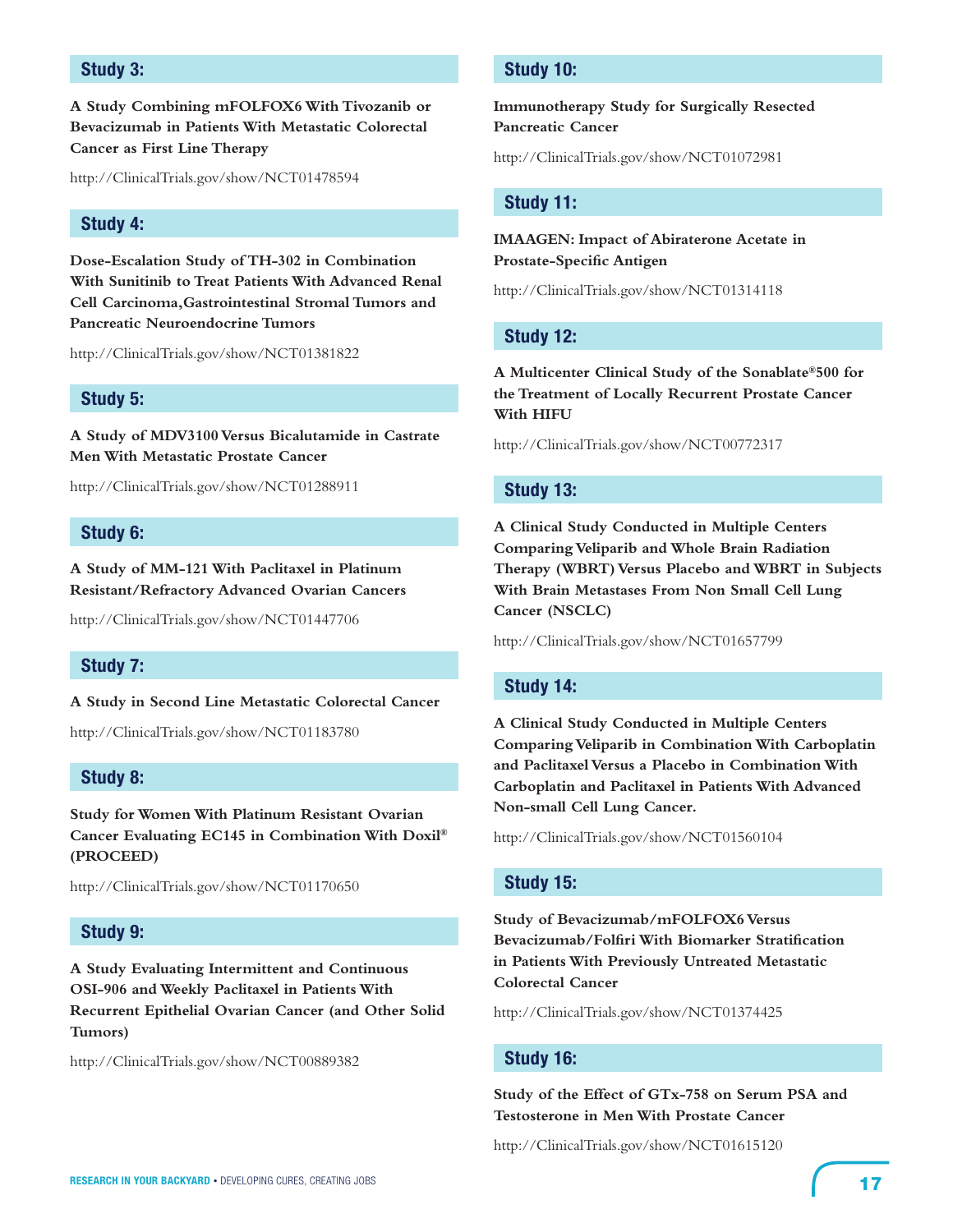# **Study 17:**

**A Study of Onartuzumab (MetMAb) Versus Placebo in Combination With Paclitaxel Plus Platinum in Patients With Squamous Non-Small Cell Lung Cancer**

http://ClinicalTrials.gov/show/NCT01519804

# **Study 18:**

**Study of Palifosfamide-tris in Combination With Carboplatin and Etoposide in Chemotherapy Naïve Patients With Extensive-Stage Small Cell Lung Cancer (The MATISSE Study)**

http://ClinicalTrials.gov/show/NCT01555710

## **Study 19:**

**Ph I Dose Escalation Study of Antibody-drug Conjugate IMMU-132 in Patients With Advanced Epithelial Cancers**

http://ClinicalTrials.gov/show/NCT01631552

#### **Study 20:**

**Trial in Squamous Non Small Cell Lung Cancer Subjects Comparing Ipilimumab Plus Paclitaxel and Carboplatin Versus Placebo Plus Paclitaxel and Carboplatin**

http://ClinicalTrials.gov/show/NCT01285609

#### **Study 21:**

**Dose Finding Study of Twice Weekly IMMU-130 in Metastatic Colorectal Cancer**

http://ClinicalTrials.gov/show/NCT01605318

#### **Study 22:**

**TRINOVA-3: A Study of AMG 386 or AMG 386 Placebo in Combination With Paclitaxel and Carboplatin to Treat Ovarian Cancer**

http://ClinicalTrials.gov/show/NCT01493505

# **Study 23:**

**Study of Cabozantinib (XL184) Versus Mitoxantrone Plus Prednisone in Men With Previously Treated Symptomatic Castration-resistant Prostate Cancer**

http://ClinicalTrials.gov/show/NCT01522443

# **Study 24:**

**Study of BMN 673, a PARP Inhibitor, in Patients With Advanced or Recurrent Solid Tumors**

http://ClinicalTrials.gov/show/NCT01286987

#### **Study 25:**

**A Phase II Study to Evaluate the Efficacy of TKI258 for the Treatment of Patients With FGFR2 Mutated or Wild-type Advanced and/or Metastatic Endometrial Cancer**

http://ClinicalTrials.gov/show/NCT01379534

#### **Study 26:**

**SGI-110 in Combination With Carboplatin in Ovarian Cancer**

http://ClinicalTrials.gov/show/NCT01696032

#### **Study 27:**

**A Clinical Trial Testing The Efficacy Of Crizotinib Versus Standard Chemotherapy Pemetrexed Plus Cisplatin Or Carboplatin In Patients With ALK Positive Non Squamous Cancer Of The Lung**

http://ClinicalTrials.gov/show/NCT01154140

#### **Study 28:**

**Safety and Efficacy Study of Enzalutamide Versus Bicalutamide in Men With Prostate Cancer**

http://ClinicalTrials.gov/show/NCT01664923

#### **Study 29:**

**A Study of MEK162 and Paclitaxel in Patients With Epithelial Ovarian, Fallopian Tube or Peritoneal Cancer**

http://ClinicalTrials.gov/show/NCT01649336

#### **Study 30:**

**A Study to Evaluate New or Worsening Lens Opacifications in Subjects With Non-metastatic Prostate Cancer Receiving Denosumab for Bone Loss Due to Androgen-Deprivation Therapy**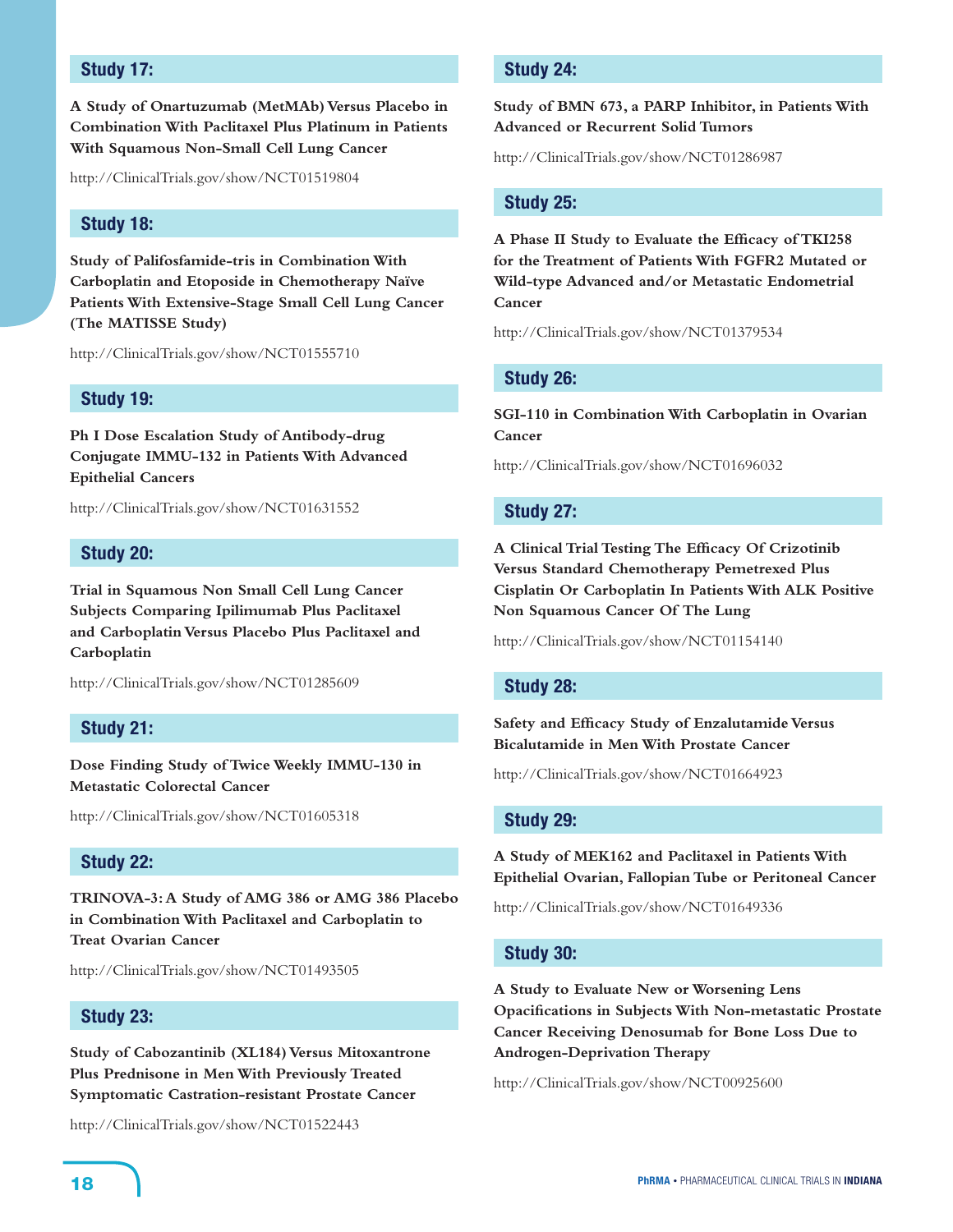# **Study 31:**

**Phase III Trial Comparing Capecitabine in Combination With Sorafenib or Placebo in the Treatment of Locally Advanced or Metastatic HER2-Negative Breast Cancer**

http://ClinicalTrials.gov/show/NCT01234337

# **Study 32:**

**The BEACON Study (Breast Cancer Outcomes With NKTR-102)**

http://ClinicalTrials.gov/show/NCT01492101

### **Study 33:**

**A Study of AT13387 in Patients With Non-Small Cell Lung Cancer (NSCLC) Alone and in Combination With Crizotinib**

http://ClinicalTrials.gov/show/NCT01712217

#### **Study 34:**

**Study of a Drug [DCVax®-L] to Treat Newly Diagnosed GBM Brain Cancer**

http://ClinicalTrials.gov/show/NCT00045968

#### **Study 35:**

**A Study to Evaluate the Safety and Antitumor Activity in Subjects With Advanced Solid Tumor**

http://ClinicalTrials.gov/show/NCT01248949

#### **Study 36:**

**A Phase 3 Efficacy Study of a Recombinant Vaccinia Virus Vaccine to Treat Metastatic Prostate Cancer**

http://ClinicalTrials.gov/show/NCT01322490

# **Study 37:**

**A Study of Onartuzumab (MetMAb) in Combination With Bevacizumab (Avastin) Plus Platinum And Paclitaxel or With Pemetrexed Plus Platinum in Patients With Non-Squamous Non-Small Cell Lung Cancer**

http://ClinicalTrials.gov/show/NCT01496742

# **Study 38:**

**Randomized Phase II Trial of Letrozole With or Without Dasatinib as First and Second-line Treatment for Hormone Receptor-positive, HER2-negative Post-menopausal Breast Cancer That is Unresectable, Locally Recurrent or Metastatic**

http://ClinicalTrials.gov/show/NCT00696072

# **Study 39:**

**Phase 2 Study of EC145 Alone Versus EC145+Docetaxel Versus Docetaxel Alone in Participants With FR(++) 2nd Line Non Small Cell Lung Cancer**

http://ClinicalTrials.gov/show/NCT01577654

#### **Study 40:**

**Study of Imprime PGG® in Combination With Cetuximab in Subjects With Recurrent or Progressive KRAS Wild Type Colorectal Cancer**

http://ClinicalTrials.gov/show/NCT01309126

#### **Study 41:**

**Two-Dose Level Evaluation of NX-1207 for the Treatment of Low Risk, Localized (T1c) Prostate Cancer**

http://ClinicalTrials.gov/show/NCT01620515

# **Study 42:**

**Sativex® for Relieving Persistent Pain in Patients With Advanced Cancer**

http://ClinicalTrials.gov/show/NCT01361607

#### **Study 43:**

**Study of TAS-102 in Patients With Metastatic Colorectal Cancer Refractory to Standard Chemotherapies**

http://ClinicalTrials.gov/show/NCT01607957

# **Study 44:**

**Efficacy & Safety of ODSH (2-0, 3-0 Desulfated Heparin) in Patients With Metastatic Pancreatic Cancer Treated With Gemcitabine & Abraxane**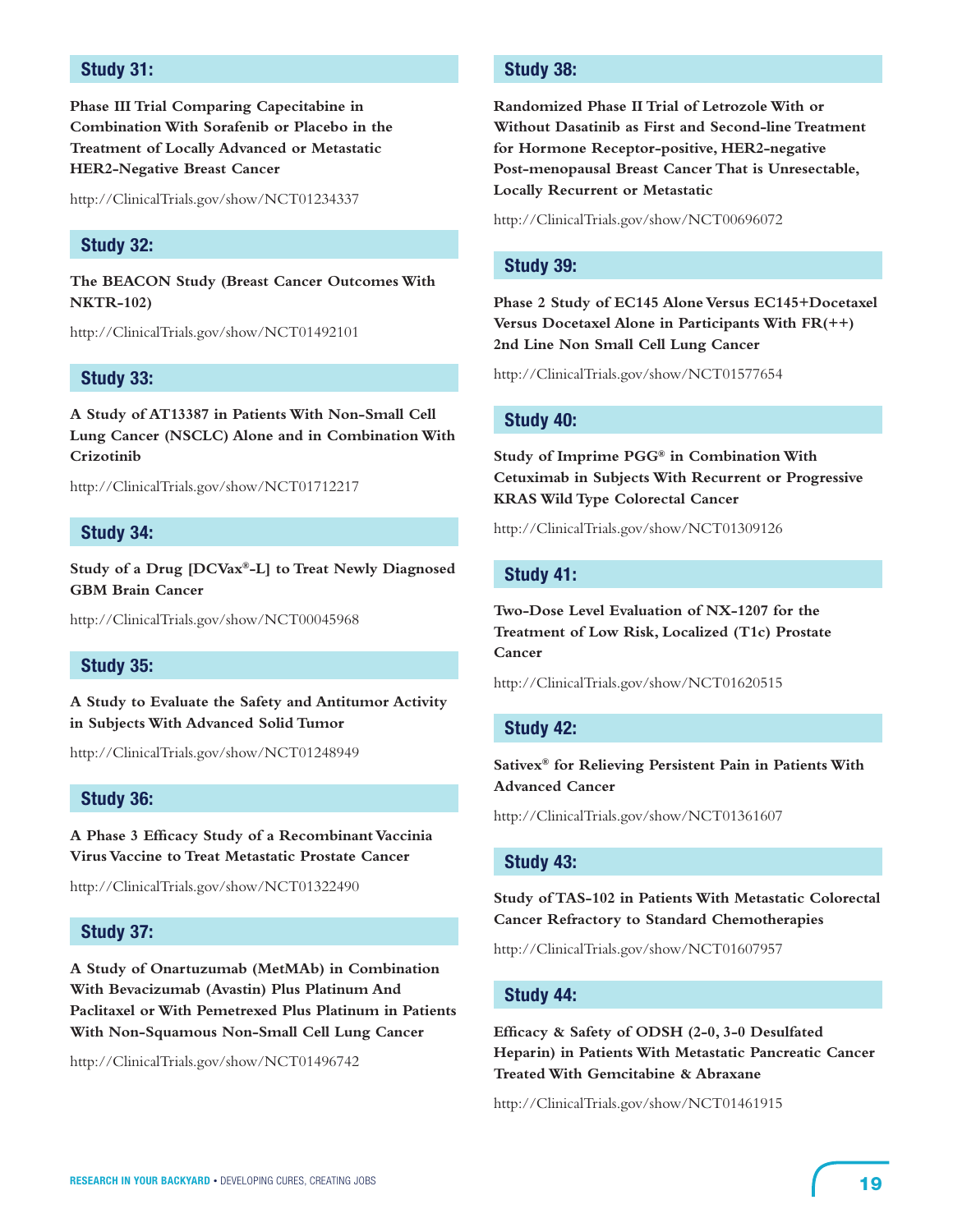# **Study 45:**

**Safety and Pharmacokinetic Study of MM-302 in Patients With Advanced Breast Cancer**

http://ClinicalTrials.gov/show/NCT01304797

#### **Study 46:**

**Phase Ib of Abiraterone Acetate Plus BEZ235 or BKM120 in Castration-resistant Prostate Cancer (CRPC) Patients**

http://ClinicalTrials.gov/show/NCT01634061

#### **Study 47:**

**A Phase II Study of the Aurora and Angiogenic Kinase Inhibitor ENMD-2076 in Previously Treated Locally Advanced and Metastatic Triple-Negative Breast Cancer**

http://ClinicalTrials.gov/show/NCT01639248

#### **Study 48:**

**Dose-Finding Trial of F-627 in Women With Breast Cancer Receiving Myelotoxic Chemotherapy**

http://ClinicalTrials.gov/show/NCT01648322

#### **Study 49:**

**Phase III Study of BKM120/Placebo With Fulvestrant in Postmenopausal Patients With Hormone Receptor Positive HER2-negative Locally Advanced or Metastatic Breast Cancer Refractory to Aromatase Inhibitor**

http://ClinicalTrials.gov/show/NCT01610284

# **Study 50:**

**Phase 2 Study of the Monoclonal Antibody MGAH22 in Patients With Relapsed or Refractory Advanced Breast Cancer**

http://ClinicalTrials.gov/show/NCT01828021

#### **Study 51:**

**Safety and Exploratory Efficacy of Kanglaite Injection in Pancreatic Cancer**

http://ClinicalTrials.gov/show/NCT00733850

# **Study 52:**

**Safety, Tolerability, Pharmacokinetics, and Immunoregulatory Study of Urelumab (BMS-663513) in Subjects With Advanced and/or Metastatic Solid Tumors and Relapsed/Refractory B-cell Non-Hodgkin's Lymphoma**

http://ClinicalTrials.gov/show/NCT01471210

#### **Study 53:**

**A Study of Perjeta (Pertuzumab) in Combination With Herceptin (Trastuzumab) and Chemotherapy in Patients With HER2-Positive Metastatic Gastroesophageal Junction or Gastric Cancer**

http://ClinicalTrials.gov/show/NCT01774786

#### **Study 54:**

**Study Evaluating the Safety and Efficacy Of Carboplatin/Paclitaxel And Carboplatin/Paclitaxel/ Bevacizumab With and Without GDC-0941 in Patients With Previously Untreated Advanced Or Recurrent Non-small Cell Lung Cancer**

http://ClinicalTrials.gov/show/NCT01493843

#### **Study 55:**

**A Study of Avastin (Bevacizumab) in Combination With Standard of Care Treatment in Patients With Lung Cancer**

http://ClinicalTrials.gov/show/NCT01351415

#### **Study 56:**

**Anamorelin HCl in the Treatment of Non-Small Cell Lung Cancer-Cachexia (NSCLC-C): An Extension Study (ROMANA 3)**

http://ClinicalTrials.gov/show/NCT01395914

#### **Study 57:**

**FOLFOX6m Plus SIR-Spheres Microspheres vs. FOLFOX6m Alone in Patients With Liver Mets From Primary Colorectal Cancer**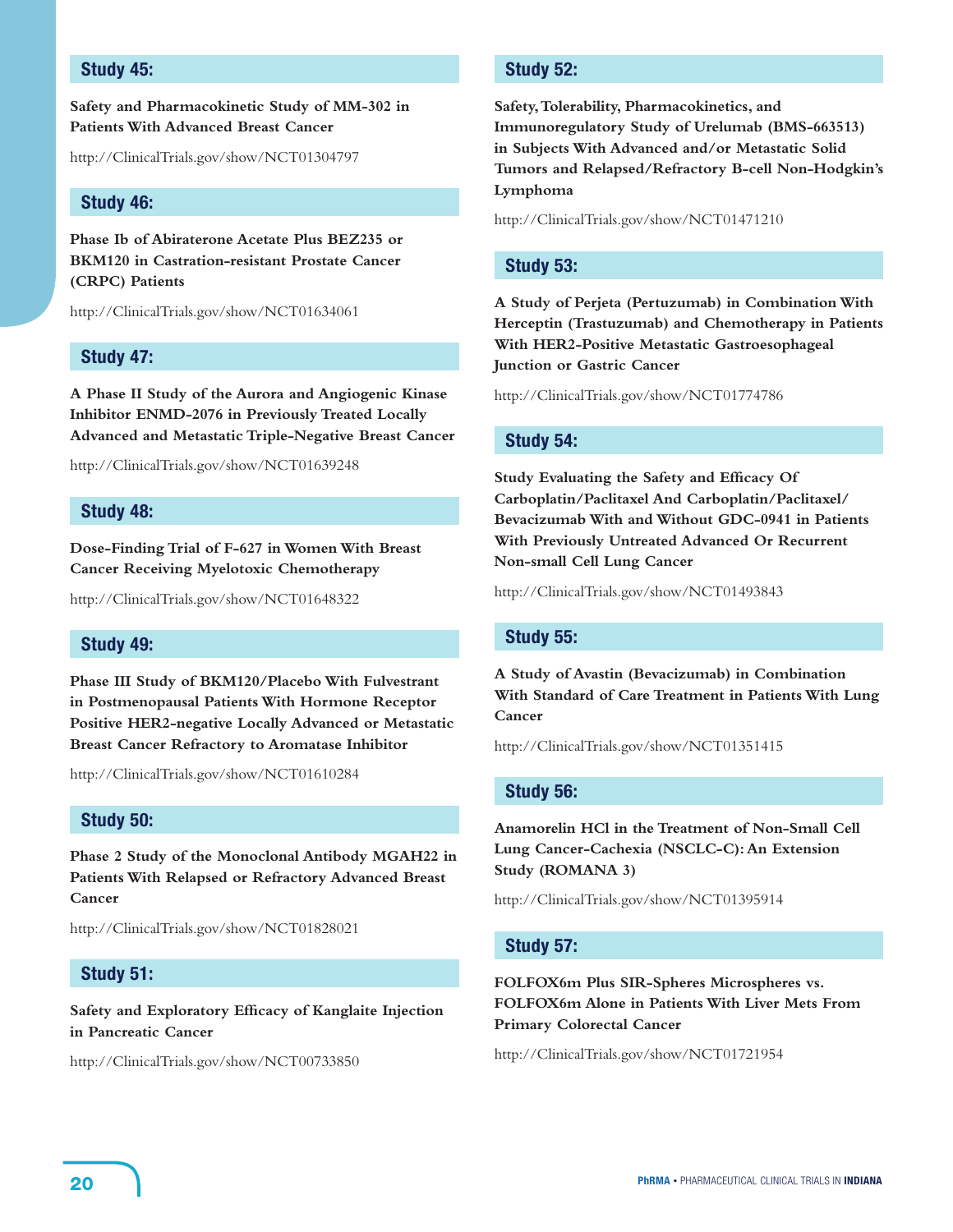# **Study 58:**

**Safety and Efficacy of Anamorelin HCl in Patients With Non-Small Cell Lung Cancer-Cachexia (ROMANA 1)**

http://ClinicalTrials.gov/show/NCT01387269

#### **Study 59:**

**A Study of Trastuzumab-MCC-DM1 in Patients With HER2-Positive Locally Advanced or Metastatic Breast Cancer**

http://ClinicalTrials.gov/show/NCT01120561

#### **Study 60:**

**Study To Evaluate the Efficacy and Safety Of Bevacizumab, and Associated Biomarkers, In Combination With Paclitaxel Compared With Paclitaxel Plus Placebo as First-line Treatment Of Patients With Her2-Negative Metastatic Breast Cancer**

http://ClinicalTrials.gov/show/NCT01663727

#### **Study 61:**

**Multivalent HPV (Human Papillomavirus) Vaccine Study in 16- to 26-Year Old Men and Women (V503-003 AM5)**

http://ClinicalTrials.gov/show/NCT01651949

#### **Study 62:**

**Efficacy and Safety of GS-6624 With FOLFIRI as Second Line Treatment in Colorectal Adenocarcinoma**

http://ClinicalTrials.gov/show/NCT01479465

# **Study 63:**

**A Study to Evaluate the Safety and Efficacy of Inactivated Varicella-zoster Vaccine (VZV) as a Preventative Treatment for Herpes Zoster (HZ) and HZ-related Complications in Adult Participants With Solid Tumor or Hematologic Malignancy (V212-011 AM3)**

http://ClinicalTrials.gov/show/NCT01254630

# **Study 64:**

**Efficacy Evaluation of TheraSphere Following Failed First Line Chemotherapy in Metastatic Colorectal Cancer**

http://ClinicalTrials.gov/show/NCT01483027

#### **Study 65:**

**LDK378 Versus Chemotherapy in ALK Rearranged (ALK Positive) Patients Previously Treated With Chemotherapy (Platinum Doublet) and Crizotinib**

http://ClinicalTrials.gov/show/NCT01828112

#### **Study 66:**

**BEZ235 Phase II Trial in Patients With Advanced Pancreatic Neuroendocrine Tumors (pNET) After Failure of mTOR Inhibitor Therapy**

http://ClinicalTrials.gov/show/NCT01658436

#### **Study 67:**

**A Controlled Study of the Effectiveness of Oregovomab (Antibody) Plus Chemotherapy in Advanced Ovarian Cancer**

http://ClinicalTrials.gov/show/NCT01616303

#### **Study 68:**

#### **NOLAN: Naproxen or Loratadine and Neulasta**

http://ClinicalTrials.gov/show/NCT01712009

#### **Study 69:**

**A Study of MM-121 Combination Therapy in Patients With Advanced Non-Small Cell Lung Cancer**

http://ClinicalTrials.gov/show/NCT00994123

#### **Study 70:**

**HELOISE Study: A Study of Herceptin (Trastuzumab) in Combination With Cisplatin/Capecitabine Chemotherapy in Patients With HER2-Positive Metastatic Gastric or Gastro-Esophageal Junction Cancer**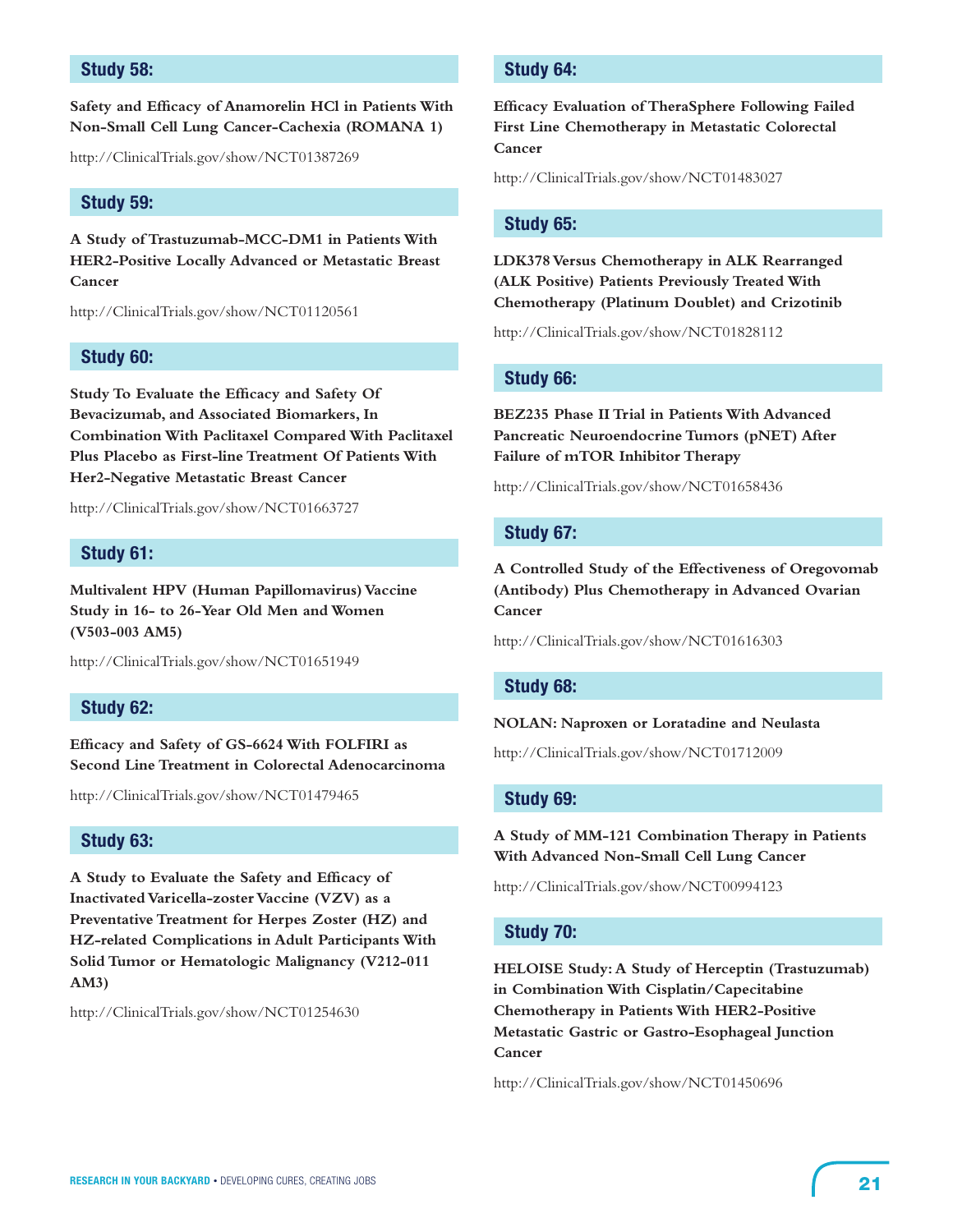# **Study 71:**

**Brentuximab Vedotin in Patients With CD30-positive Nonlymphomatous Malignancies**

http://ClinicalTrials.gov/show/NCT01461538

# **Study 72:**

**OGX-427 in Metastatic Castrate-Resistant Prostate Cancer With Prostate-Specific Antigen Progression While Receiving Abiraterone**

http://ClinicalTrials.gov/show/NCT01681433

#### **Study 73:**

**A Study of LY2784544 in Participants With Myeloproliferative Neoplasms**

http://ClinicalTrials.gov/show/NCT01594723

# **Study 74:**

**PARP Inhibition for Triple Negative Breast Cancer (ER-/PR-/HER2-) With BRCA1/2 Mutations**

http://ClinicalTrials.gov/show/NCT01074970

# **Study 75:**

**An Investigational Drug, PF-02341066, Is Being Studied In Patients With Advanced Non-Small Cell Lung Cancer With A Specific Gene Profile Involving The Anaplastic Lymphoma Kinase (ALK) Gene**

http://ClinicalTrials.gov/show/NCT00932451

#### **Study 76:**

**A Study of IMC-RON8 in Advanced Solid Tumors**

http://ClinicalTrials.gov/show/NCT01119456

#### **Study 77:**

**An Assessment of an Attenuated Live Listeria Vaccine in CIN 2+**

http://ClinicalTrials.gov/show/NCT01116245

# **Study 78:**

**Safety Study of the Drug MM-151 in Patients With Advanced Solid Tumors Resisting Ordinary Treatment**

http://ClinicalTrials.gov/show/NCT01520389

# **Study 79:**

**Cisplatin + Etoposide +/- Concurrent ZD6474 in Previously Untreated Extensive Stage Small Cell Lung Cancer**

http://ClinicalTrials.gov/show/NCT00613626

#### **Study 80:**

**Everolimus Plus Best Supportive Care vs Placebo Plus Best Supportive Care in the Treatment of Patients With Advanced Neuroendocrine Tumors (GI or Lung Origin)**

http://ClinicalTrials.gov/show/NCT01524783

### **Study 81:**

**Phase 1 Pharmacokinetics Study of Oral MLN9708 in Patients With Advanced Nonhematologic Malignancies or Lymphoma**

http://ClinicalTrials.gov/show/NCT01454076

#### **Study 82:**

**A Study of Anti-VEGFR-3 Monoclonal Antibody IMC-3C5 in Subjects With Advanced Solid Tumors**

http://ClinicalTrials.gov/show/NCT01288989

#### **Study 83:**

**Palifosfamide in Treating Patients With Recurrent Germ Cell Tumors**

http://ClinicalTrials.gov/show/NCT01808534

# **Study 84:**

**Study of TRC105 Combined With Standard-Dose Bevacizumab for Advanced Solid Tumors for Which Bevacizumab is Indicated**

http://ClinicalTrials.gov/show/NCT01332721

#### **Study 85:**

**A Phase 1 Study of CC-486 as a Single Agent and in Combination With Carboplatin or ABI-007 in Subjects With Relapsed or Refractory Solid Tumors**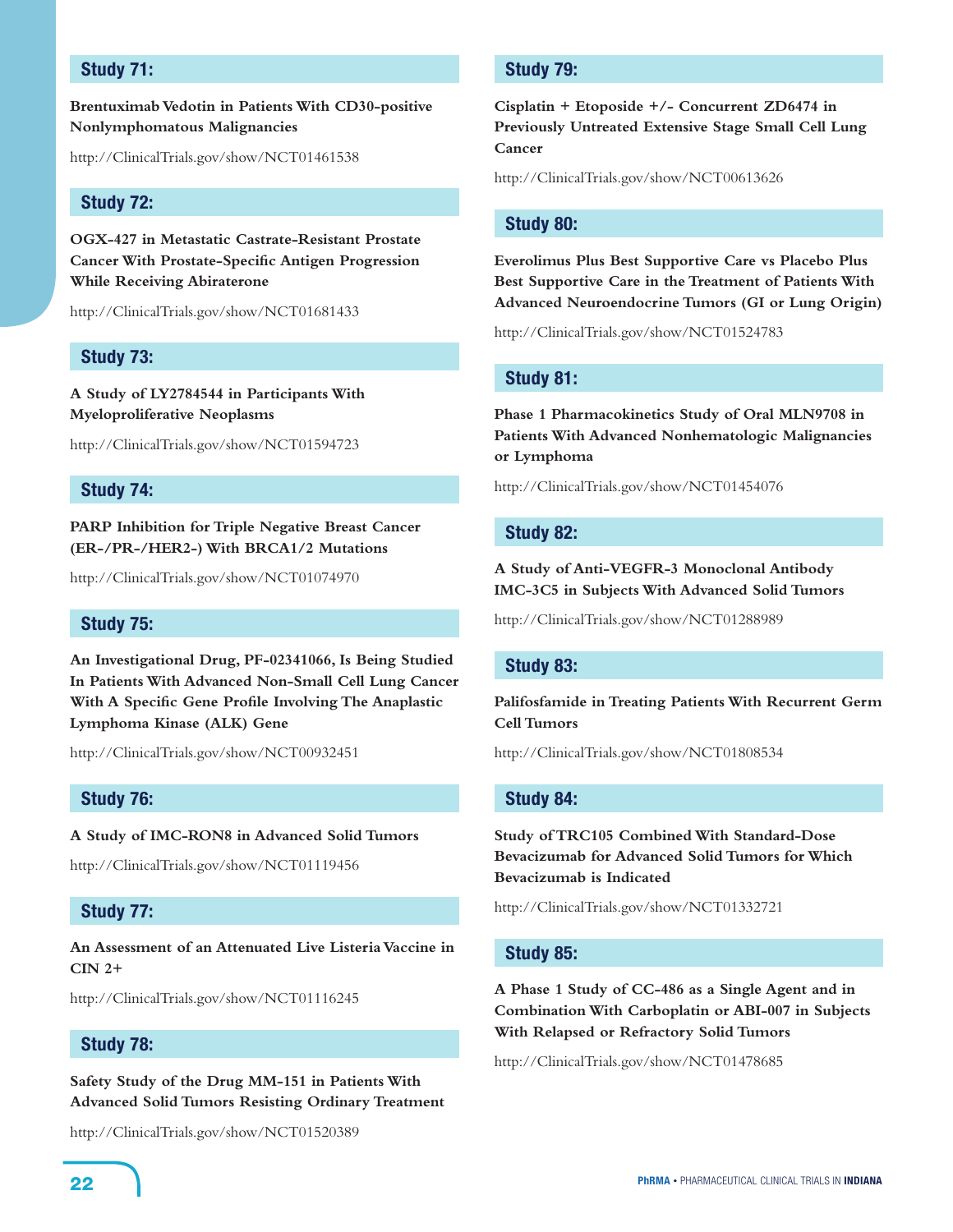# **Study 86:**

**Dose Escalation Study of MLN0128 in Subjects With Advanced Malignancies**

http://ClinicalTrials.gov/show/NCT01058707

#### **Study 87:**

**Trial of Poor Performance Status Patients (ToPPS)**

http://ClinicalTrials.gov/show/NCT00892710

# **Study 88:**

**A Multiple-Ascending-Dose Study of the Safety and Tolerability of REGN421(SAR153192) in Patients With Advanced Solid Malignancies**

http://ClinicalTrials.gov/show/NCT00871559

# **Study 89:**

**Doxorubicin + BIBF 1120 in Patients for Ovarian Cancer**

http://ClinicalTrials.gov/show/NCT01485874

#### **Study 90:**

**BNC105P Combination Study in Partially Platinum Sensitive Ovarian Cancer Patients**

http://ClinicalTrials.gov/show/NCT01624493

# **Study 91:**

**Trial in Extensive-Disease Small Cell Lung Cancer (ED-SCLC) Subjects Comparing Ipilimumab Plus Etoposide and Platinum Therapy to Etoposide and Platinum Therapy Alone**

http://ClinicalTrials.gov/show/NCT01450761

#### **Study 92:**

**FOLFOXIRI Plus Panitumumab Patients With Metastatic KRAS Wild-Type Colorectal Cancer With Liver Metastases Only**

http://ClinicalTrials.gov/show/NCT01226719

# **Study 93:**

**Phase II Randomized Trial Evaluating Neoadjuvant Therapy With Neratinib and/or Trastuzumab Followed by Postoperative Trastuzumab in Women With Locally Advanced HER2-positive Breast Cancer**

http://ClinicalTrials.gov/show/NCT01008150

# **Study 94:**

#### **S0820, Adenoma and Second Primary Prevention Trial**

http://ClinicalTrials.gov/show/NCT01349881

#### **Study 95:**

**Ultrasound-Guided Photodynamic Therapy With Photofrin & Gemcitabine for Patients With Locally Advanced Pancreatic Cancer**

http://ClinicalTrials.gov/show/NCT01770132

#### **Study 96:**

**Safety and Pharmacokinetic Study of Cabazitaxel in Patients With Advanced Solid Tumors and Liver Impairment**

http://ClinicalTrials.gov/show/NCT01140607

#### **Study 97:**

**Bevacizumab, Metronomic Chemotherapy (CM), Diet and Exercise After Preoperative Chemotherapy for Breast Cancer**

http://ClinicalTrials.gov/show/NCT00925652

#### **Study 98:**

**Study of Everolimus With Bevacizumab to Treat Refractory Malignant Peripheral Nerve Sheath Tumors**

http://ClinicalTrials.gov/show/NCT01661283

#### **Study 99:**

**Extension Study of Lapatinib Plus Herceptin With or Without Endocrine Therapy**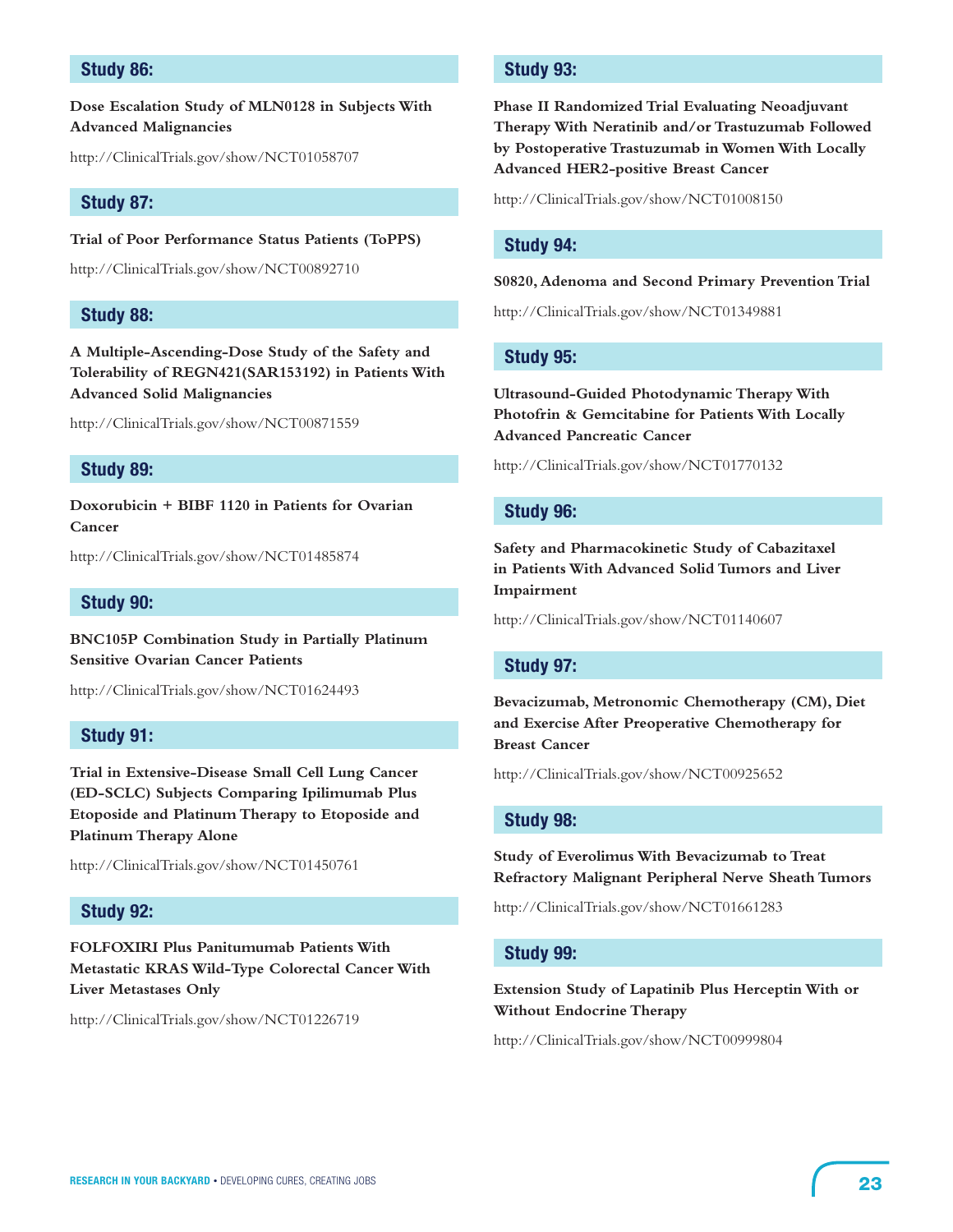# **Study 100:**

# **Dovitinib in BCG Refractory Urothelial Carcinoma With FGFR3 Mutations or Over-expression**

http://ClinicalTrials.gov/show/NCT01732107

## **Study 101:**

**Trial of Amrubicin as Second-Line Therapy in Patients With Advanced/Metastatic Refractory Urothelial Carcinoma**

http://ClinicalTrials.gov/show/NCT01331824

#### **Study 102:**

**Trial of Eribulin in Patients Who Do Not Achieve Pathologic Complete Response (pCR) Following Neoadjuvant Chemotherapy**

http://ClinicalTrials.gov/show/NCT01401959

#### **Study 103:**

**Study of RAD001 + AMG479 for Patients With Advanced Solid Tumors**

http://ClinicalTrials.gov/show/NCT01122199

# **Study 104:**

**Fosaprepitant + 5HT3 Receptor Antagonists + Dexamethasone in Germ Cell Tumors**

http://ClinicalTrials.gov/show/NCT01736917

# **Study 105:**

**Treatment Extension Study for Patients Who Have Previously Participated and Have Benefited From Iniparib in a Clinical Trial**

http://ClinicalTrials.gov/show/NCT01593228

# **Study 106:**

**A Phase 1 Study of LY2787106 in Cancer and Anemia**

http://ClinicalTrials.gov/show/NCT01340976

# **Study 107:**

**A Study of MM-111 in Combination With Multiple Treatments in Patients With HER2 Positive Cancer**

http://ClinicalTrials.gov/show/NCT01304784

# **Study 108:**

**Study Comparing the Efficacy of MEK162 Versus Dacarbazine in Unresectable or Metastatic NRAS Mutation-positive Melanoma**

http://ClinicalTrials.gov/show/NCT01763164

#### **Study 109:**

**Efficacy Evaluation of TheraSphere in Patients With Inoperable Liver Cancer**

http://ClinicalTrials.gov/show/NCT01556490

#### **Study 110:**

**LUX-Lung 8: A Phase III Trial of Afatinib (BIBW 2992) Versus Erlotinib for the Treatment of Squamous Cell Lung Cancer After at Least One Prior Platinum Based Chemotherapy**

http://ClinicalTrials.gov/show/NCT01523587

### **Study 111:**

**Phase II Trial of Pimasertib Versus Dacarbazine in N-Ras Mutated Cutaneous Melanoma**

http://ClinicalTrials.gov/show/NCT01693068

#### **Study 112:**

**A Study of REOLYSIN® in Combination With Paclitaxel and Carboplatin in Patients With Squamous Cell Carcinoma of the Lung**

http://ClinicalTrials.gov/show/NCT00998192

# **Study 113:**

**Phase III Study of Lenalidomide and Dexamethasone With or Without Elotuzumab to Treat Newly Diagnosed, Previously Untreated Multiple Myeloma**

http://ClinicalTrials.gov/show/NCT01335399

#### **Study 114:**

**Study of Carfilzomib for Multiple Myeloma Patients Who Are Relapsed/Refractory to Bortezomib-containing Treatments**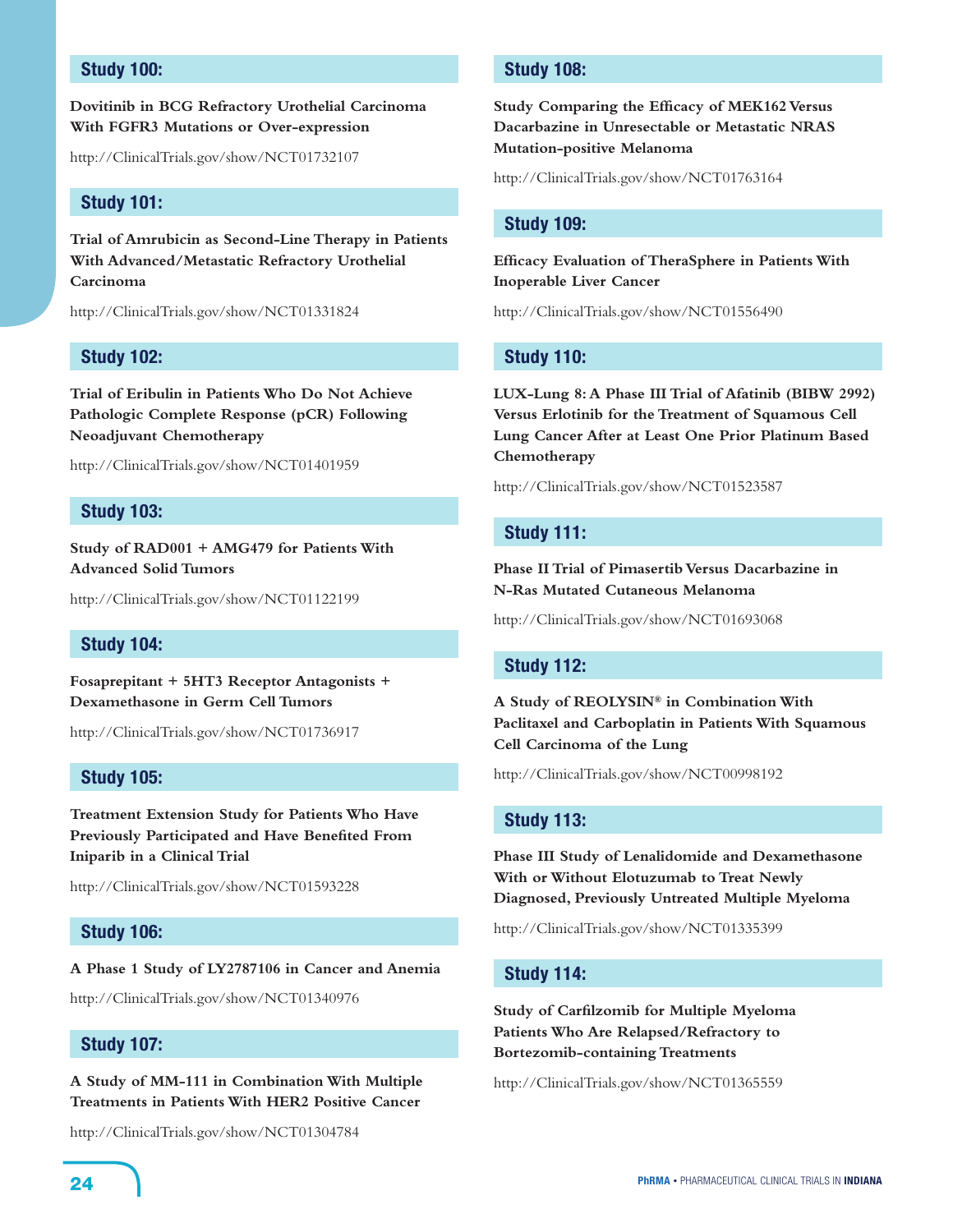# **Study 115:**

**DN24-02 as Adjuvant Therapy in Subjects With High Risk HER2+ Urothelial Carcinoma**

http://ClinicalTrials.gov/show/NCT01353222

#### **Study 116:**

**Phase 3 Trial of Autologous Dendritic Cell Immunotherapy (AGS-003) Plus Standard Treatment of Advanced Renal Cell Carcinoma (RCC)**

http://ClinicalTrials.gov/show/NCT01582672

#### **Study 117:**

**A Study of Tabalumab in Participants With Previously Treated Multiple Myeloma (MM)**

http://ClinicalTrials.gov/show/NCT01602224

# **Study 118:**

**Study of Bortezomib and Dexamethasone With or Without Elotuzumab to Treat Relapsed or Refractory Multiple Myeloma**

http://ClinicalTrials.gov/show/NCT01478048

# **Study 119:**

**Biomarker Study of Elotuzumab in High Risk Smoldering Myeloma**

http://ClinicalTrials.gov/show/NCT01441973

# **Study 120:**

**First-line Everolimus +/- Paclitaxel for Cisplatin-ineligible Patients With Advanced Urothelial Carcinoma**

http://ClinicalTrials.gov/show/NCT01215136

# **Study 121:**

**Study of Vosaroxin or Placebo in Combination With Cytarabine in Patients With First Relapsed or Refractory Acute Myeloid Leukemia (AML)**

http://ClinicalTrials.gov/show/NCT01191801

# **Study 122:**

**Nilotinib Treatment-free Remission Study in CML (Chronic Myeloid Leukemia) Patients**

http://ClinicalTrials.gov/show/NCT01784068

#### **Study 123:**

**Phase 3 Study With Carfilzomib and Dexamethasone Versus Velcade and Dexamethasone for Relapsed Multiple Myeloma Patients**

http://ClinicalTrials.gov/show/NCT01568866

#### **Study 124:**

**Phase II Study of Afinitor vs. Sutent in Patients With Metastatic Non-Clear Cell Renal Cell Carcinoma**

http://ClinicalTrials.gov/show/NCT01108445

#### **Study 125:**

**Bendamustine in Combination With Bortezomib and Pegylated Liposomal Doxorubicin for Multiple Myeloma**

http://ClinicalTrials.gov/show/NCT01177683

#### **Study 126:**

**Ponatinib in Newly Diagnosed Chronic Myeloid Leukemia (CML) (EPIC)**

http://ClinicalTrials.gov/show/NCT01650805

# **Study 127:**

**A Safety and Efficacy Study of Carfilzomib and Pomalidomide With Dexamethasone in Patients With Relapsed or Refractory Multiple Myeloma**

http://ClinicalTrials.gov/show/NCT01464034

#### **Study 128:**

**BNC105P in Combination With Everolimus/Following Everolimus For Progressive Metastatic Clear Cell Renal Cell Carcinoma**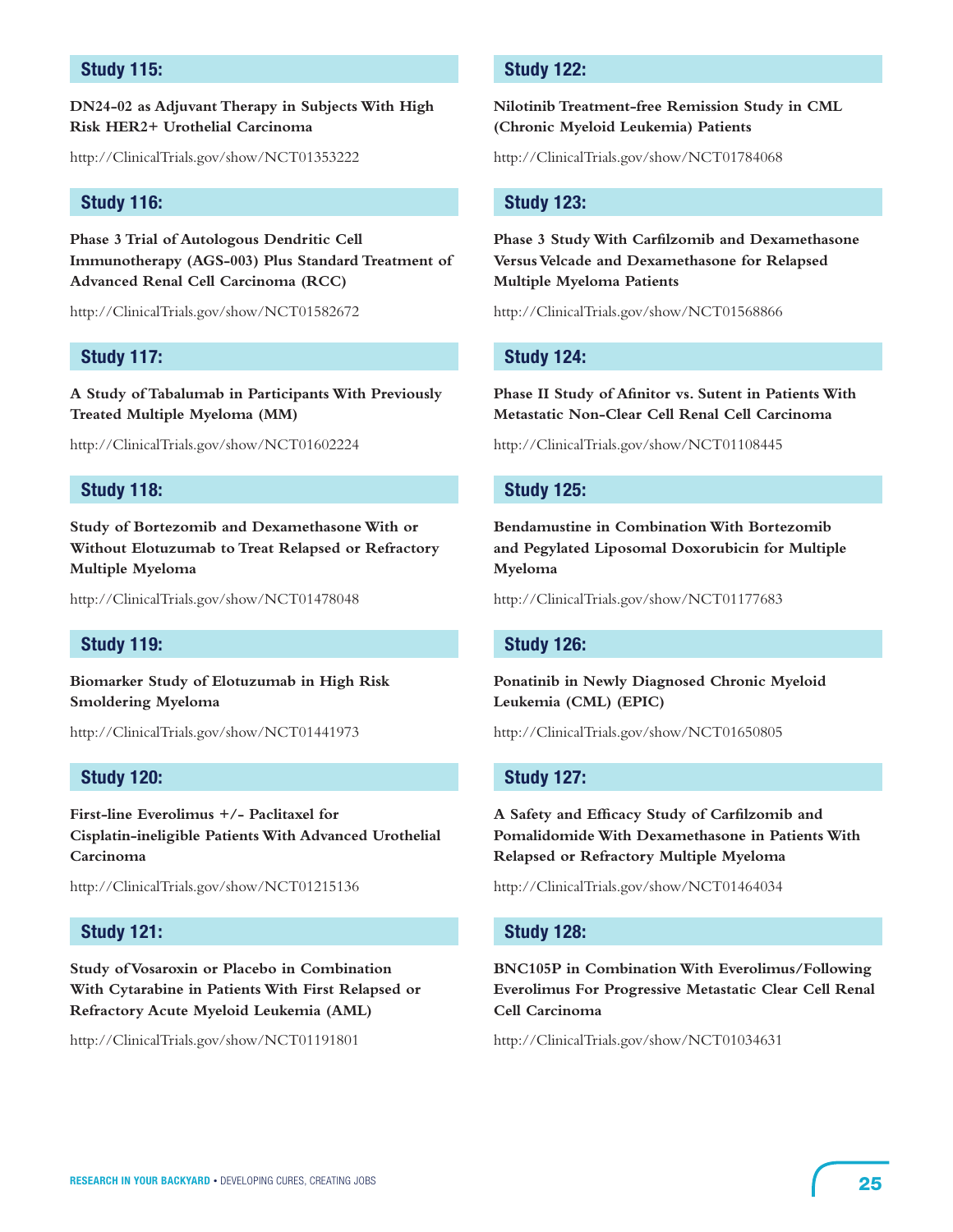# **Study 129:**

**Lenalidomide and High Dose Melphalan Followed by Autologous Stem Cell Transplant in Multiple Myeloma**

http://ClinicalTrials.gov/show/NCT01142232

#### **Study 130:**

**Allo Transplant Followed by Lenalidomide and Sirolimus Maintenance in High-Risk Multiple Myeloma (MM)**

http://ClinicalTrials.gov/show/NCT01303965

#### **Study 131:**

**Escalating Dose Study in Subjects With Relapsed or Refractory B Cell Non-Hodgkin Lymphoma, Chronic Lymphocytic Leukemia, and Waldenstrom's Macroglobulinemia**

http://ClinicalTrials.gov/show/NCT01351935

#### **Study 132:**

**A Phase 2, Multicenter, Open-label Study of MEDI-551 in Adults With Relapsed or Refractory Chronic Lymphocytic Leukemia (CLL)**

http://ClinicalTrials.gov/show/NCT01466153

# **Study 133:**

**Safety Study of Adenovirus Vector Engineered to Express hIL-12 (Human Interleukin 12) in Combination With Activator Ligand to Treat Melanoma**

http://ClinicalTrials.gov/show/NCT01397708

# **Study 134:**

**A Study of Vemurafenib Adjuvant Therapy in Patients With Resected Cutaneous BRAF Mutant Melanoma**

http://ClinicalTrials.gov/show/NCT01667419

# **Study 135:**

**A Study of Trabectedin or Dacarbazine for the Treatment of Patients With Advanced Liposarcoma or Leiomyosarcoma**

http://ClinicalTrials.gov/show/NCT01343277

# **Study 136:**

**A Study Combining LY2157299 With Temozolomide-based Radiochemotherapy in Patients With Newly Diagnosed Malignant Glioma**

http://ClinicalTrials.gov/show/NCT01220271

#### **Study 137:**

**A Subject Treatment Preference Study of Tivozanib Hydrochloride Versus Sunitinib in Subjects With Metastatic Renal Cell Carcinoma**

http://ClinicalTrials.gov/show/NCT01673386

#### **Study 138:**

**A Study of Vemurafenib And GDC-0973 in Patients With BRAF-Mutation Positive Metastatic Melanoma**

http://ClinicalTrials.gov/show/NCT01271803

#### **Study 139:**

**A Phase 3 Study Comparing GDC-0973, a MEK Inhibitor, in Combination With Vemurafenib vs. Vemurafenib Alone in Patients With Metastatic Melanoma**

http://ClinicalTrials.gov/show/NCT01689519

#### **Study 140:**

**A Study of Intratumoral CAVATAK in Patients With Stage IIIc and Stage IV Malignant Melanoma**

http://ClinicalTrials.gov/show/NCT01227551

# **Study 141:**

**Safety Study of IL-21/Ipilimumab Combination in the Treatment of Melanoma**

http://ClinicalTrials.gov/show/NCT01489059

#### **Study 142:**

**Study of a Melanoma Vaccine in Stage IIb, IIc, and III Melanoma Patients**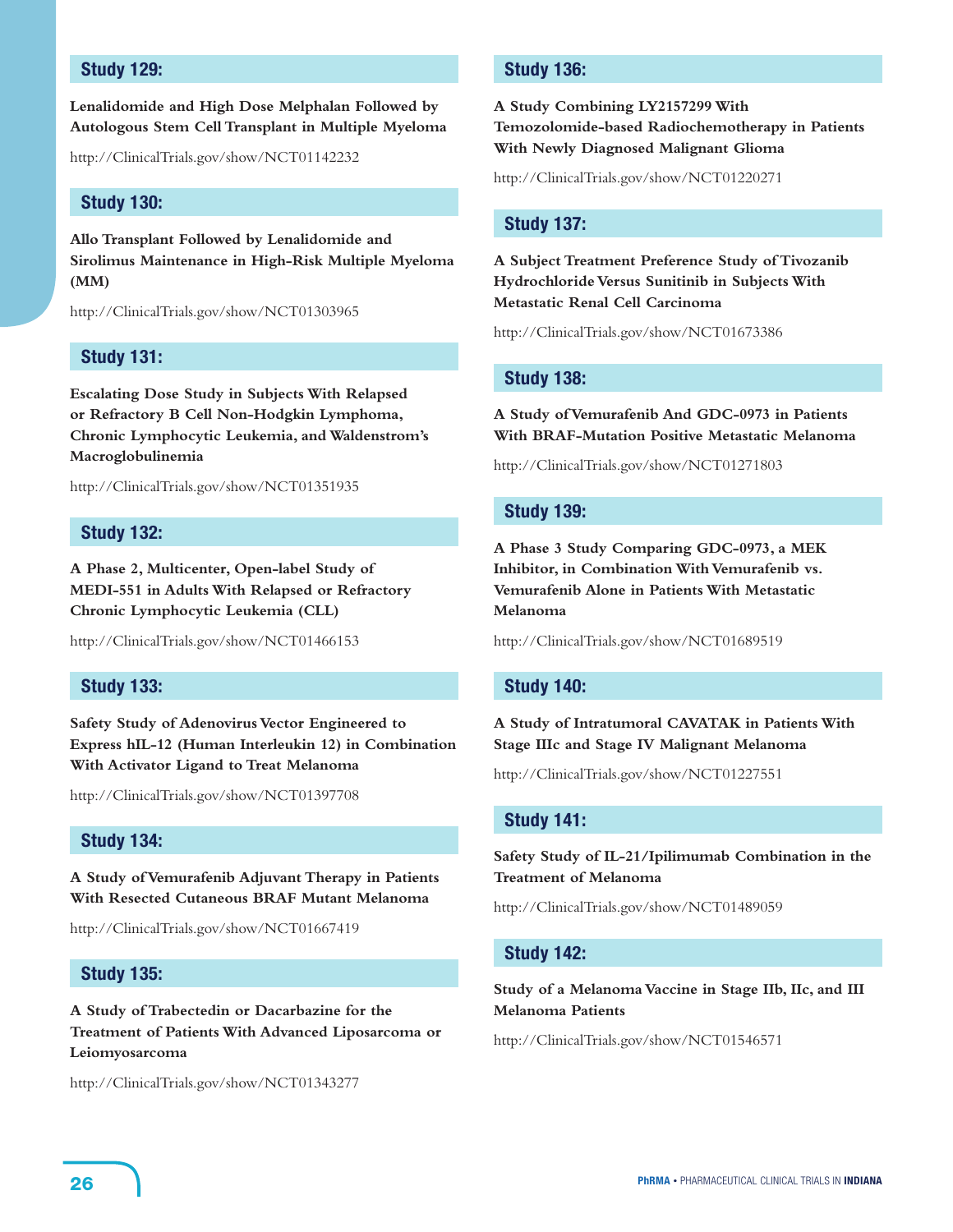# **Study 143:**

**A Study of Two Vismodegib Regimens in Patients With Multiple Basal Cell Carcinomas**

http://ClinicalTrials.gov/show/NCT01815840

#### **Study 144:**

**Phase I/II Trial of Endometrial Regenerative Cells (ERC) in Patients With Critical Limb Ischemia**

http://ClinicalTrials.gov/show/NCT01558908

#### **Study 145:**

**Effectiveness of 3,4-Diaminopyridine in Lambert-Eaton Myasthenic Syndrome**

http://ClinicalTrials.gov/show/NCT01511978

# **Study 146:**

**A Trial of TH-302 in Combination With Doxorubicin Versus Doxorubicin Alone to Treat Patients With Locally Advanced Unresectable or Metastatic Soft Tissue Sarcoma**

http://ClinicalTrials.gov/show/NCT01440088

# **Study 147:**

**A Study Of Inotuzumab Ozogamicin Plus Rituximab For Relapsed/Refractory Aggressive Non-Hodgkin Lymphoma Patients Who Are Not Candidates For Intensive High-Dose Chemotherapy**

http://ClinicalTrials.gov/show/NCT01232556

# **Study 148:**

**A Study of Ibrutinib in Combination With Bendamustine and Rituximab in Patients With Relapsed or Refractory Chronic Lymphocytic Leukemia or Small Lymphocytic Lymphoma**

http://ClinicalTrials.gov/show/NCT01611090

# **Study 149:**

**Phase 2 Study of Bevacizumab in Children and Young Adults With Neurofibromatosis 2 and Progressive Vestibular Schwannomas**

http://ClinicalTrials.gov/show/NCT01767792

# **Study 150:**

**Study of Sutent®/Sunitinib (SU11248) in Subjects With NF-1 Plexiform Neurofibromas**

http://ClinicalTrials.gov/show/NCT01402817

#### **Study 151:**

**Study of Tasigna®/Nilotinib (AMN107) in Neurofibromatosis (NF1) Patients With Plexiform Neurofibromas**

http://ClinicalTrials.gov/show/NCT01275586

#### **Study 152:**

**First-Line Gemcitabine, Cisplatin + Ipilimumab for Metastatic Urothelial Carcinoma**

http://ClinicalTrials.gov/show/NCT01524991

#### **Study 153:**

**Study to Assess the Effectiveness of RCHOP With or Without VELCADE in Previously Untreated Non-Germinal Center B-Cell-like Diffuse Large B-Cell Lymphoma Patients**

http://ClinicalTrials.gov/show/NCT00931918

#### **Study 154:**

**Phase III Study of RAD001 Adjuvant Therapy in Poor Risk Patients With Diffuse Large B-Cell Lymphoma (DLBCL) of RAD001 Versus Matching Placebo After Patients Have Achieved Complete Response With First-line Rituximab-chemotherapy** 

http://ClinicalTrials.gov/show/NCT00790036

#### **Study 155:**

**A Study to Evaluate the Efficacy and Safety of Lenalidomide as Maintenance Therapy for Patients With B-Cell Chronic Lymphocytic Leukemia (CLL) Following Second Line Therapy**

http://ClinicalTrials.gov/show/NCT00774345

#### **Study 156:**

**Pediatric Philadelphia Positive Acute Lymphoblastic Leukemia**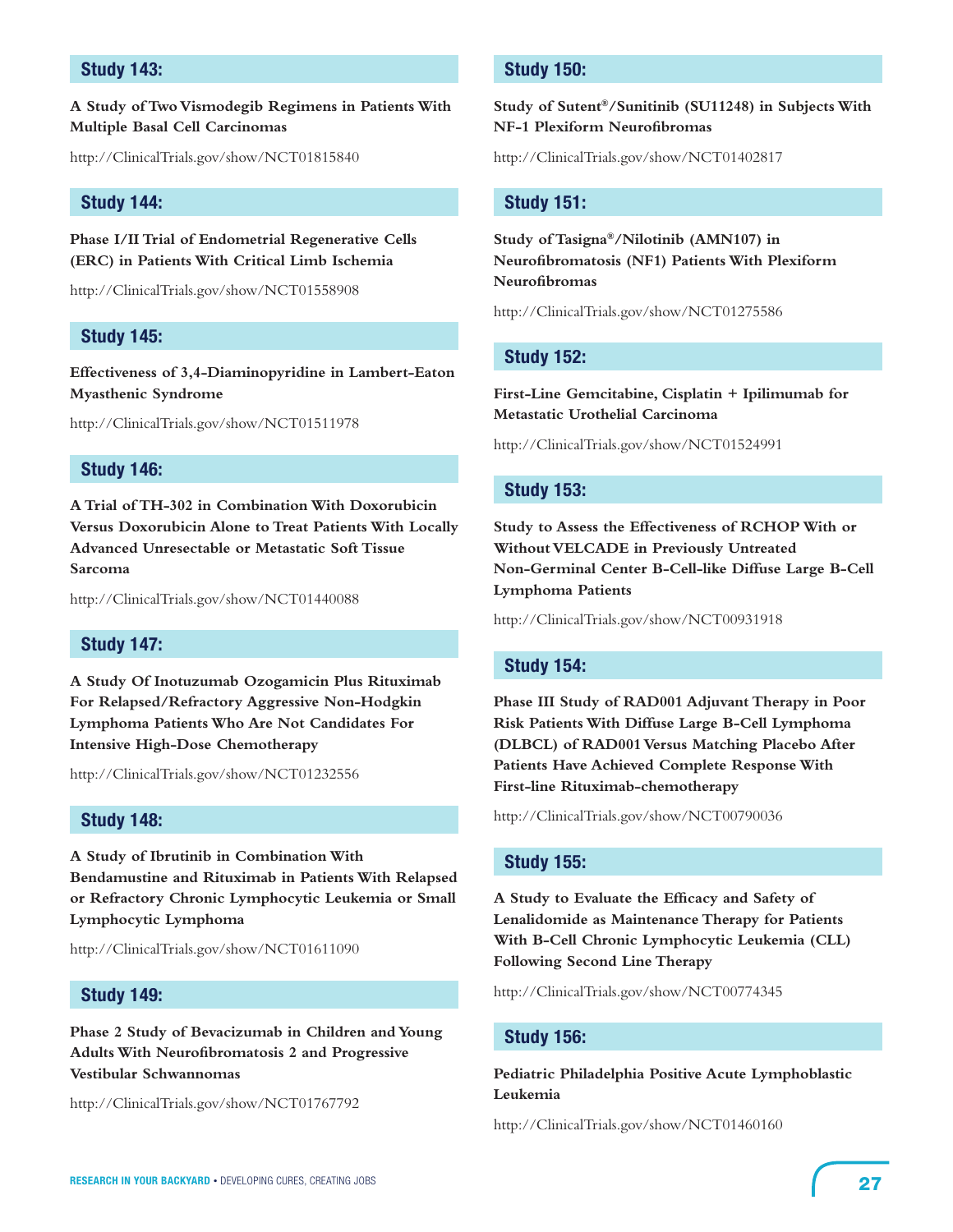# **Study 157:**

**Single Agent Ofatumumab Vs. Single Agent Rituximab in Follicular Lymphoma Relapsed After Rituximab-Containing Therapy**

http://ClinicalTrials.gov/show/NCT01200589

# **Study 158:**

**Safety Study of Human Myeloid Progenitor Cells (CLT-008) After Chemotherapy for Leukemia**

http://ClinicalTrials.gov/show/NCT01297543

#### **Study 159:**

**Study of Veltuzumab and 90Y-Epratuzumab in Relapsed/Refractory, Aggressive NHL**

http://ClinicalTrials.gov/show/NCT01101581

# **Study 160:**

**Phase I/II Study of hLL1-DOX in Relapsed NHL and CLL**

http://ClinicalTrials.gov/show/NCT01585688

# **Study 161:**

**A Study to Evaluate the Efficacy and Safety of Ibrutinib, in Patients With Mantle Cell Lymphoma Who Progress After Bortezomib Therapy**

http://ClinicalTrials.gov/show/NCT01599949

# **Study 162:**

**A Phase 2 Trial of East Indian Sandalwood Oil in the Treatment of Common Warts (Verruca Vulgaris)**

http://ClinicalTrials.gov/show/NCT01286441

# **Study 163:**

**A Phase II, Single Arm, Open Label Study of Treatment-free Remission After Achieving Sustained MR4.5 on Nilotinib (ENESTop)**

http://ClinicalTrials.gov/show/NCT01698905

# **Study 164:**

**Study of KW-0761 Versus Vorinostat in Relapsed/ Refractory CTCL**

http://ClinicalTrials.gov/show/NCT01728805

# **Study 165:**

**Safety Study of CC-292 and Rituximab in Subjects With Chronic Lymphocytic Leukemia/Small Lymphocytic Lymphoma**

http://ClinicalTrials.gov/show/NCT01744626

#### **Study 166:**

**Study of PNT2258 for Treatment of Relapsed or Refractory Non-Hodgkin's Lymphoma**

http://ClinicalTrials.gov/show/NCT01733238

#### **Study 167:**

**A Pharmacokinetic (PK) Study of Nilotinib in Pediatric Patients With Philadelphia Chromosome-positive (Ph+) Chronic Myelogenous Leukemia (CML) or Acute Lymphoblastic Leukemia (ALL)**

http://ClinicalTrials.gov/show/NCT01077544

#### **Study 168:**

**A Phase Ib/IIb, Open-label, Multi-center, Study of Oral Panobinostat Administered With 5-Azacitidine (in Adult Patients With Myelodysplastic Syndromes (MDS), Chronic Myelomonocytic Leukemia (CMML), or Acute Myeloid Leukemia (AML).**

http://ClinicalTrials.gov/show/NCT00946647

#### **Study 169:**

**Safety Study of CC-292 and Lenalidomide in Subjects With Chronic Lymphocytic Leukemia/Small Lymphocytic Lymphoma**

http://ClinicalTrials.gov/show/NCT01732861

#### **Study 170:**

**Safety and Efficacy of CML Patients Who Switch to Nilotinib and Stop Treatment After Achieving and Sustaining MR4.5**

http://ClinicalTrials.gov/show/NCT01744665

#### **Study 171:**

**Phase III Study of CPX-351 Versus 7+3 in Patients 60-75 Years Old With Untreated High Risk (Secondary) Acute Myeloid Leukemia**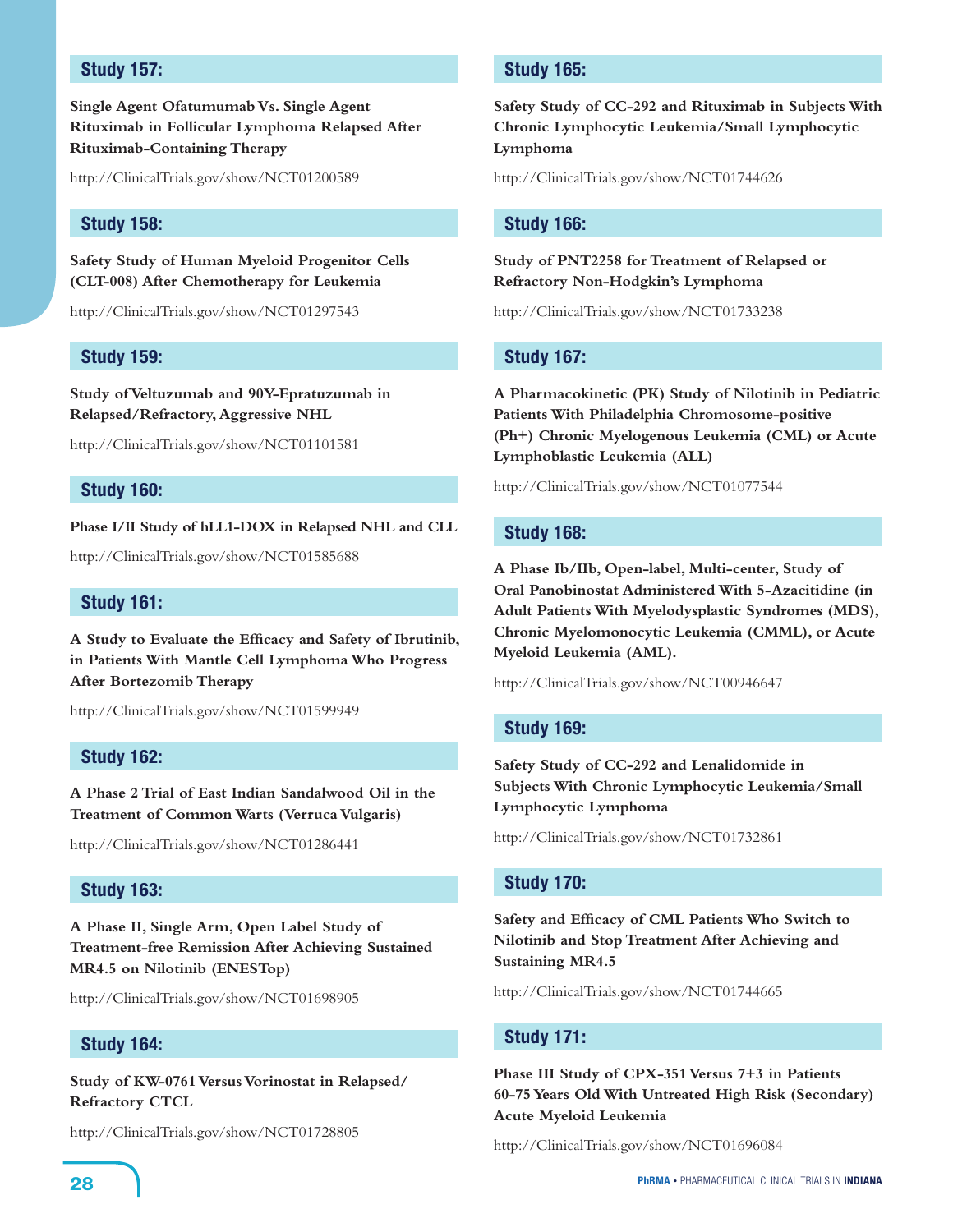# **Study 172:**

**A Study of Oral Sapacitabine in Elderly Patients With Newly Diagnosed Acute Myeloid Leukemia**

http://ClinicalTrials.gov/show/NCT01303796

#### **Study 173:**

**Rituximab, Lenalidomide, and Bortezomib in Mantle Cell Lymphoma**

http://ClinicalTrials.gov/show/NCT00633594

# **Study 174:**

**Phase I/II Study of Combination of Sorafenib, Vorinostat, and Bortezomib for the Treatment of Acute Myeloid Leukemia With Complex- or Poor-risk (Monosomy 5/7) Cytogenetics or FLT3-ITD Positive Genotype**

http://ClinicalTrials.gov/show/NCT01534260

#### **Study 175:**

**Study of Bendamustine and Ofatumumab in Elderly Patients With Newly Diagnosed Diffuse Large B-Cell Lymphoma Who Are Poor Candidates for R-CHOP Chemotherapy**

http://ClinicalTrials.gov/show/NCT01626352

# **Study 176:**

**Recombinant Human IL-18 and Ofatumumab After PBSCT for Lymphoma**

http://ClinicalTrials.gov/show/NCT01768338

# **Study 177:**

**Treosulfan/Fludarabine/Low Dose TBI as a Preparative Regimen for Children With AML/MDS Undergoing Allo HCT**

http://ClinicalTrials.gov/show/NCT01772953

# **Study 178:**

#### **A Moderate to Severe Rheumatoid Arthritis Study**

http://ClinicalTrials.gov/show/NCT01721044

# **Study 179:**

**Safety and Efficacy of Doses of Ingenol Mebutate Once Daily for Two or Three Consecutive Days in Subjects With Actinic Keratosis**

http://ClinicalTrials.gov/show/NCT01820260

#### **Study 180:**

**Clinical Study to Evaluate the Bioequivalence of Two Imiquimod Cream 3.75% Formulations in Patients With Actinic Keratosis**

http://ClinicalTrials.gov/show/NCT01788007

# **Study 181:**

**Study Comparing Imiquimod Cream, 3.75% to Zyclara® (Imiquimod) Cream, 3.75% in the Treatment of Actinic Keratosis**

http://ClinicalTrials.gov/show/NCT01686152

#### **Study 182:**

**A Study Comparing Diclofenac Sodium Gel 3% to Solaraze® Gel 3% in the Treatment of Actinic Keratosis**

http://ClinicalTrials.gov/show/NCT01742663

# **Diabetes**  (33 clinical trials recruiting)

# **Study 1:**

**Trial to Evaluate Cardiovascular and Other Long-term Outcomes With Semaglutide in Subjects With Type 2 Diabetes**

http://ClinicalTrials.gov/show/NCT01720446

# **Study 2:**

**A Randomised Trial Comparing Efficacy and Safety After Intensification With Either Insulin Aspart Once Daily as add-on or Changing to Basal Bolus Treatment With Insulin Degludec and Insulin Aspart in Subjects With Type 2 Diabetes Previously Treated With Insulin Degludec/Insulin Aspart Twice Daily**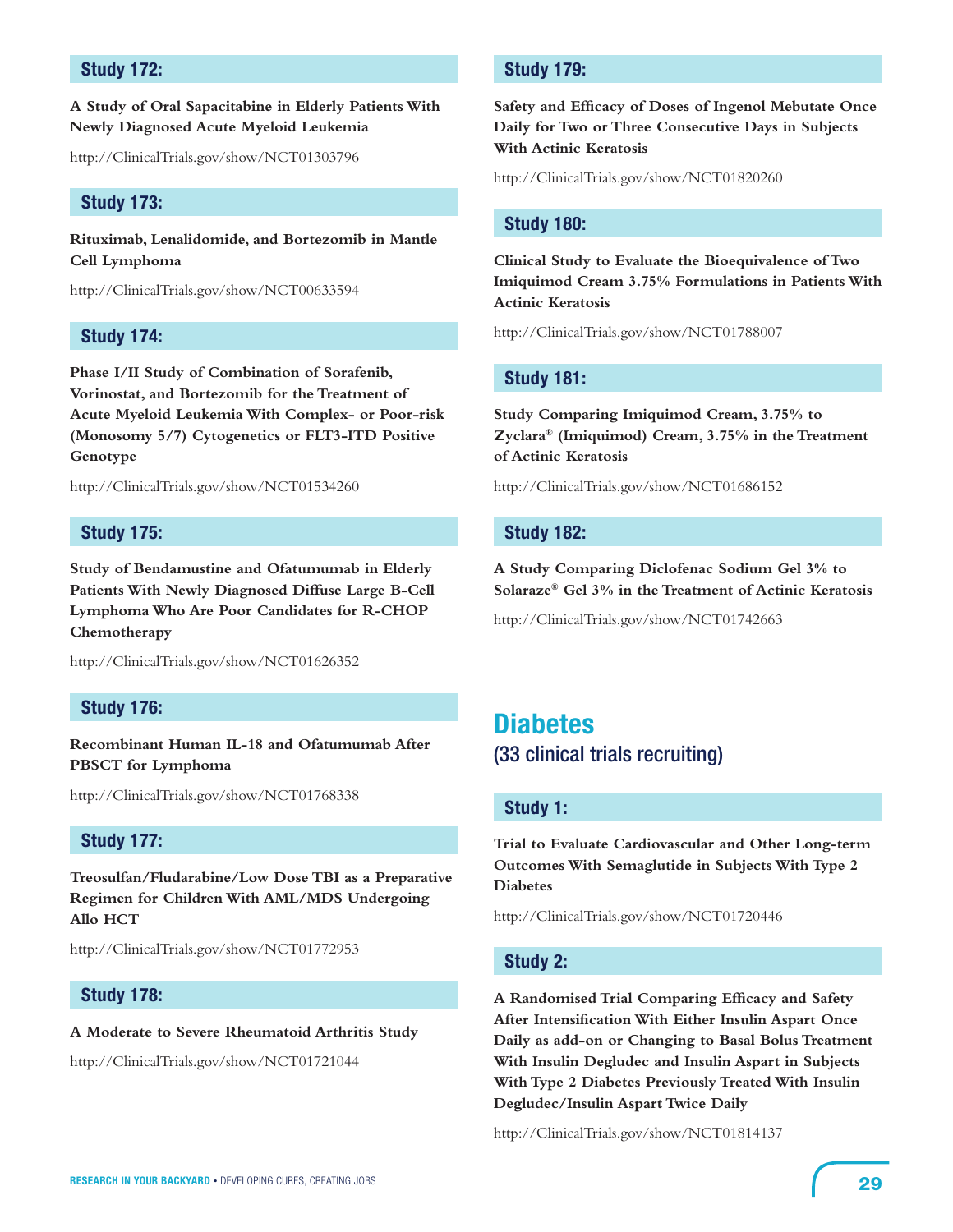# **Study 3:**

**Exenatide Study of Cardiovascular Event Lowering Trial (EXSCEL): A Trial To Evaluate Cardiovascular Outcomes After Treatment With Exenatide Once Weekly In Patients With Type 2 Diabetes Mellitus**

http://ClinicalTrials.gov/show/NCT01144338

# **Study 4:**

**Comparison Study of the Glycemic Effects, Safety, and Tolerability of Exenatide Once Weekly Suspension to Sitagliptin and Placebo in Subjects With Type 2 Diabetes Mellitus**

http://ClinicalTrials.gov/show/NCT01652729

#### **Study 5:**

**A Study to Evaluate ITCA 650 for the Treatment of Type 2 Diabetes**

http://ClinicalTrials.gov/show/NCT01455857

#### **Study 6:**

**A Study to Evaluate Cardiovascular Outcomes in Patients With Type 2 Diabetes Treated With ITCA 650**

http://ClinicalTrials.gov/show/NCT01455896

# **Study 7:**

**Study of TAK-875 in Adults With Type 2 Diabetes and Cardiovascular Disease or Risk Factors for Cardiovascular Disease**

http://ClinicalTrials.gov/show/NCT01609582

#### **Study 8:**

**Safety and Efficacy of Exenatide as Monotherapy and Adjunctive Therapy to Oral Antidiabetic Agents in Adolescents With Type 2 Diabetes**

http://ClinicalTrials.gov/show/NCT00658021

# **Study 9:**

**The Efficacy of Insulin Degludec/Liraglutide in Controlling Glycaemia in Adults With Type 2 Diabetes Inadequately Controlled on GLP-1 Receptor Agonist and Metformin Therapy**

http://ClinicalTrials.gov/show/NCT01676116

# **Study 10:**

**A 26-week Trial Comparing Efficacy and Safety of Insulin Degludec/Insulin Aspart BID and Insulin Degludec OD Plus Insulin Aspart in Subjects With Type 2 Diabetes Mellitus Treated With Basal Insulin in Need of Treatment Intensification With Mealtime Insulin**

http://ClinicalTrials.gov/show/NCT01713530

# **Study 11:**

**MARLINA: Efficacy, Safety & Modification of Albuminuria in Type 2 Diabetes Subjects With Renal Disease With LINAgliptin**

http://ClinicalTrials.gov/show/NCT01792518

#### **Study 12:**

**Safety and Efficacy Study of Empagliflozin and Metformin for 24 Weeks in Treatment Naive Patients With Type 2 Diabetes**

http://ClinicalTrials.gov/show/NCT01719003

# **Study 13:**

**A 16 Weeks Study on Efficacy and Safety of Two Doses of Empagliflozin (BI 10773) (Once Daily Versus Twice Daily) in Patients With Type 2 Diabetes Mellitus and Preexisting Metformin Therapy**

http://ClinicalTrials.gov/show/NCT01649297

#### **Study 14:**

**Ranolazine Monotherapy in Subjects With Type 2 Diabetes Mellitus**

http://ClinicalTrials.gov/show/NCT01472185

#### **Study 15:**

**Ranolazine When Added to Glimepiride in Subjects With Type 2 Diabetes Mellitus**

http://ClinicalTrials.gov/show/NCT01494987

# **Study 16:**

**Efficacy and Safety of TAK-875 Compared to Glimepiride When Used With Metformin in Participants With Type 2 Diabetes**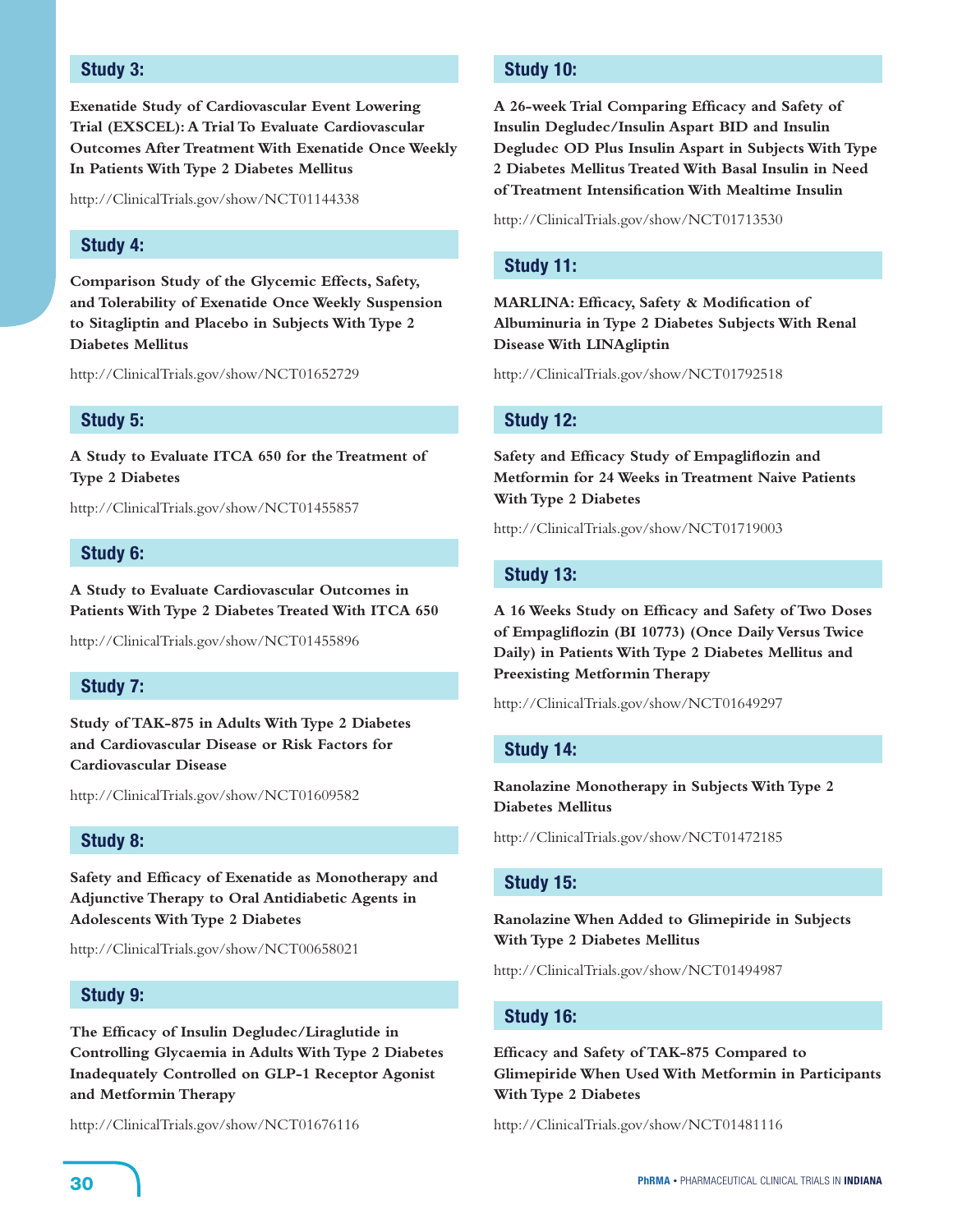# **Study 17:**

# **Efficacy and Safety of Exenatide Once Weekly Suspension in Subjects With Type 2 Diabetes**

http://ClinicalTrials.gov/show/NCT01652716

#### **Study 18:**

**A Study of Aleglitazar in Patients With Type 2 Diabetes Mellitus Who Have Not Previously Received Anti-Hyperglycemic Therapy**

http://ClinicalTrials.gov/show/NCT01691755

#### **Study 19:**

**A Study to Evaluate Safety and Efficacy of TTP054 for 12 Weeks in Subjects With Type 2 Diabetes**

http://ClinicalTrials.gov/show/NCT01665352

# **Study 20:**

**A Study to Assess Cardiovascular Outcomes Following Treatment With MK-3102 in Participants With Type 2 Diabetes Mellitus (MK-3102-018 AM5)**

http://ClinicalTrials.gov/show/NCT01703208

# **Study 21:**

**12-Week, Multicenter Study to Assess the Efficacy, Safety, and Tolerability of Metformin DR in Subjects With Type 2 Diabetes Mellitus**

http://ClinicalTrials.gov/show/NCT01819272

#### **Study 22:**

**A Study of Aleglitazar in Combination With Metformin in Patients With Type 2 Diabetes Mellitus Who Are Inadequately Controlled With Metformin Alone**

http://ClinicalTrials.gov/show/NCT01691846

#### **Study 23:**

**A Study of Aleglitazar in Combination With Metformin in Patients With Type 2 Diabetes Mellitus Who Are Inadequately Controlled With Sulfonylurea Alone or Sulfonylurea Plus Metformin Therapy**

http://ClinicalTrials.gov/show/NCT01691989

# **Study 24:**

**Efficacy and Safety of Lixisenatide Versus Insulin Glulisine on Top of Insulin Glargine With or Without Metformin in Type 2 Diabetic Patients**

http://ClinicalTrials.gov/show/NCT01768559

#### **Study 25:**

**Comparison of TAK-875 to Placebo and Sitagliptin in Combination With Metformin in Participants With Type 2 Diabetes**

http://ClinicalTrials.gov/show/NCT01549964

#### **Study 26:**

**A Comparative Effectiveness Study of Major Glycemia-lowering Medications for Treatment of Type 2 Diabetes**

http://ClinicalTrials.gov/show/NCT01794143

#### **Study 27:**

**A Study on The Potential of Aleglitazar to Reduce Cardiovascular Risk in Patients With Stable Cardiovascular Disease and Glucose Abnormalities**

http://ClinicalTrials.gov/show/NCT01715818

#### **Study 28:**

**A Phase 2, Placebo-Controlled Study To Evaluate The Efficacy And Safety Of PF-00489791 In Patients With Type 2 Diabetes And Overt Nephropathy**

http://ClinicalTrials.gov/show/NCT01200394

# **Study 29:**

#### **Insulin Resistance Intervention After Stroke Trial**

http://ClinicalTrials.gov/show/NCT00091949

#### **Study 30:**

**Phase III Study to Evaluate Efficacy and Safety of DSC127 in Diabetic Foot Ulcers**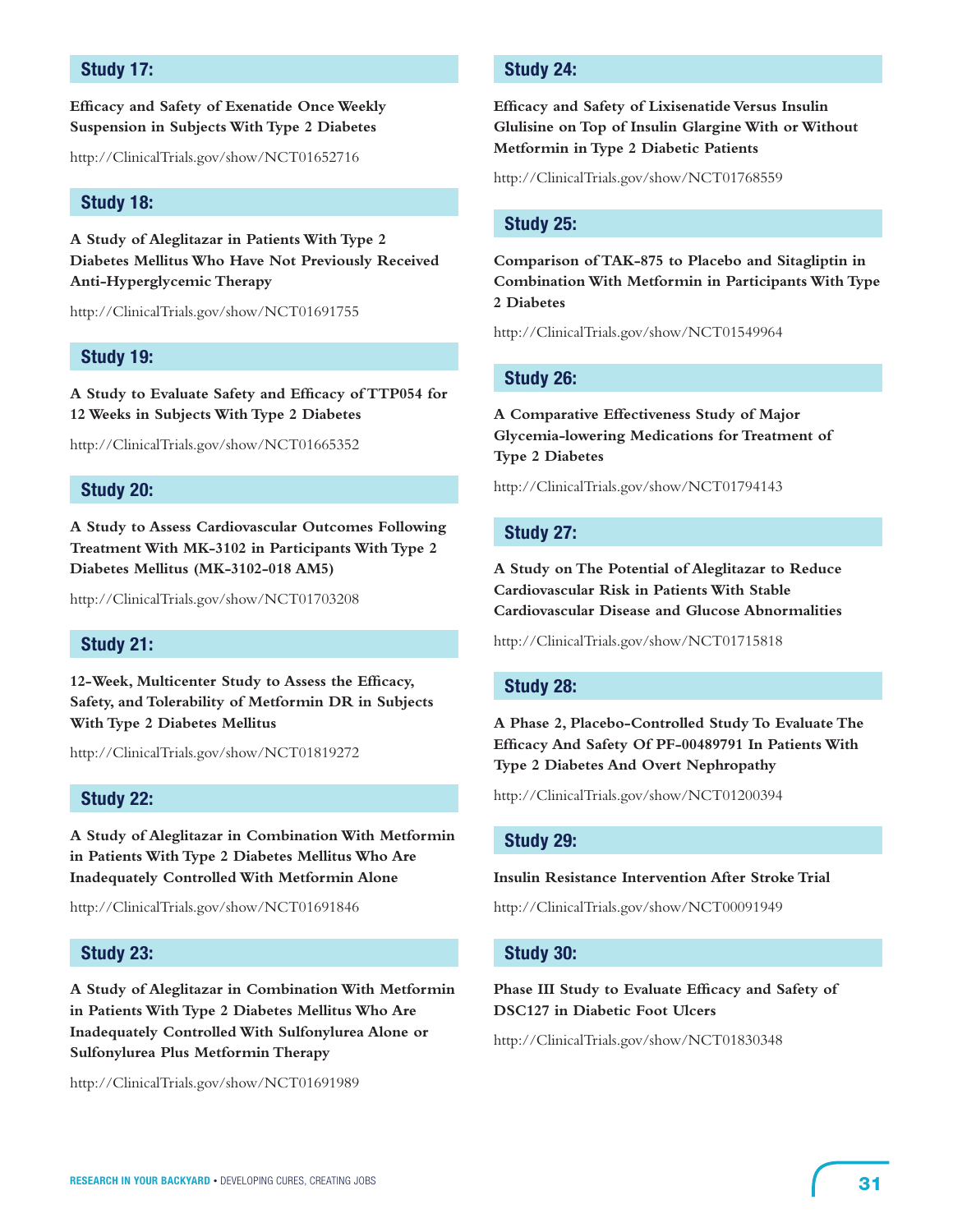# **Study 31:**

**Evaluation of Cardiovascular Outcomes in Patients With Type 2 Diabetes After Acute Coronary Syndrome During Treatment With AVE0010 (Lixisenatide)**

http://ClinicalTrials.gov/show/NCT01147250

# **Study 32:**

**A Study to Test Safety and Efficacy of Baricitinib in Participants With Diabetic Kidney Disease**

http://ClinicalTrials.gov/show/NCT01683409

# **Study 33:**

**Efficacy and Safety Study of Pregabalin in the Treatment of Pain on Walking in Patients With Diabetic Peripheral Neuropathy (DPN)**

http://ClinicalTrials.gov/show/NCT01474772

# **Heart Disease**  (20 clinical trials recruiting)

# **Study 1:**

**A Study of the Safety and Efficacy of Two Different Regimens of Mipomersen in Patients With Familial Hypercholesterolemia and Inadequately Controlled Low-Density Lipoprotein Cholesterol**

http://ClinicalTrials.gov/show/NCT01475825

# **Study 2:**

**Prevention of Cardiovascular Events (eg, Death From Heart or Vascular Disease, Heart Attack, or Stroke) in Patients With Prior Heart Attack Using Ticagrelor Compared to Placebo on a Background of Aspirin**

http://ClinicalTrials.gov/show/NCT01225562

# **Study 3:**

**Safety and Efficacy Continued Access Study of the Medtronic CoreValve® System in the Treatment of Symptomatic Severe Aortic Stenosis in Very High Risk Subjects and High Risk Subjects Who Need Aortic Valve Replacement**

http://ClinicalTrials.gov/show/NCT01531374

#### **Study 4:**

**Ranolazine for Incomplete Vessel Revascularization Post-Percutaneous Coronary Intervention (PCI)**

http://ClinicalTrials.gov/show/NCT01442038

# **Study 5:**

**The EVOLVE II Clinical Trial To Assess the SYNERGY Stent System for the Treatment of Atherosclerotic Lesion(s)**

http://ClinicalTrials.gov/show/NCT01665053

#### **Study 6:**

**Evaluation of Cardiovascular Outcomes After an Acute Coronary Syndrome During Treatment With SAR236553 (REGN727) (ODYSSEY Outcomes)**

http://ClinicalTrials.gov/show/NCT01663402

# **Study 7:**

**AngelMed for Early Recognition and Treatment of STEMI**

http://ClinicalTrials.gov/show/NCT00781118

# **Study 8:**

**Evaluation of Cardiovascular Outcomes in Patients With Type 2 Diabetes After Acute Coronary Syndrome During Treatment With AVE0010 (Lixisenatide)**

http://ClinicalTrials.gov/show/NCT01147250

# **Study 9:**

#### **INcrease Of VAgal TonE in CHF**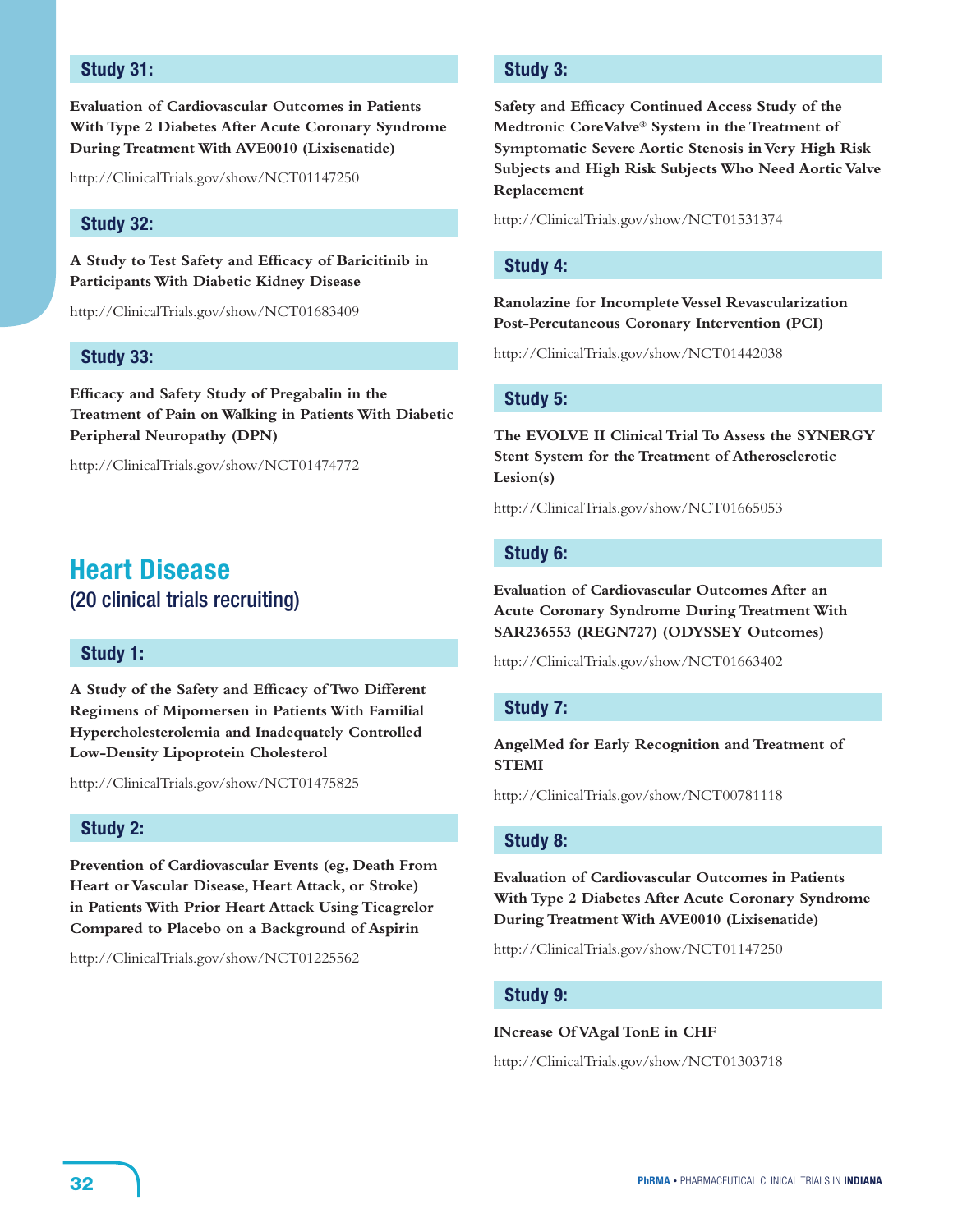# **Study 10:**

**A Study Comparing Cardiovascular Effects of Ticagrelor and Clopidogrel in Patients With Peripheral Artery Disease**

http://ClinicalTrials.gov/show/NCT01732822

# **Study 11:**

**Cardiovascular Risk Reduction Study (Reduction in Recurrent Major CV Disease Events)**

http://ClinicalTrials.gov/show/NCT01327846

# **Study 12:**

**ST Monitoring to Detect Acute Coronary Syndrome Events in Implantable Cardioverter Defibrillator Patients**

http://ClinicalTrials.gov/show/NCT01424722

#### **Study 13:**

**Determining the Feasibility of Spinal Cord Neuromodulation for the Treatment of Chronic Heart Failure**

http://ClinicalTrials.gov/show/NCT01112579

# **Study 14:**

**A Study Exploring Two Strategies of Rivaroxaban and One of Oral Vitamin K Antagonist in Patients With Atrial Fibrillation Who Undergo Percutaneous Coronary Intervention**

http://ClinicalTrials.gov/show/NCT01830543

# **Study 15:**

**Freedom SOLO Stentless Heart Valve Study**

http://ClinicalTrials.gov/show/NCT01115907

# **Study 16:**

**The PARTNER II Trial: Placement of AoRTic TraNscathetER Valves**

http://ClinicalTrials.gov/show/NCT01314313

# **Study 17:**

**AMR-001 Versus Placebo Post ST Segment Elevation Myocardial Infarction**

http://ClinicalTrials.gov/show/NCT01495364

#### **Study 18:**

#### **Insulin Resistance Intervention After Stroke Trial**

http://ClinicalTrials.gov/show/NCT00091949

# **Study 19:**

**Vest Prevention of Early Sudden Death Trial and VEST Registry**

http://ClinicalTrials.gov/show/NCT01446965

#### **Study 20:**

**Cardiovascular Safety of Febuxostat and Allopurinol in Patients With Gout and Cardiovascular Comorbidities**

http://ClinicalTrials.gov/show/NCT01101035

# **Mental Illness** (30 clinical trials recruiting)

#### **Study 1:**

**Study of the Safety and Efficacy of Two Fixed Doses of OPC-34712 as Adjunctive Therapy in the Treatment of Adults With Major Depressive Disorder (the Polaris Trial)**

http://ClinicalTrials.gov/show/NCT01360632

# **Study 2:**

**Study Evaluating the Safety and Efficacy of Fixed-dose Once-daily Oral Aripiprazole in Children and Adolescents With Tourette's Disorder**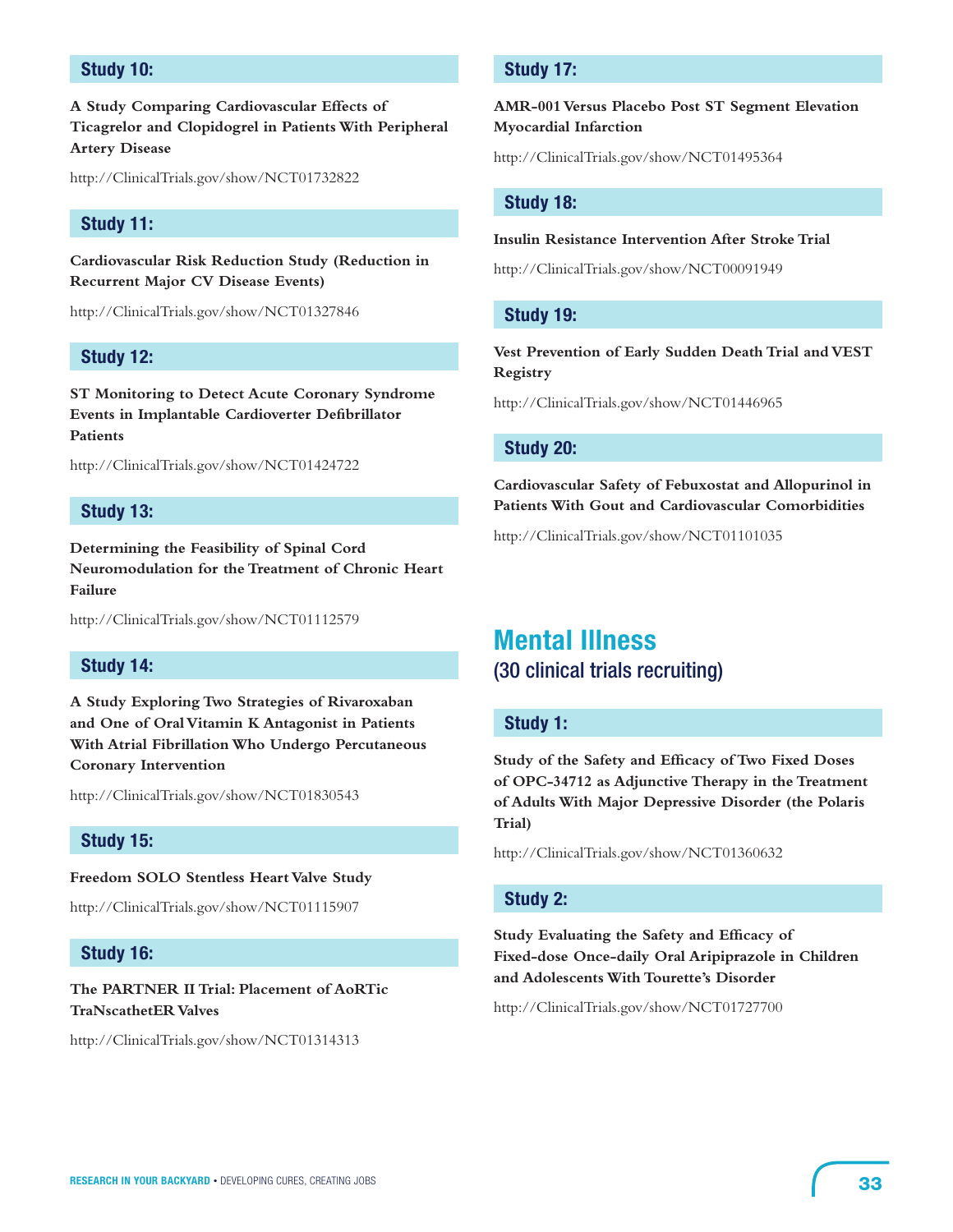# **Study 3:**

**An Open-Label Safety Study of Memantine in Pediatric Patients With Autism, Asperger's Disorder, or Pervasive Developmental Disorder Not Otherwise Specified (PDD-NOS)**

http://ClinicalTrials.gov/show/NCT01592786

# **Study 4:**

#### **Adult Attention Deficit Hyperactivity Disorder**

http://ClinicalTrials.gov/show/NCT01692782

#### **Study 5:**

**Study of Aripiprazole in the Treatment of Pervasive Developmental Disorders**

http://ClinicalTrials.gov/show/NCT00870727

# **Study 6:**

**An Efficacy, Safety and Tolerability of Cariprazine as an Adjunctive Treatment to Antidepressant Therapy (ADT) in Patients With Major Depressive Disorder (MDD)**

http://ClinicalTrials.gov/show/NCT01715805

# **Study 7:**

**To Evaluate the Long-term Safety and Tolerability of Cariprazine as an Adjunctive Treatment to Antidepressant Therapy (ADT) in Patients With Major Depressive Disorder (MDD)**

http://ClinicalTrials.gov/show/NCT01838876

# **Study 8:**

**A Study of Flexible or Fixed Dose LLY2216684 as Adjunctive Treatment for Participants With Major Depressive Disorder Who Have Had a Partial Response to Selective Serotonin Reuptake Inhibitor (SSRI) Treatment**

http://ClinicalTrials.gov/show/NCT01187407

# **Study 9:**

**Study to Evaluate the Efficacy and Safety of Armodafinil Treatment (150 mg/Day) as Adjunctive Therapy in Adults With Major Depression Associated With Bipolar I Disorder**

http://ClinicalTrials.gov/show/NCT01305408

# **Study 10:**

**Efficacy and Safety Study of SPD489 in Combination With an Antidepressant in the Treatment of Adults With Major Depressive Disorder**

http://ClinicalTrials.gov/show/NCT01436149

# **Study 11:**

**Long-term Safety and Tolerability of BMS-820836 in the Treatment of Patients With Treatment Resistant Major Depression**

http://ClinicalTrials.gov/show/NCT01361555

#### **Study 12:**

**Safety, Tolerability, and Efficacy of Cariprazine for Patients With Bipolar Depression**

http://ClinicalTrials.gov/show/NCT01396447

# **Study 13:**

**Safety, Efficacy and Tolerability of Vilazodone in Patients With Generalized Anxiety Disorder**

http://ClinicalTrials.gov/show/NCT01766401

#### **Study 14:**

**A 6-Month Extension Study To The B2061032 Study To Evaluate The Safety, Tolerability, And Efficacy Of DVS SR In The Treatment Of Child And Adolescent Outpatients With MDD**

http://ClinicalTrials.gov/show/NCT01371708

# **Study 15:**

**SPD489 in Adults Aged 18-55 Years With Moderate to Severe Binge Eating Disorder**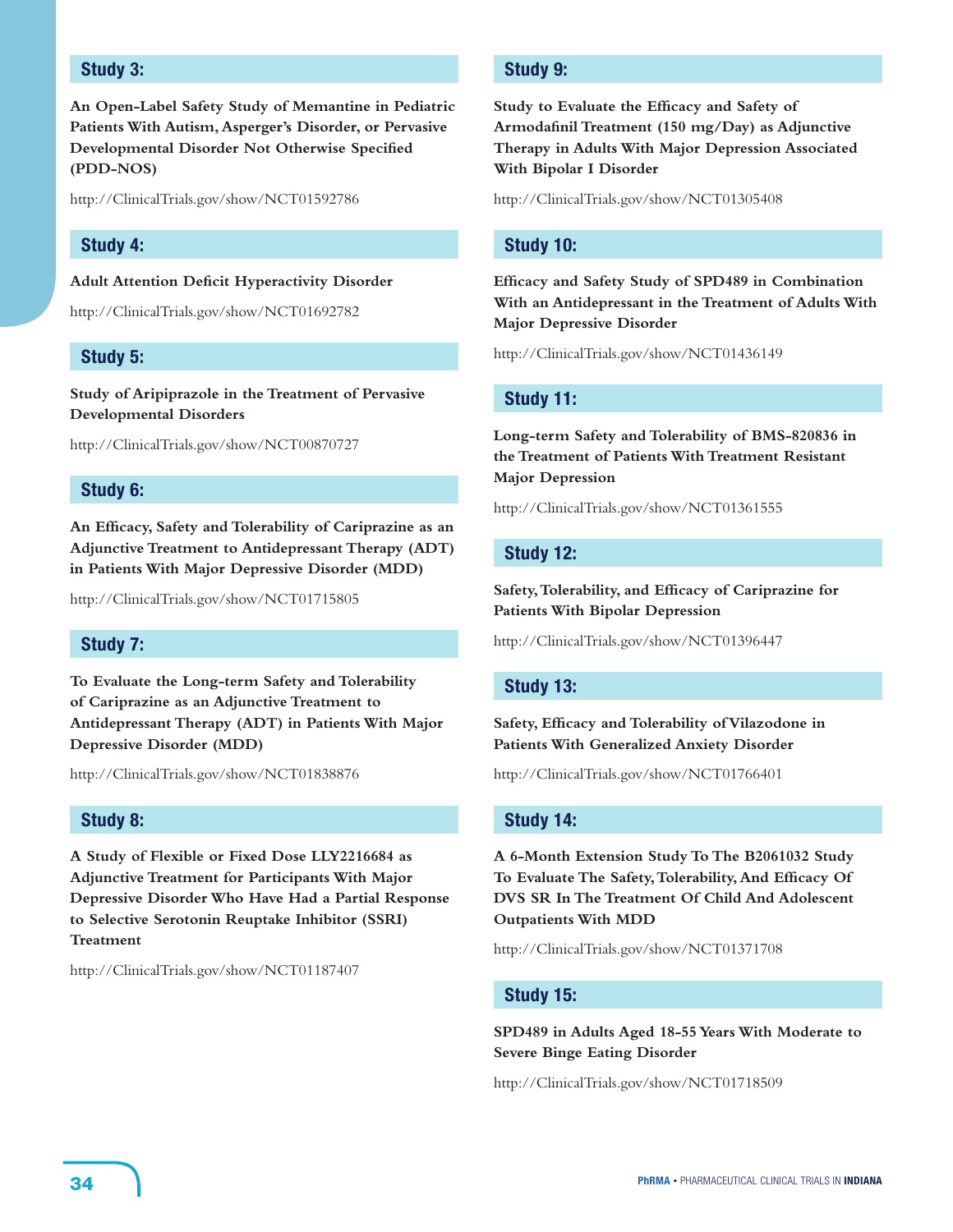# **Study 16:**

**Efficacy and Safety of Ramelteon Sublingual as Adjunctive Therapy for Maintenance Treatment of Bipolar I Disorder in Adult Patients**

http://ClinicalTrials.gov/show/NCT01467713

# **Study 17:**

**Efficacy and Safety of Asenapine Treatment for Pediatric Bipolar Disorder {P06107 Has an Extension (P05898; NCT01349907}(P06107 AM3)**

http://ClinicalTrials.gov/show/NCT01244815

# **Study 18:**

**Long-Term Follow-Up Study for Safety, Efficacy and Tolerability of Rotigotine in Adolescents With Restless Legs Syndrome**

http://ClinicalTrials.gov/show/NCT01498120

#### **Study 19:**

**A Long-Term Safety Extension Study of Studies ABE4869g And ABE4955g in Patients With Mild To Moderate Alzheimer's Disease Treated With Crenezumab**

http://ClinicalTrials.gov/show/NCT01723826

#### **Study 20:**

**A Study Of DVS SR In Treatment Of Children And Adolescent Outpatients With MDD**

http://ClinicalTrials.gov/show/NCT01371734

# **Study 21:**

**The Safety and Efficacy of AF-219 in Female Subjects With Interstitial Cystitis/Bladder Pain Syndrome**

http://ClinicalTrials.gov/show/NCT01569438

# **Study 22:**

**Study to Evaluate Safety & Efficacy of WC3011 in Postmenopausal Women With Dyspareunia**

http://ClinicalTrials.gov/show/NCT01845649

# **Study 23:**

**A Study of RO4917838 (Bitopertin) in Patients With Sub-optimally Controlled Symptoms of Schizophrenia (WN25305)**

http://ClinicalTrials.gov/show/NCT01235559

#### **Study 24:**

**Efficacy and Safety Study of SPD489 in Combination With an Antidepressant in the Treatment of Adults With Major Depressive Disorder**

http://ClinicalTrials.gov/show/NCT01436162

#### **Study 25:**

**Efficacy of LuAA21004 on Cognitive Dysfunction in Major Depressive Disorder**

http://ClinicalTrials.gov/show/NCT01564862

#### **Study 26:**

**A Study of RO4917838 (Bitopertin) in Patients With Persistent, Predominant Negative Symptoms of Schizophrenia (WN25308)**

http://ClinicalTrials.gov/show/NCT01192880

#### **Study 27:**

**Safety and Efficacy Study of Ramelteon (TAK-375) Tablets for Sublingual Administration (SL) in Adults With Bipolar 1 Disorder**

http://ClinicalTrials.gov/show/NCT01677182

#### **Study 28:**

**SPD489 in Adults Aged 18-55 Years With Moderate to Severe Binge Eating Disorder**

http://ClinicalTrials.gov/show/NCT01718483

#### **Study 29:**

**Efficacy and Safety of the PET Imaging Agent [18F] AZD4694 in Subjects With Probable Alzheimer's Disease**